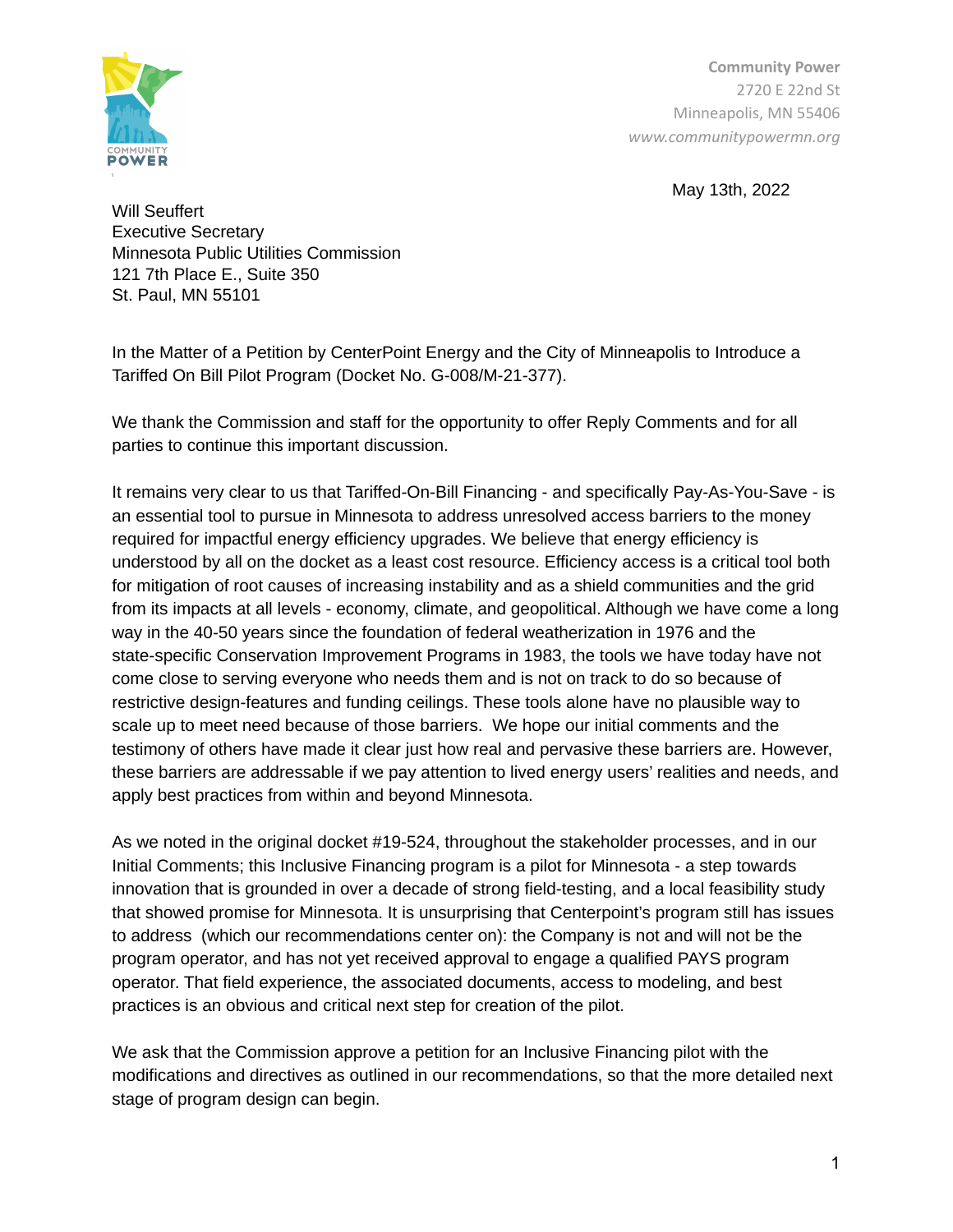In our Reply we will outline:

- **AREAS OF [CLARITY](#page-1-0) on the record in which to ground our dialogue**. This includes areas to celebrate how far we've come in Minnesota; highlighting the problems many commenters have identified around inequity and wide gaps in who is being served; noting PAYS as an incredibly nationally successful and locally studied tool - yet untried in Minnesota and with a willing local utility and committed local governments, and eager prospective participants.
- **● [DISCUSSION](#page-3-0) OF KEY ISSUES raised by commenters that we echo and are addressed in our recommendations.** These issues are all relevant and within the scope of this docket and require either evaluation by a pilot, or clear direction for changes from the Commission and then evaluation by a pilot (consumer protections, utility costs).
- **● [DISCUSSION](#page-13-0) OF CIP AS ONE OF MANY TOOLS, but neither a replacement nor proper venue for this petition.** Because this is not a CIP docket, discussing other CIP programs is outside the scope of this filing but important to address directly based on recommendations by other commenters.
- **● [DISCUSSION](#page-17-0) OF OTHER TOPICS raised by commenters that are misinformed and/or unsubstantiated that can be set aside as irrelevant.** This includes issues that require reiteration of how the tool works for stakeholders who may not be clear. It also includes issues that are important but addressed without additional recommendations.
- <span id="page-1-0"></span>**● OUR FULL RECOMMENDATIONS** This list comes from both our original analysis as well through additions and updates from the insights of commenters (p. 24-26)

# **AREAS OF CLARITY**

**Minnesota energy users will face rising energy uncertainty and instability in the coming years.** This instability will come from geopolitical events (e.g. Ukraine/Russia conflict that have impacted natural gas supplies), supply chain and demand disruptions (e.g. COVID pandemic bottlenecking equipment), increasing climate events (e.g. Feb. 2021 Texas Freeze spiking wholesale gas prices). More and more people will be coming to places like Minnesota because of drought, political unrest, and climate impacts.

What does this future instability with unpredictable costs mean for our discussion here about the efficiency programs of a gas utility? Firstly, it is essential to prepare our communities, our housing stock, and our grid *now* to be resilient to spikes in fuel costs, poor outdoor and indoor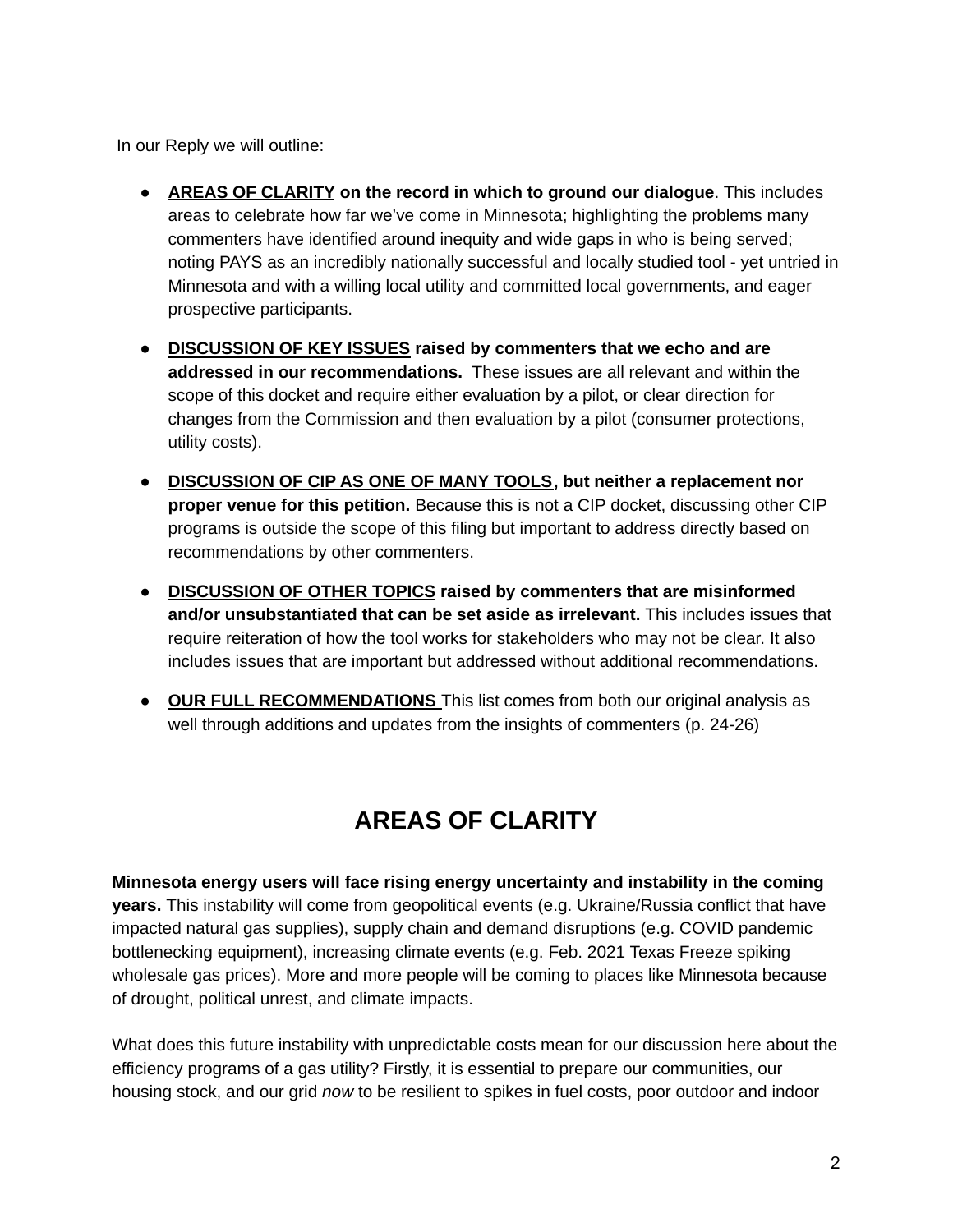air quality from wildfires or extended periods of sheltering in place, severe weather, and extreme cold and heat. Insulation/ air-sealing/HVAC upgrades are a core part of making those events survivable from a health and budget perspective. Secondly, in order to build that resilience, we must enable people to access efficiency programs and build new ones that best suit community realities. Widening wealth inequality and the size of these collective problems means we cannot offload these challenges onto individuals through time and/or cost burdens and expect a positive, timely or effective resolution.

**Thankfully - energy efficiency is both recognized as a least-cost resource, and the Minnesota legislature has given a mandate to aggressively pursue investments in it.** In its guidance, the legislature makes "cost-effective energy efficiency savings are preferred over all other energy sources" in order to "reduce utility costs for businesses and residents, improve the competitiveness and profitability of businesses, create more energy-related jobs, reduce the economic burden of fuel imports, and reduce pollution and emissions that cause climate change.<sup>1</sup> However, widespread adoption has been more complex because it has been pursued in this individualized way where the full cost is shouldered household by household rather than invested in systematically as critical energy infrastructure by the utility and then paid back household by household (like power plants or electric/gas distribution systems).

Despite that, existing efficiency programs (CIP & LI-CIP) have served thousands of people since their inception. Efficiency and demand-side management have a growing presence in utility resource plans and deepened state goals - thanks to advocacy by stakeholders, many of whom are present in this docket, thousands of Minnesotans, and diligent decisions by the Commission and legislature. For Centerpoint in 2022, specifically, we can look to celebrate expanded investments in pre-weatherization, income-eligible program budgets, as well as new geography-based auto-qualifications (e.g. Minneapolis Green Zones and Areas of Concentrated Poverty [ACPs]), as several stakeholders note in the record. This geography-based designation for LI-CIP reaffirms our observation in our Initial Comments, which we cannot stress enough: income-testing is *not* done for the benefit of low-income people. It is a proxy for "highest need" and a stop-gap to help allocate limited funding. All of the above shows the growing alignment that the benefits of lowering barriers and deepening access to efficiency outweigh the costs or perceived risks.

**Amid the causes for celebration in Minnesota, we are still massively underserving thousands of people in the residential sector, all of whom are obligated to pay for CIP utility charges, but have no ability to meaningfully access the direct benefits of them.** We are massively undeserving both the need and the opportunity for efficiency (see section "Discussion of CIP"). There must be mechanisms for everyone to access the funds they pay into that meet their financial reality, and go beyond low-cost single measures to comprehensive energy savings measures.

<sup>1</sup> Minn. statute [216B.2401;](https://www.revisor.mn.gov/bills/text.php?number=HF164&type=ccr&session=ls92&version=0) 216B.241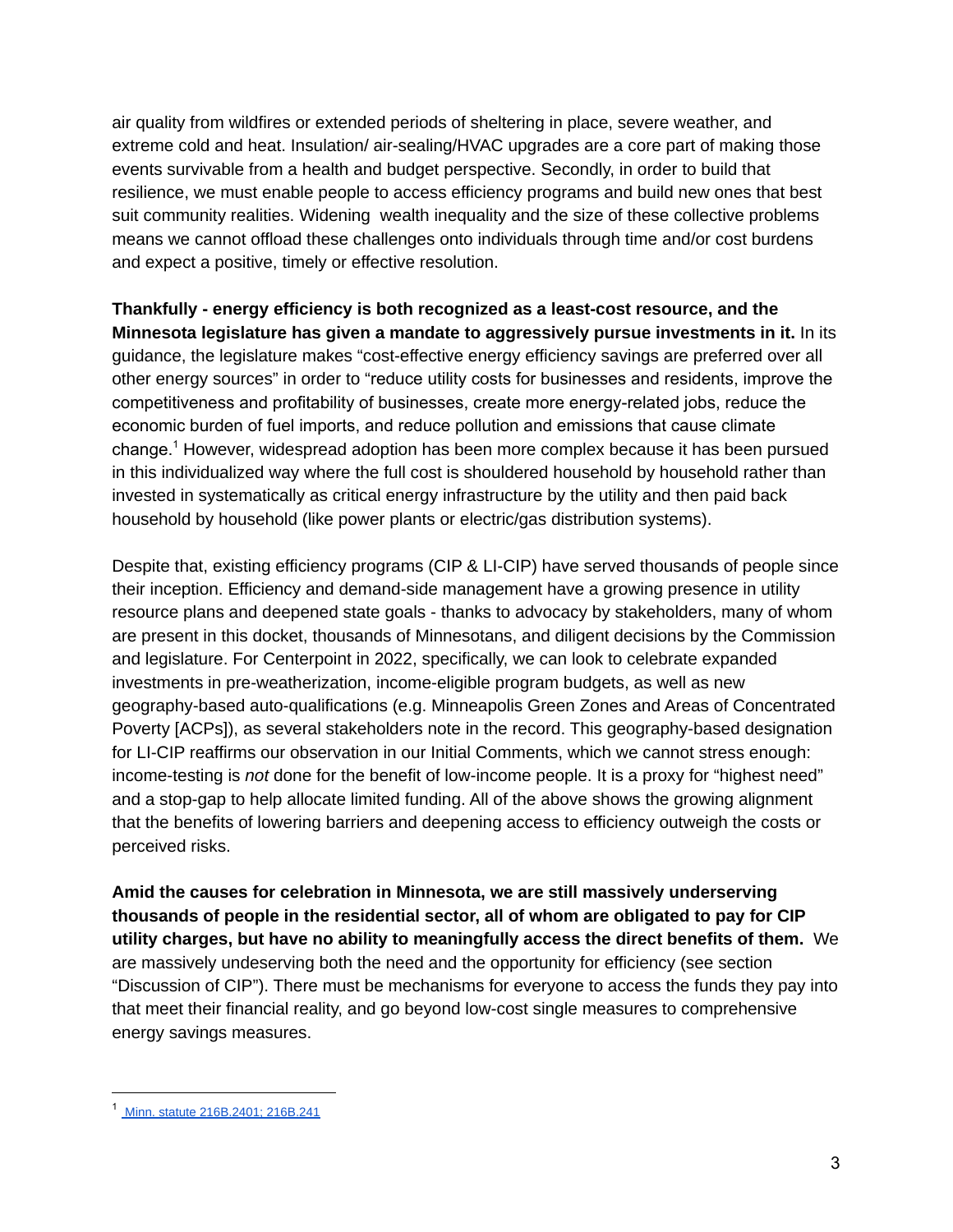**The success of the Pay-As-You Save program in addressing the gaps we have not yet solved ourselves is striking.** The numerous case studies cited by multiple commenters - in particular depth by the CEOs - demonstrate this, as does the full text of the 2019 Cadmus Study, and the letters of testimony from several jurisdictions. All of these are on the record and will only grow - more and more jurisdictions are seeking it out or having it brought to them by energy users. The investor-owned utility Evergy launched its PAYS program in Missouri in January 2022, and already has a waitlist over 1,000; the investor-owned gas utility Spire also recently got approval for a \$10 million/year PAYS program. As the Cadmus study showed, what Centerpoint can open up for energy users in Minnesota - as an investor-owned gas utility - is the floor not the ceiling for the possibilities in Minnesota. Minnesota's successes to date importantly do not in any way mean that we cannot or should not learn and pilot ideas from other jurisdictions, nor that we are adequately serving everyone.

**What we have here before us is a pilot, which limits exposure while exploring vetted but untried proposals.** Minnesota utilities regularly operate pilots: cost-bound, time-bound ways to test ideas that still hold some uncertainty because they have not yet been done in Minnesota, or where pieces of them have not been done anywhere before. Pilots are not pulled out of thin air there must be well-vetted technology, studies, customer engagement or all of the above. Tariffed-On-Bill is an excellent example that checks all of those boxes. The cost estimates (\$5.6-\$8.1 million) are on par with other approved Minnesota pilot budgets, even with Centerpoint's highly conservative assumptions about default rates (4%), and the added utility rate of return (4.92%) (more on this below in the "Key Issues" section).

**People in Minnesota are asking the Commission for this tool.** There have been over one hundred public comments participating across two distinct dockets, and over a thousand more have requested Xcel, Centerpoint, and the City for a program like this. Good policy will be made because it listens to both data (our own in Minnesota, and the work of others) as well as lived experience. We have an obligation to sustain our successes and to be very honest and very specific about where and *why* our programs are failing, frustrating, alienating, or burdening people.

# <span id="page-3-0"></span>**DISCUSSION OF KEY ISSUES RAISED THAT ARE ADDRESSED WITH RECOMMENDATIONS**

# **CONSUMER PROTECTIONS**

Consumer protections have been brought up by multiple parties (CUB, ECC, Legal Aid, SRA), and we have those same questions about any program that is *not* engaging the PAYS mechanism, its supporting documents, and a qualified PAYS program operator. Separately, there seem to be a significant number of fundamental misconceptions about the consumer protections of PAYS program, which we address in the "Other Topics" section that can be dismissed as lacking basis in evidence.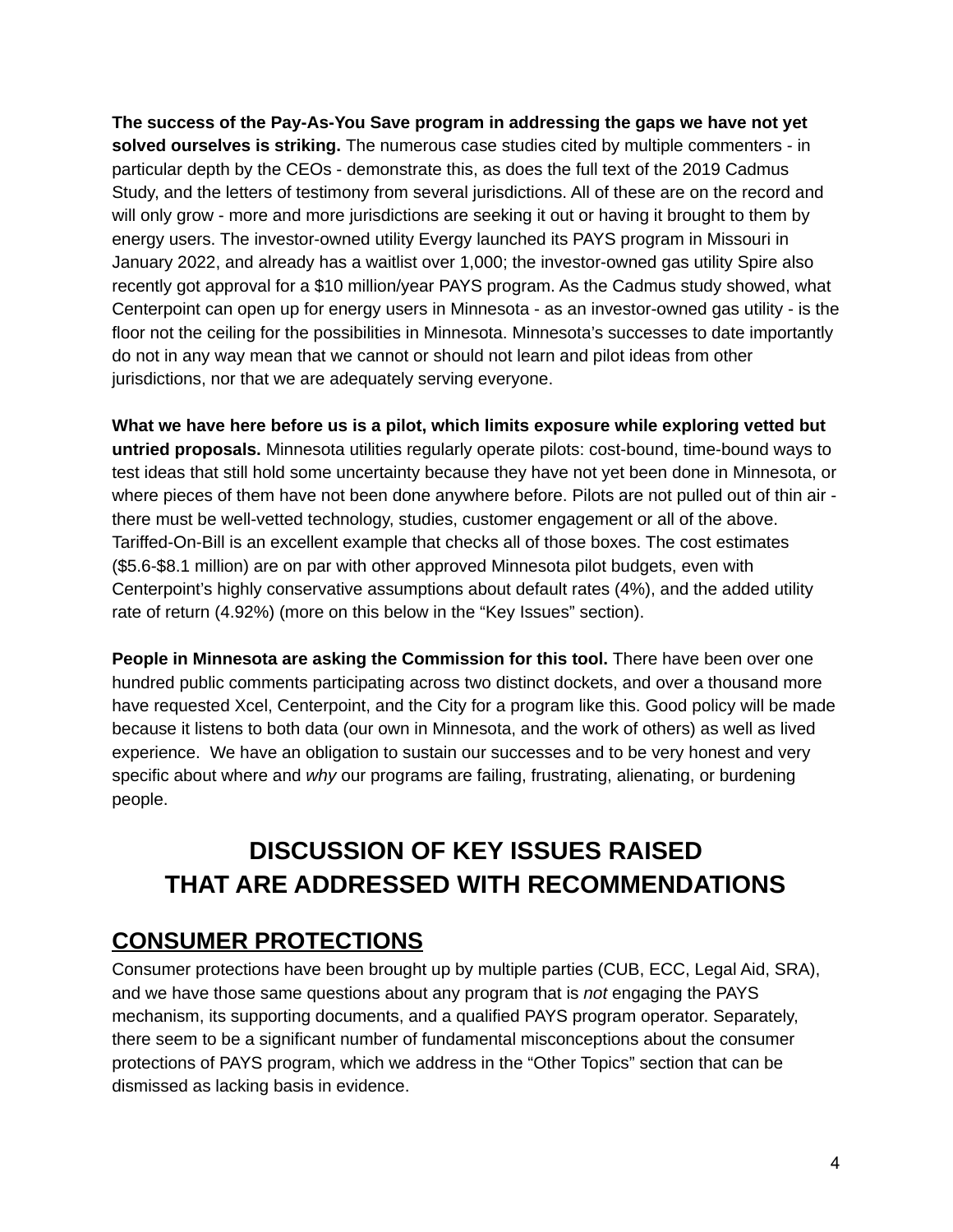The Commission should direct Centerpoint to explicitly use the PAYS model to prevent cherry-picking of some features without the supporting foundations. PAYS - its processes, supporting documentation, and tariff design have been developed over many years and have built in robust consumer protections and quality assurance that have resulted not only in higher levels of acceptance rates program, investment in efficiency, and net savings, while also seeing zero disconnections and widespread community support. Program development details should be worked out after a program operator has been engaged, not added before that entity (with the most intimate knowledge of the program and also accountable to those details) is brought on board. This request for a PAYS-specific program is echoed throughout the record, and has been the grounding evidence and field-testing throughout stakeholder conversations in Minnesota since 2015.

Even with a PAYS model in place, which has no track record of disconnections ever occurring, we support and echo the recommendations of other commenters (CEOs, CUB) for the Commission to freeze disconnection for pilot participants as a best practice for any pilot, and encouragement to energy users participating in something new.

The Company's imprecise language about industry terminology on "income-eligible" versus "low-income" has unfortunately muddied clarity and caused confusion in the petition. However, it has been confirmed that "income-eligible" low-income people are truly not the target audience. This should be reflected in the Company's outreach plan - explicitly excluding 1-4 unit dwellings in Minneapolis Greenzones and all ACPs (all auto-qualified for LIW & LIRE geography designations). We also know from our work in this area that PAYS operators are firmly grounded in the fact that this program is not an income-eligible program, and have clear, longstanding protocols for collaboration with and referrals to CAP agencies and other local providers. This can and should be further discussed and collaboration mapped out once the program operator comes to the table.

Once with a PAYS model in place and the Company's outreach language clarified, we see the remaining fundamental issues about consumer protections to be 1) reining in utility costs where they are inappropriate, which is a routine part of any docket process involving utility proposals 2) ensuring efficacy of the dollars invested by ensuring the pilot is set up for success and future scale.

### Recommendations for changes related to **CONSUMER PROTECTIONS**

- Direct Centerpoint to use the PAYS Tariff, User Agreements, and Essential Elements and engage a PAYS-qualified program operator as its next step in program design
- Freeze disconnections for all pilot participants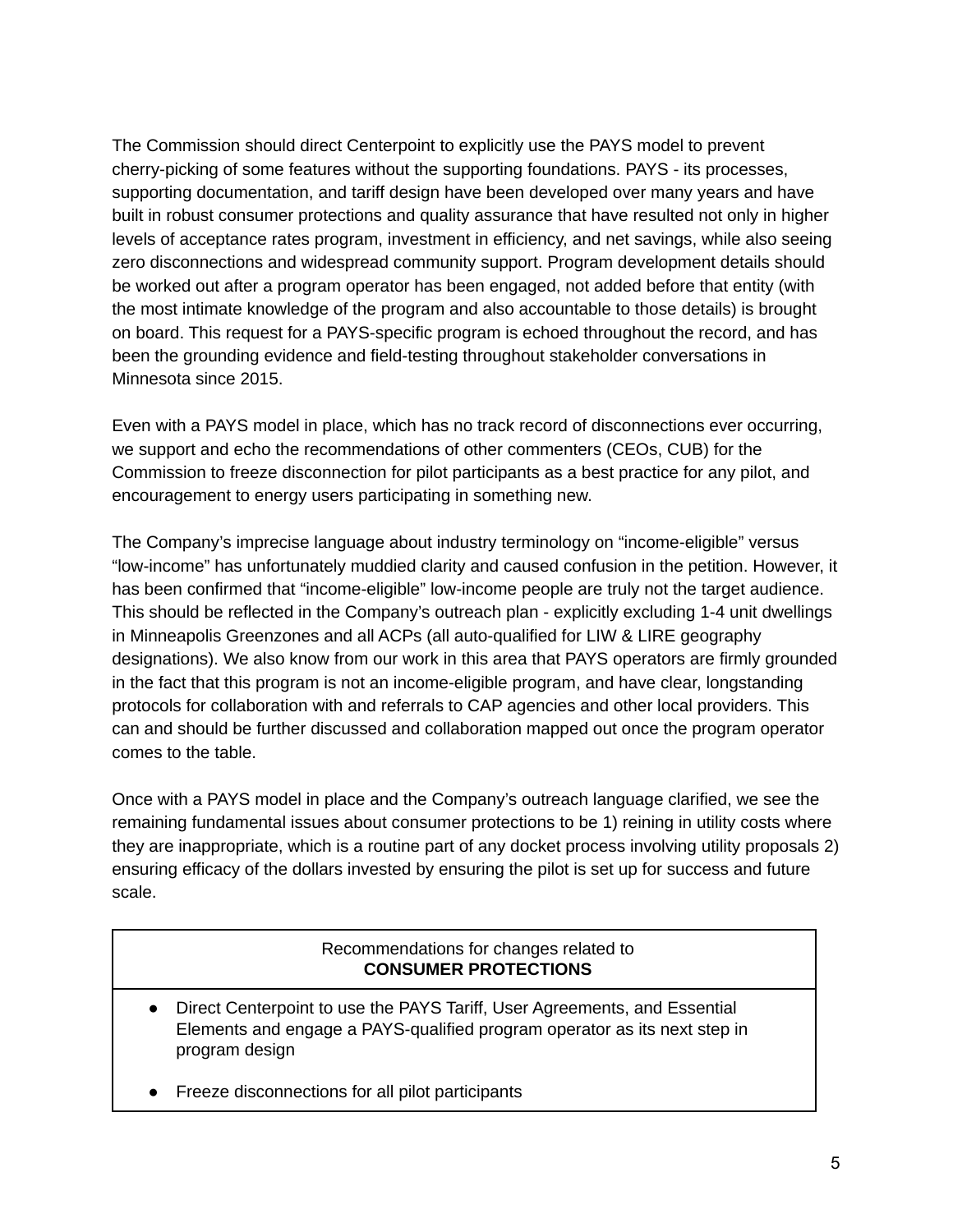Clarify the language about who the pilot is targeting for outreach to be: all residential Centerpoint customers in service territory, but excluding 1-4 unit buildings inside the geographies auto-qualified for LIW & LIRE (e.g. Minneapolis Greenzones and ACPs).

# **UTILITY COST ESTIMATES**

Cost is mentioned in many specific ways by many parties (OAG, Commerce, CEOs, CUB, SRA, ECC, EA, Cohort, CEE), and there are several of these points we shared in our initial comments and would like to emphasize here. All costs can be revisited and updated, too, once a qualified program operator is engaged. Any tool - even those that are critically important and demonstrably effective - can become gold-plated with exorbitant costs and utility profit-seeking. We share an ongoing frustration with the reality and norm to allow for-profit utilities to profit from life-or-death infrastructure at the profit margins and incentives currently allowed. This broader issue, unfortunately, cannot be solved in the scope of the docket about an efficiency program, but can and we hope will be taken up by the Commission at some point in the coming years. Current allowable profit norms are neither a reason to stop evaluating and cutting down those costs, including specifically for pilot programs like this one, nor is it a reason to prohibit the creation of accessible energy programs.

The two biggest factors driving the unnecessarily high total ratepayer cost range are the assumptions of 100% failure and the utility's proposal to earn a rate of return even while low-cost capital is available.

**TOTAL RATEPAYER COST -** Centerpoint's huge range for ratepayer costs (\$5.6-\$25.5 million) is certainly alarming. However, it becomes clear upon deeper investigation where the Company's inaccurate assumptions have ballooned the upper end of cost estimations, and can be lowered. First, when the 100% failure scenario is removed the price drops immediately to \$5.6 - \$8.1 million range. Uncollectibles (for any reason) in PAYS programs have averaged  $<$ 0.1%, $^2$  so using a 100% savings failure estimate absurdly inflates perceived costs and may be dismissed, as explored further below in "Other Topics" (See Table 1).

| Table 1: Dismissable 100% failure scenarios |  |  |
|---------------------------------------------|--|--|
|---------------------------------------------|--|--|

| Range of Ratepayer costs w/ 4.92% ROR, 4% defaults and 100% failure SOURCE: |                                |  |                                                              |  |
|-----------------------------------------------------------------------------|--------------------------------|--|--------------------------------------------------------------|--|
|                                                                             | Spending Estimate Spending Cap |  |                                                              |  |
| Total with 100% Unrealized                                                  |                                |  |                                                              |  |
| Savings & Default Rate 4%                                                   | 14,817,000                     |  | 25,656,000 from Centerpoint initial filing (Exhibit L, p. 2) |  |

<sup>2</sup> PAYS Status Update, 2021 http://www.eeivt.com/wp-content/uploads/2021/12/2021-PAYS-Status-Update\_12.30.21rev.pdf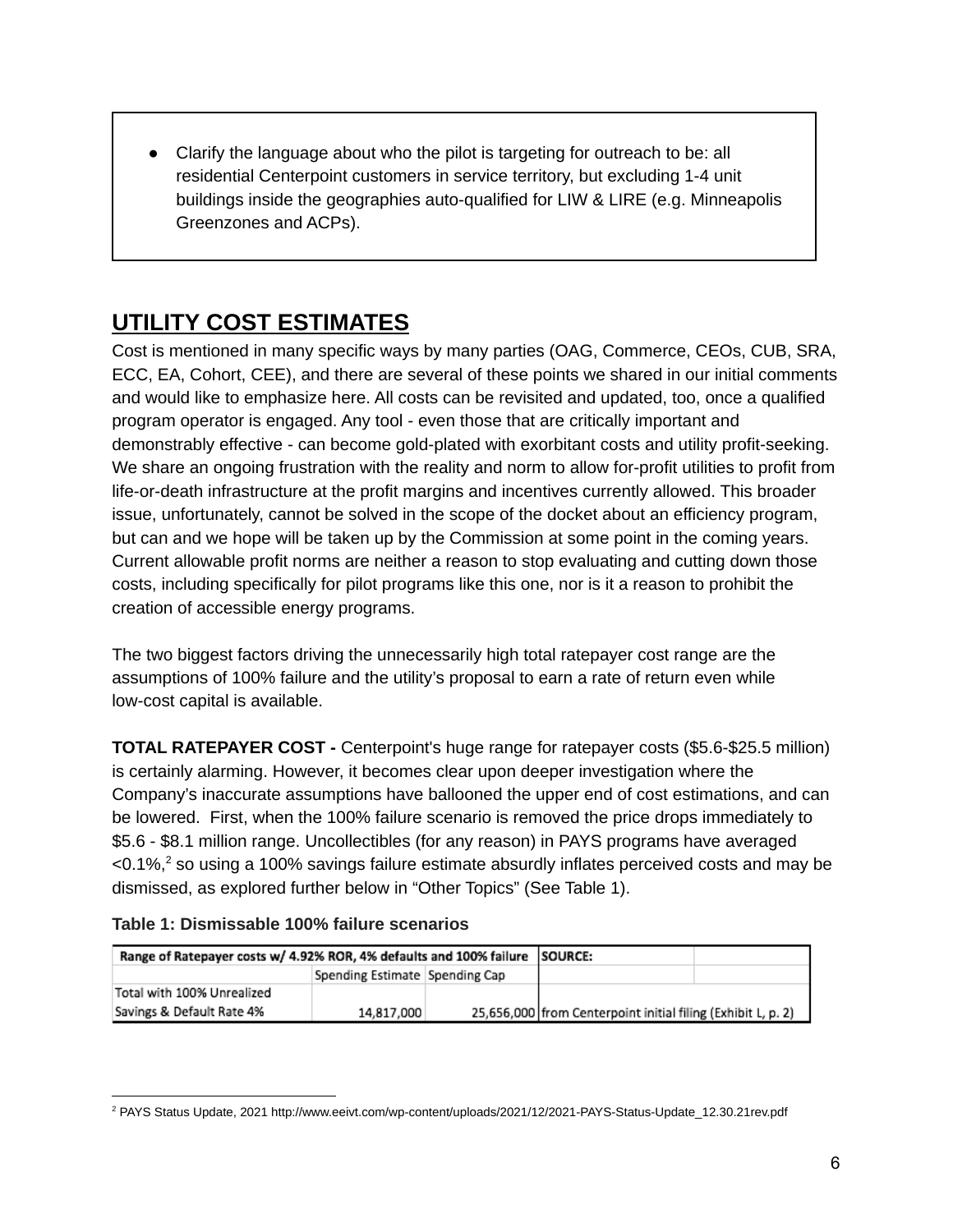From there, if the uncollectibles average is made to be a more plausible but still quite conservative estimate of 10x-40x higher than PAYS averages number (~1-4%), then we arrive at a range of ratepayer costs of between \$5.4 - \$8.2 million (See Table 2). Even while still including an ROR of 4.92%, this range is squarely within acceptable ratepayer costs for pilots based on other precedent. For example, Xcel's EV charging pilots came to \$7.8 million in ratepayer costs and its Time of Use pilot came to a total cost of \$11 million (~\$8 million in capital, \$2.9 million in O&M). 3

### **Table 2: Ranges of Total Ratepayer Cost based on range of uncollectibles scenarios including 4.92% ROR**

|                                  | Range of Ratepayer costs w/ 4.92% ROR & and three uncollectibles scenarios<br>SOURCE: |  |                                                             |  |  |
|----------------------------------|---------------------------------------------------------------------------------------|--|-------------------------------------------------------------|--|--|
| Total with uncollectibles (0.1%) | 5,299,500                                                                             |  | 7,521,000 spreadsheet calculation                           |  |  |
| Total with uncollectibles (1%)   | 5,367,000                                                                             |  | 7,656,000 spreadsheet calculation                           |  |  |
| Total with uncollectibles (4%)   | 5.637.000                                                                             |  | 8,196,000 from Centerpoint initial filing (Exhibit L, p. 2) |  |  |
|                                  |                                                                                       |  |                                                             |  |  |

Finally, when we remove Centerpoint additional cost of capital 4.92% - which nearly all parties either question or directly oppose, we get a ratepayer cost for the pilot of: \$3.15 - \$3.76 million. Under this scenario, the utility is still collecting a 2.5% rate of return from all participants as well as the CIP incentives paid to the utility on all CIP funds leveraged by this program,The remaining minimal variation in range of costs is now how much investment is made (and therefore how much the total in defaults could be as a percentage of the higher capital investment amount). Centerpoint's original 100% failure "worst case scenario" there was a much greater variation in the range due to the utility ROR being assigned to *both* pilot delivery and all of \$7.5 million or \$15 million in uncollectibles.

### **Table 3: Ranges of Total Ratepayer Cost based on range of uncollectibles scenarios excluding additional ROR beyond that in participant cost and CIP incentive**

| Range of Ratepayer costs w/out ROR w/ defaults scenarios |           |  | <b>SOURCE:</b>                                              |  |
|----------------------------------------------------------|-----------|--|-------------------------------------------------------------|--|
| Total with default (0.1%)                                | 3,085,500 |  | 3,093,000 spreadsheet calculation                           |  |
| Total with default (1%)                                  | 3,153,000 |  | 3,228,000 spreadsheet calculation                           |  |
| Total with defaults (4%)                                 | 3,423,000 |  | 3,768,000 from Centerpoint initial filing (Exhibit L, p. 2) |  |

Therefore, the conservative worst case ratepayer cost we can evaluate and discuss for prudency is either \$3.15 - \$3.23 million (with no added ROR) or if we restore the 4% uncollectible to be even more conservative for a pilot it would be \$3.42 - \$3.76 million (with no added ROR). For a final table with our Assumptions/Inputs see Exhibit I.

Centerpoint also appears to be conflating or confusing uncollectibles and default rates as they claim in the petition's Exhibit L both a default rate of 4% as if it were uncollectibles (e.g. the entire amount is left unpaid not a portion of it) as well as the 100% scenario. It is quite unclear to

<sup>3</sup>Xcel's EV Pilots can be found in docket #18-643 and budgets on p. 36 & p.50. Each of the two pilots were \$4.5 million and \$3.3 million after subtracting the capital for the chargers that would be assumed would be paid back on-bill based on the pilot's design. If those were not repaid the total amount for both pilots would be \$23.6 million. Xcel's Time of Use pilot can be found in Docket #17-775.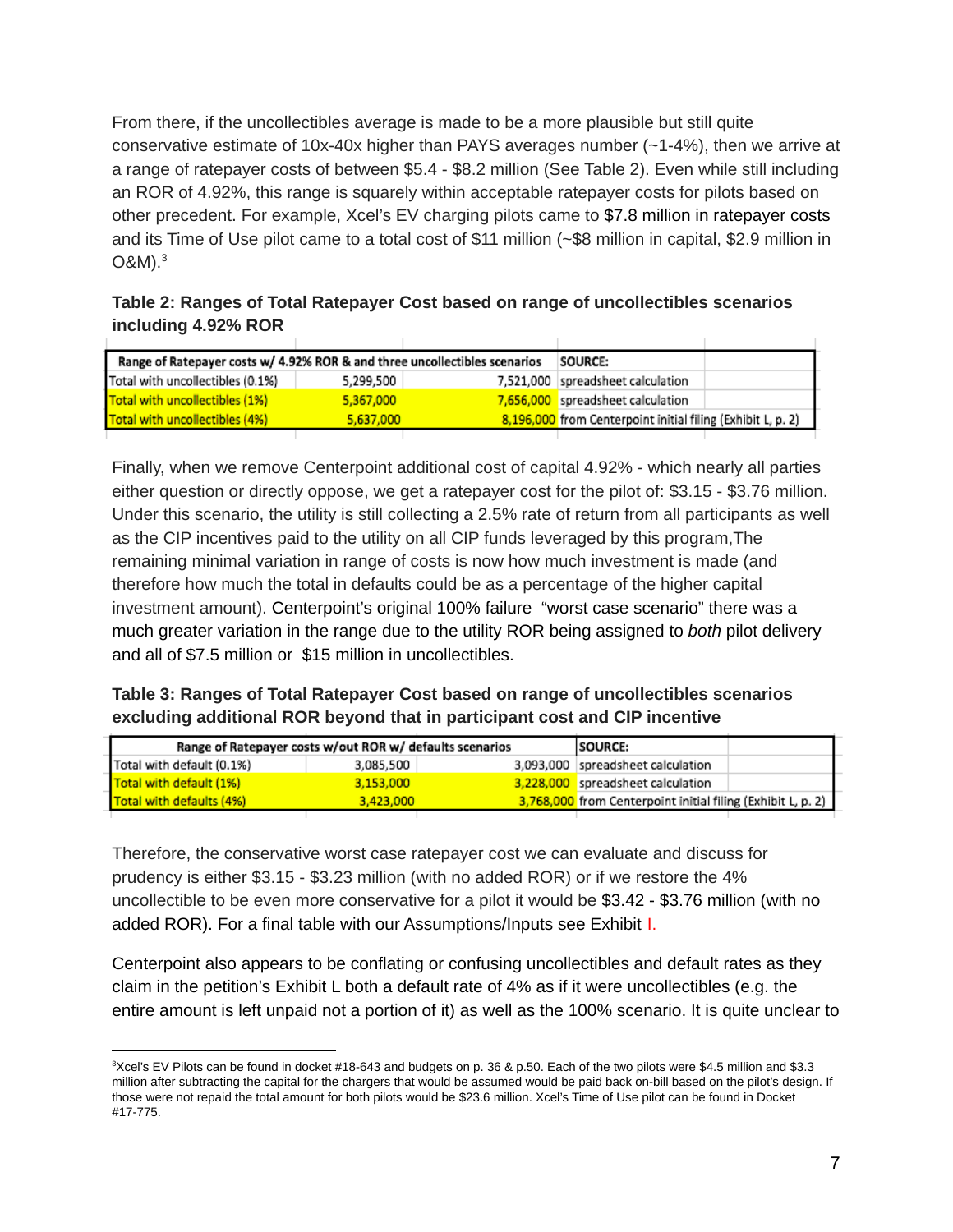us how to evaluate their cited "default rate," which is both higher than consumer loan default averages  $(-1.6%)$ ,<sup>4</sup> and what we imagine to be an even general lower utility bill default rate. This would be helpful to have clarified during a next program design phase with the implementer, but is not the key driver of ratepayer cost.

**RATE OF RETURN -** At the City's requests, the Company has committed to seeking out 3rd party capital to replace its own. In the meantime, and particularly for the sake of a pilot run, we and other commenters have a variety of recommendations of what to do about the utility's rate of return. The OAG notes at minimum that Centerpoint should be requesting a lower, more recently approved ROR  $(-6.86\%)$ .<sup>5</sup> We continue to recommend as do other commenters (CEOs, Energy Access, Cohort) either: exempting this pilot from Centerpoint's Debt-To-Equity Ratio to remove what the Company claims is the barrier to using third party capital right now, or directing Centerpoint to use it's lowest internal ROR (2.5-3.16%) split between participants and ratepayers, or borne by participants alone.

**CIP INCENTIVES -** As noted by OAG, Commerce, and CEE, existing CIP programs reward substantial incentives to the utility to do something largely counter to its business interests, even with decoupling. We fundamentally believe that if we are to truly treat efficiency as a least cost resource it must provide the same business proposition to utilities, which in some ways might be an argument for providing a reasonable ROR instead of the CIP incentive. Given the CIP financial structure is already in place, we believe aligning those incentives and preventing double dipping are in order. Rewards should be aligned with actual risk, and if third-party capital providers are ready to provide low-cost capital for this program with minimal rate of uncollectibles as the utility's only exposure, only a very minimal amount of utility capital is at risk.Therefore, it seems reasonable that the CIP financial incentive would be awarded exclusively for public CIP funds leveraged, but not the remainder of the upgrade cost using pilot capital (e.g. the \$7.5 - \$15 million) except possibly for any amount of uncollectibles that is not covered by ratepayers. Separately, a low-cost of capital (2.5-3.16%) is appropriate to reward low-risk capital investments, which enable thousands more people to access CIP funds. That said, we encourage the Commission and other stakeholders to keep a watch throughout the pilot on any ways in which double-counting might occur.

**START UP COSTS AND PROGRAM DELIVERY** (CUB, ECC, CEE) - While the start up costs do diverge from what Centerpoint quoted to researchers in the 2019 Cadmus Study (\$475,000 in Cadmus v. \$1,756,500 in Petition), the annual pilot delivery cost does not diverge much at all and lies within a reasonable range of difference (\$650,000 in Cadmus v. \$674,833-\$734,833 in Petition). 6

<sup>&</sup>lt;sup>4</sup> This is from the Federal Reserve's consumer loan default averages for personal loans taken out at U.S.-chartered commercial banks. Residential real estate loan defaults are higher averaging 2.33%.

<https://www.federalreserve.gov/releases/chargeoff/delallsa.htm>

<sup>5</sup> OAG initial comments p. 8

<sup>6</sup> 2019 Cadmus p. 59 and Centerpoint Petition Exhibit L p. 5 Table 6. In the Centerpoint petition, evaluation are a standalone cost that add a one-time additional \$127,000, but are not actual part of delivering the pilot itself. [http://energytransition.umn.edu/wp-content/uploads/2019/08/Minnesota-TOB-Financing-FINAL\\_AH-1.pdf](http://energytransition.umn.edu/wp-content/uploads/2019/08/Minnesota-TOB-Financing-FINAL_AH-1.pdf).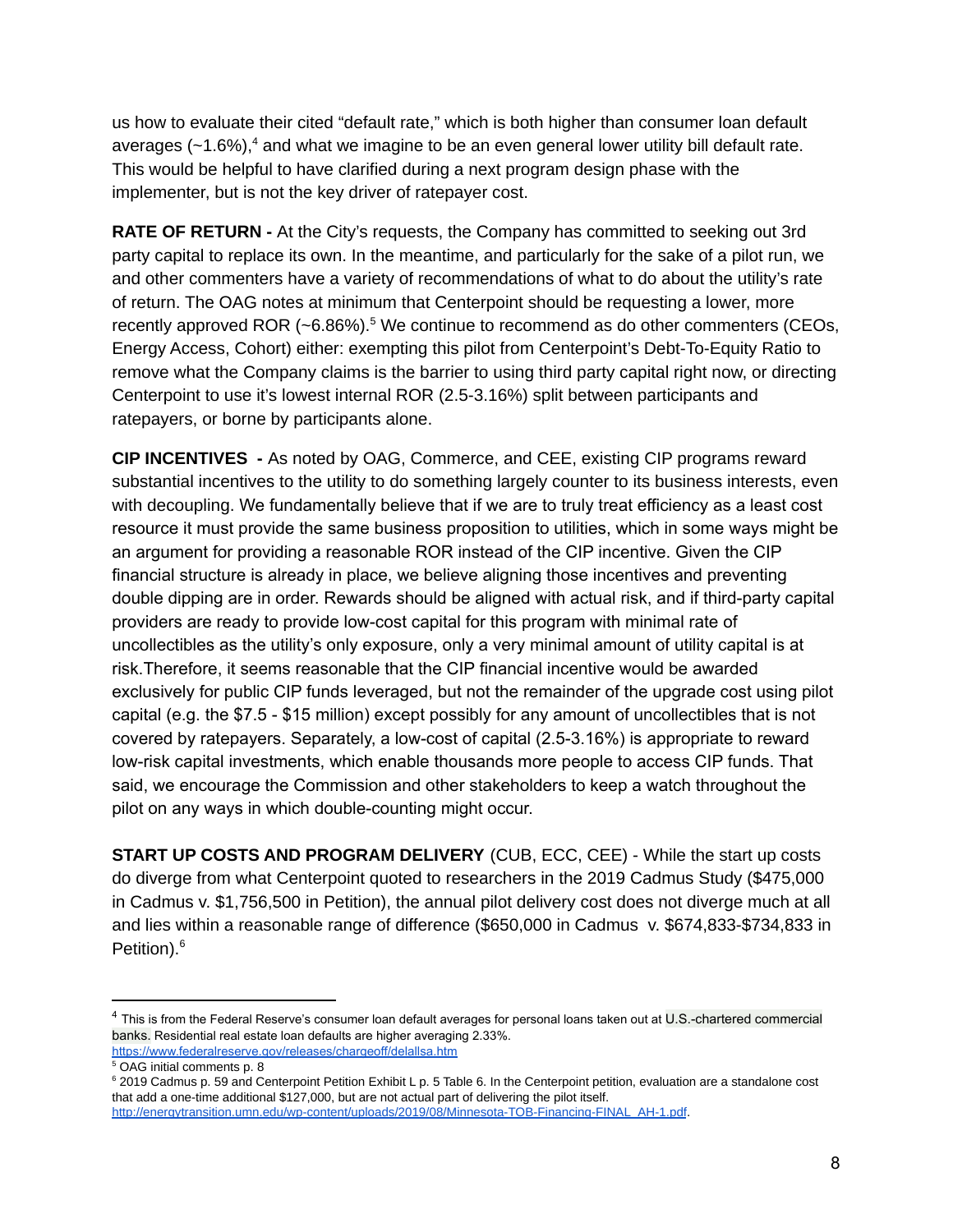Notably, there is no relevant comparison yet on the record looking at any individual CIP program's pilot start-up cost actuals, which we suspect would not be dissimilar. Of the start-up costs, \$556,500 are created by the same utility ROR. Assuming start-up costs are to be recovered from rate-payers rapidly, they are effectively operational costs, and should not earn an ROR or at most be assigned the same 2.5%-3.15% ROR that the remainder of the capital should be assigned. For a pilot delivery cost comparison, we note that in 2021 Centerpoint's EZ-Pay on-bill loan program served only 21 participants while outlaying \$114,324-\$184,324, and if goals had been reached it would have spent  $$475,387$  across 300 participants.<sup>7</sup> This latter budget goal, therefore, demonstrates that Centerpoint's annual pilot delivery costs for TOB are safely on par with acceptable annual program delivery cost ranges.

There are almost always opportunities to trim costs. We recommend that the Commission direct Centerpoint to engage a qualified PAYS program operator before fully evaluating both delivery and start-up numbers so that the Company can avoid start up and pilot delivery costs that would not actually be helpful to engage customers effectively based on field experience.

**\$100 UPFRONT CHARGE -** (ECC, CEOs, CUB, Cohort, EA) From the beginning, this proposed charge broke from the norm among all other Pay-As-You-Save programs, and should not be allowed either at all or at the very least upfront. Many stakeholders - commenters and members of the public - on the record also question this charge as counter to the stated purpose of Centerpoint.

This upfront charge is problematic because it comes at the stage *before* any information is shared with prospective participants. It is a barrier to a basic understanding of options - this will replicate existing barriers facing non-income-eligible low and moderate income households. Further there is no precedent for this in PAYS programs. Without clearer justification, the entire cost also appears to be a duplication of services already covered by the program operator either through the \$475 fee, leveraged CIP direct-install funds, or other program delivery costs. Centerpoint states in its response to ECC's Information Request #02 "This charge is the same as the customer co-pay for the Home Energy Squad services, [applied] in order to ensure parity between energy efficiency programs operating with the same services."<sup>8</sup> This statement is not persuasive as a reason why this cost is justified, but rather attempting to inflate costs to ensure the barriers to participation are comparable to a different program - the exact opposite of the pilot's intent. We are open to more detailed discussion about why this cost should be included as long as it is not upfront - but a much more detailed or itemized outline labor and materials is needed.

**\$475 PROGRAM OPERATOR FEE** - (CUB, ECC, CEE) There appears to be varying dimensions of confusion among stakeholders about what this charge accomplishes and when it is applied. This confusion reinforces our sense that there continues to be a general lack of

 $^7$  On page 17 the total actual spending for 2021 was listed as \$114k and on p. 21 it is listed as \$184k Natural Gas [Conservation](https://efiling.web.commerce.state.mn.us/edockets/searchDocuments.do?method=showPoup&documentId=%7B70E18580-0000-CC1B-BC09-6159A3806397%7D&documentTitle=20225-185424-01) [Improvement](https://efiling.web.commerce.state.mn.us/edockets/searchDocuments.do?method=showPoup&documentId=%7B70E18580-0000-CC1B-BC09-6159A3806397%7D&documentTitle=20225-185424-01) Program 2021 Status Report, May 2nd 2022. Docket # 20-478,

<sup>8</sup> ECC Information Request #02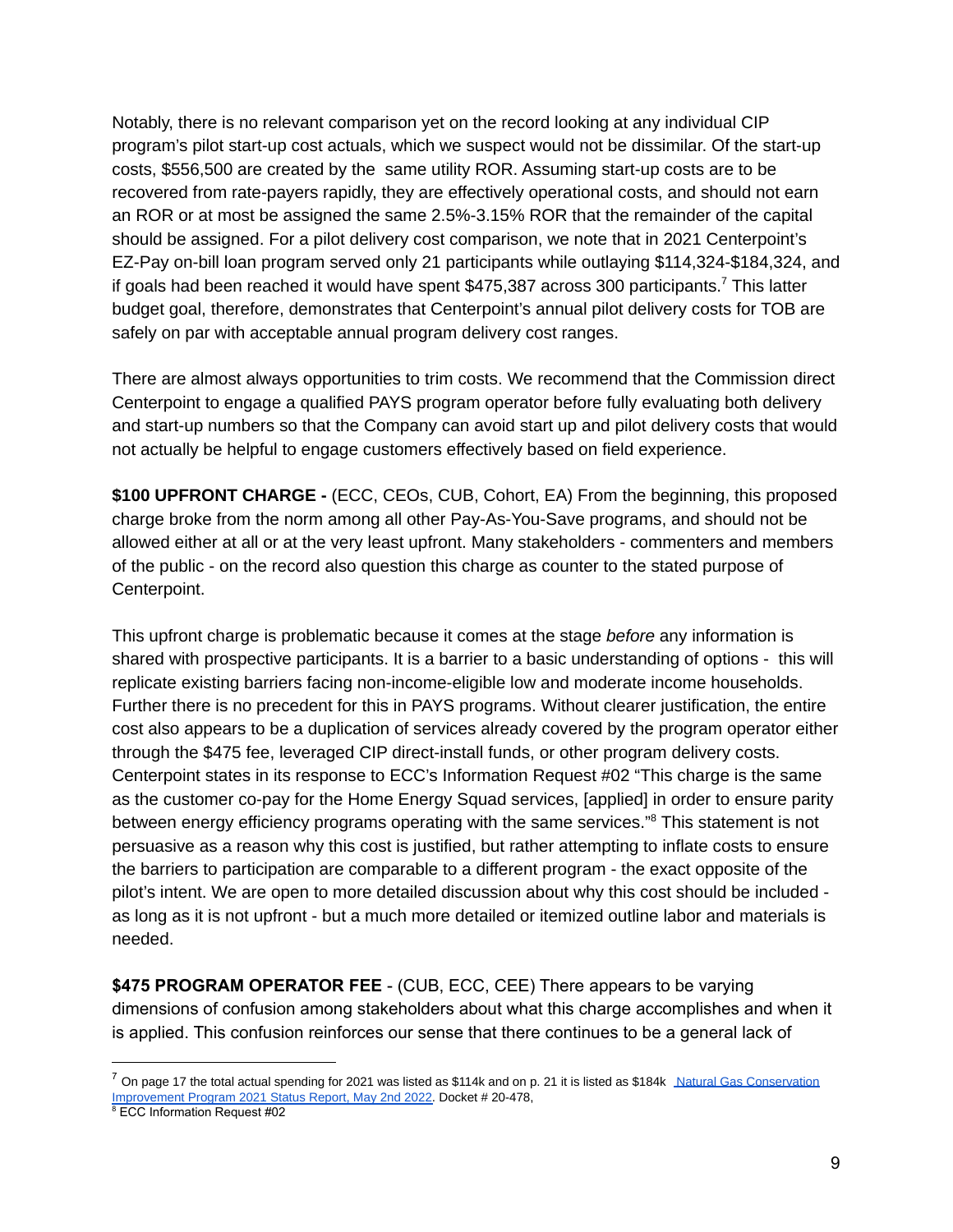familiarity with the Pay-As-You-Save model, on which Centerpoint's proposal sought to be based, and which has been unhelped by the Company's perception that it must wait to solicit support from a qualified program operator until after Commission approval. This charge is a flat charge that covers the absolutely essential features of quality control mentioned in ours and others' Initial Comments and can be viewed at a high level in the below referenced presentation by the Southeast Energy Efficiency Alliance.<sup>9</sup> Several commenters expressed concern that this was an *upfront* cost. This cost is a flat charge regardless of the work installed because it is the quality assurance and modeling work that largely does not vary based on size of project. That said, it is *included* in the cost-effectiveness assessment to ensure that cost recovery charges meet the 80/20 rule including this program operator charge. This charge is also *never* assessed upfront and is not assessed to customers for whom cost-effective measures are not identified. Instead, it is assessed to participating customers as part of their cost-recovery charge. This was also reaffirmed during the Information Request stage. $^{10}$  We agree with Commerce's assessment that: "these costs as expenses, not capital expenditures on which a rate of return is warranted. We agree with the Department's recommendation that the program operation fee be excluded from the calculation of the utility's rate of return."<sup>11</sup>

**COPAY** (CUB, ECC, CEE) - Several commenters express concern about copays either generally or that they would be so prevalent or large as to prevent interest. Copays are not a requirement for participation at all, but are rather a secondary option to add measures that are not fully cost effective within the 80/20 buffer. Such measures are fully optional, and simply allow customers to choose to make a partial upfront payment for improvements that cannot be fully covered by the cost-recovery charge. This still adds value to customers, as the alternative is a customer paying for 100% of the cost upfront, or taking out personal debt (if they qualify) to do so. Field-tested PAYS programs have achieved ~63-100% acceptance rates with the exception of a limited duration program that had an adoption rate of  $23\%$ .<sup>12</sup> Across all of those, adoption rates for PAYS even *with* co-pays exceed the highest yes-rates of the market-rate CIP insulation and air sealing programs, which we understand in conversations with local implementers at their highest have been  $\sim$  16-20%.<sup>13</sup>

**PARTICIPATION RATES & ENSURING PILOT EFFICACY** - A best practice in ensuring both prudent public spending and methodical research is ensuring that the resources needed to give good results, outcomes, and data are there. Several stakeholders note that an effective program with high participation will spread the one-time start up costs over many more projects. We share the observation that adequate participation is an important factor, and continue to believe that Centerpoint's estimates of 500-1500 participants over three years is both unrealistically small and therefore inflates cost. The Company likely underestimates opportunity because 1)

<sup>13</sup> Centerpoint staff stated the Company does not track acceptance rates as a practice, which would be a helpful dataset to begin collecting and published across all LI-CIP and CIP programs to better understand, evaluate, and support effectiveness.

<sup>&</sup>lt;sup>9</sup> "Options for program operator services in an inclusive financing [program"](https://www.seealliance.org/wp-content/uploads/05-Program-Operator-options-Final-05.17.18.pdf) p. 17, SEEA.

<sup>10</sup> ECC Information Request #02

<sup>&</sup>lt;sup>11</sup> Department initial comments p. 10

<sup>&</sup>lt;sup>12</sup>Pays Status Update 2021 [http://www.eeivt.com/wp-content/uploads/2021/12/2021-PAYS-Status-Update\\_12.30.21rev.pdf](http://www.eeivt.com/wp-content/uploads/2021/12/2021-PAYS-Status-Update_12.30.21rev.pdf)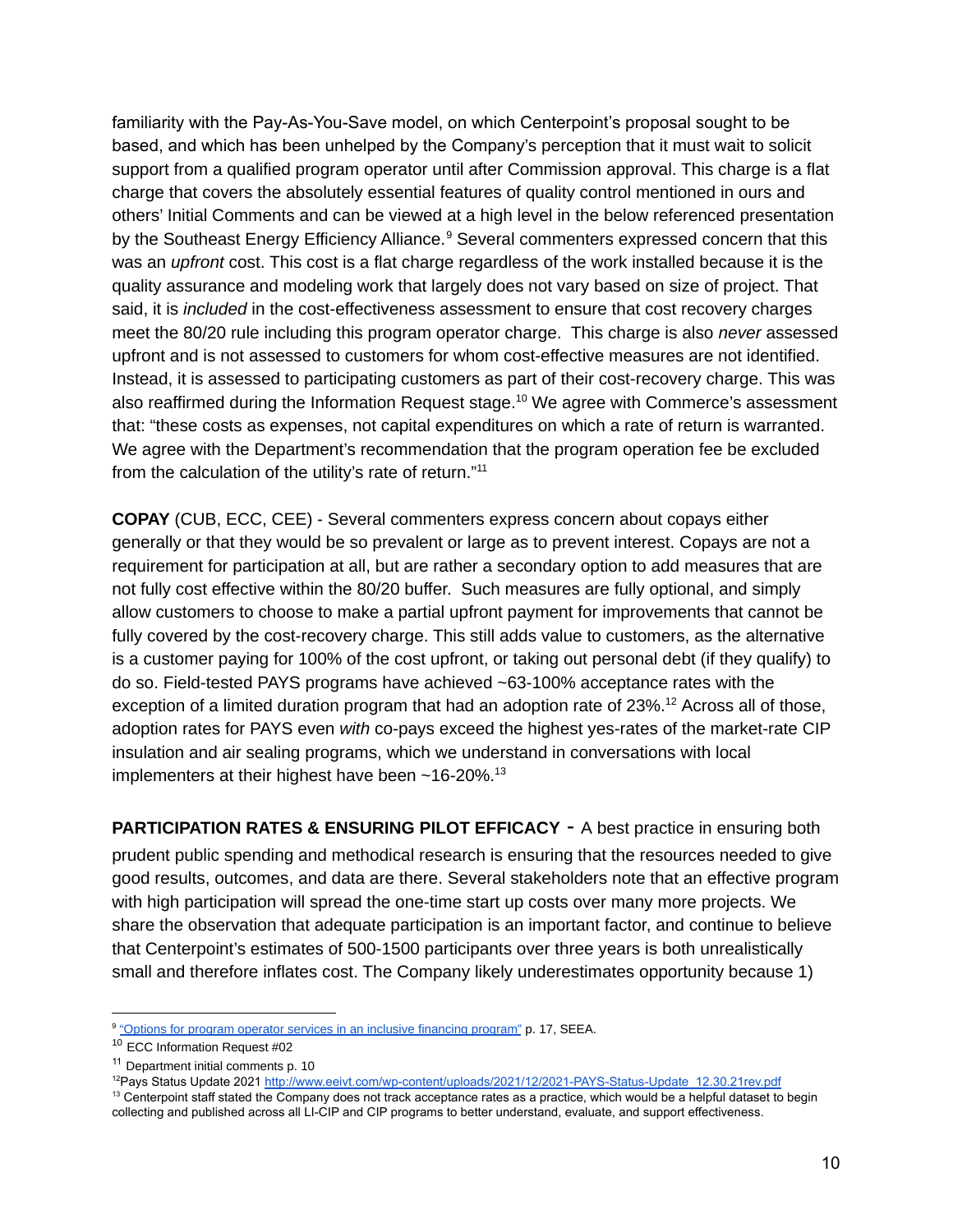they have consistently underestimated interest in their insulation-specific rebate program even during COVID, $^{14}$  2) the Company's participation goals for the TOB pilot mirror their loan-based program 3) In jurisdictions where PAYS operates, it regularly outperforms the loan acceptance rates, reflecting the fundamental difference in the customer offer between tariffs and loans. It is essential to plan for an ambitious level of interest for cost efficacy, for our climate and equity goals, and to create a good experience for prospective participants. SRA's recommendation to ensure geographical equity outside Minneapolis is a good one, and is somewhat in tension with how small of a pilot Centerpoint has created. We can envision 3-5 focused localized outreach campaigns across the service territory, but believe that is part of the work a program operator would design with community partners within the constraints of a pilot budget. After the "proof of concept" stage, a more widespread engagement strategy would be crucial.

**GAS PRICE** and fuel volatility deserve their own short discussion. From a resilience and energy burden standpoint, gas is and has been much more *volatile* in price than electricity, which is a risk borne entirely by ratepayers though the fuel charge each month as a pass through. The February storm spiked gas prices nationally, for which Minnesotans had no control over and Centerpoint and other regulated Minnesota gas utilities have sought full or near full-cost recovery. The geopolitical and economic instability in Ukraine is another set of events that are likewise outside of Minnesotans' control and yet have impacts on US and global cost of natural gas. $^{15}$  We are without a doubt heading for a future with more of both literal and figurative future storms, and Minnesotans are yet unprepared with accessible tools to lessen our collective consumption and exposure.

**Graphic 2: Historic gas prices**

<sup>&</sup>lt;sup>14</sup> See Home Insulation Rebate summary in Natural Gas [Conservation](https://efiling.web.commerce.state.mn.us/edockets/searchDocuments.do?method=showPoup&documentId=%7B70E18580-0000-CC1B-BC09-6159A3806397%7D&documentTitle=20225-185424-01) Improvement Program 2021 Status Report, May 2nd 2022. Docket # 20-478

<sup>&</sup>lt;sup>15</sup> Clark Williams-Derry, energy analyst with the Institute for Energy Economics and Financial Analysis cites US exports of liquified natural gas as the primary reason for climbing prices. In 2016, the US completed its first LNG export terminal in decades, which the gas industry hoped would alleviate a glut of natural gas that was keeping US gas prices low <https://www.cnn.com/2022/05/11/energy/ukraine-russia-gas-suspension/index.html>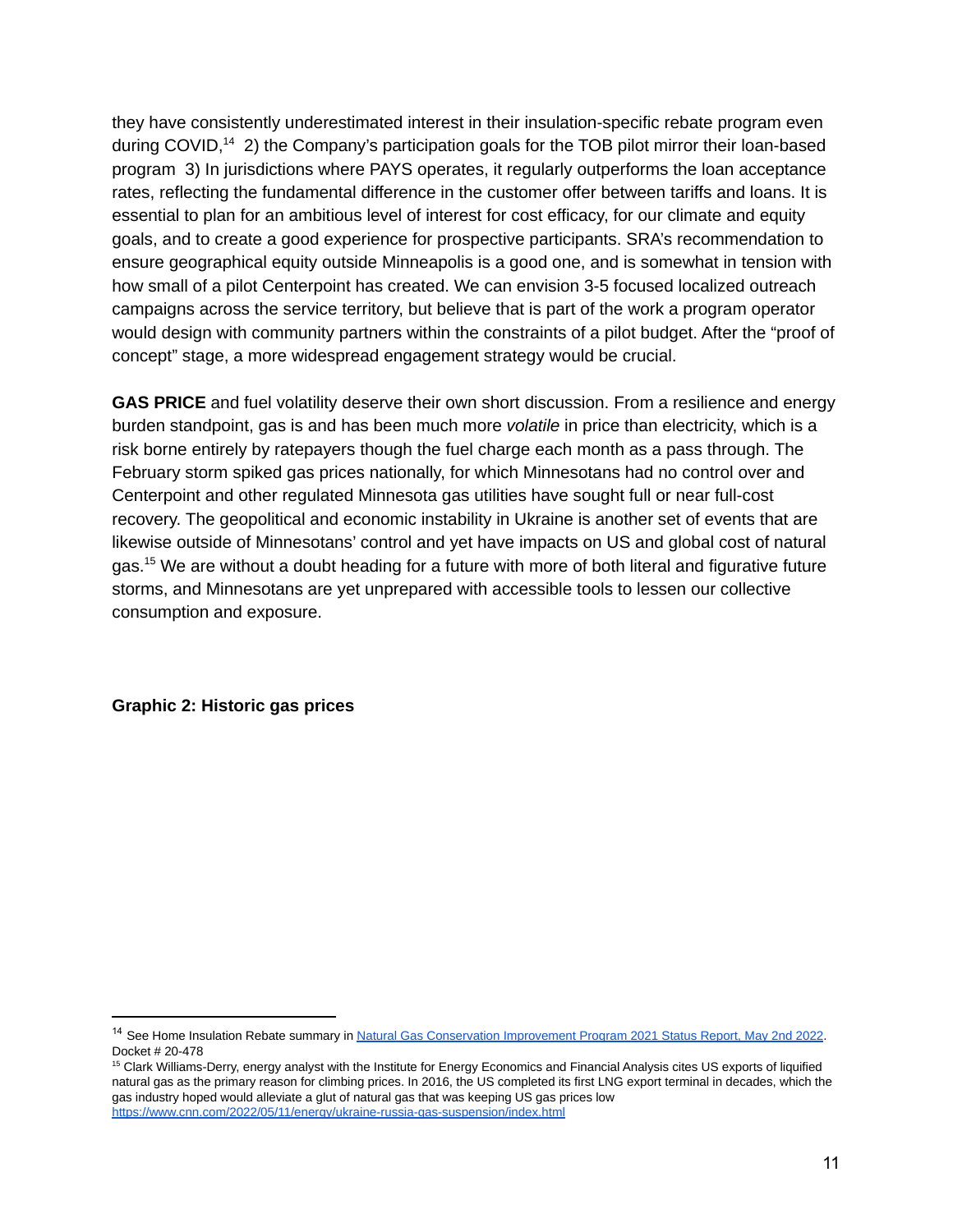

As gas prices rise, the deeper the household need for access to energy efficiency will be from a cost standpoint, and the deeper the cost-effectiveness of these measures. Measures were found to be feasible for Centerpoint in the Cadmus Study even under 2019 gas price scenarios (\$6.94/Dtherm with a 4%/year escalator) and of course even more so the inflated gas cost scenario (~50% increase or \$10.41/Dtherm). Now in 2022, current gas prices have surpassed the 2019 numbers and are already fast approaching - just 3 years later - that *inflated* gas price scenario of 50% used in the Cadmus study.

In order to ensure pilot efficacy, we continue to offer our recommendations on removing annual participation caps and early robust evaluation. We've also added three more recommendations on this topic: 1) the good framework offered by CUB evaluation metrics, which we have included with some modifications and additions in Exhibit II. 2) a somewhat pre-emptive recommendation about program outreach design to help address the larger energy industry problems in offering culturally-informed engagement 3) a recommendation to set up the LI-CIP programs to receive more funding in tandem with this pilot to ensure sufficient capacity to handle added volume from TOB referrals.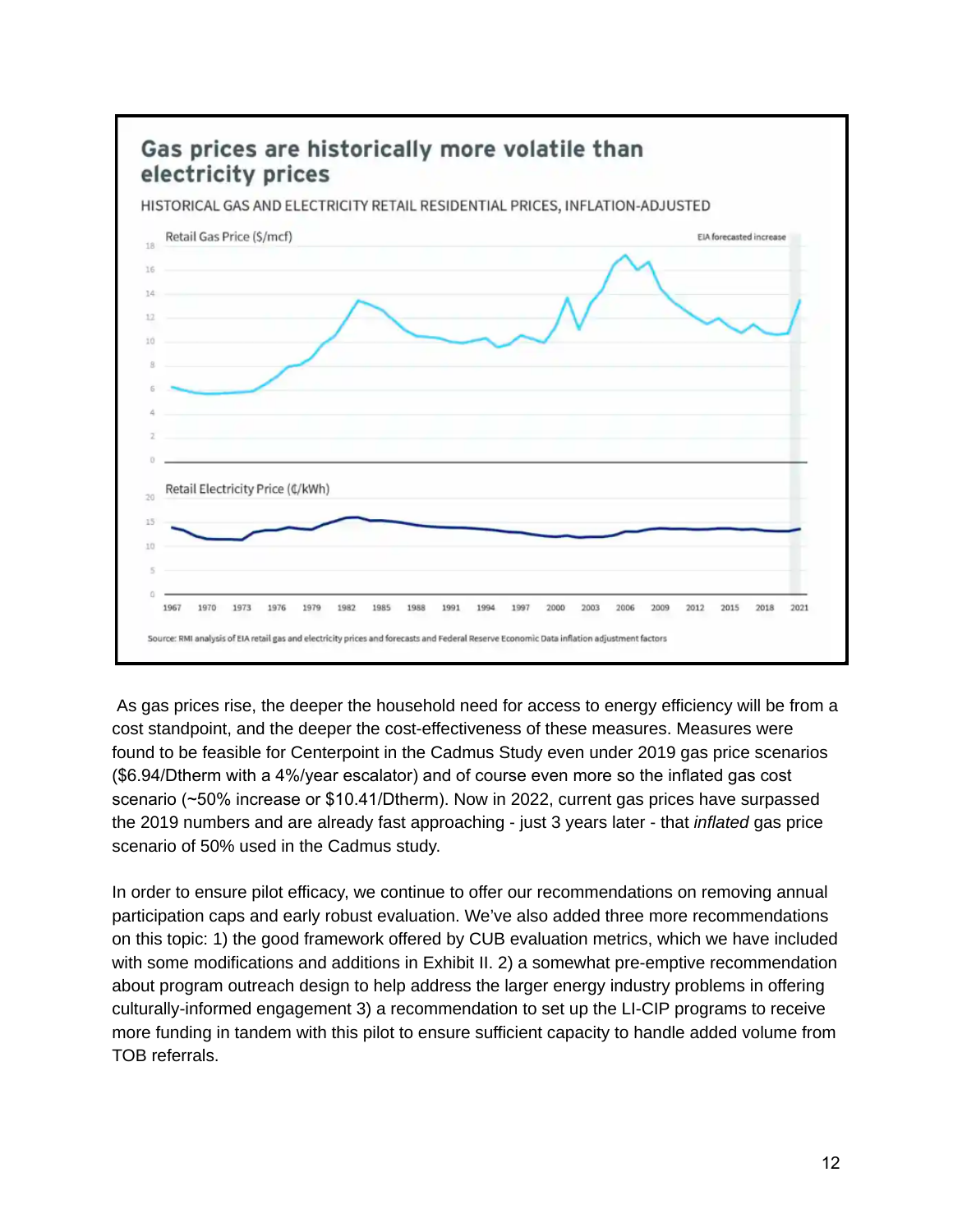### Recommendations for changes related to **COST AND EFFICACY:**

- Exempt this pilot from CenterPoint's Debt-To-Equity Ratio requirement in order to enable the use of low-cost third party capital (3%) OR to use its own lowest internal cost of capital 2.5-3.16% without the additional rate of return (4.92%). Also direct the Company to report on the near term pathways it will pursue towards a long-term low cost of capital
- Explicitly disallow double counting of CIP incentives where CIP dollars are leveraged for TOB projects, awarding CIP incentives for the rebate amount and the TOB participant interest rate for the remainder
- Remove the \$100 upfront audit charge as duplicative with the leveraged CIP funds and program operator fee
- Remove financing charges applied to the \$475 program operator fee, and instead include this as an operations cost not a capital cost
- Use the \$15 million budget for the pilot as the sole limitation on annual participation in the pilot rather than setting an artificial ceiling of a \$5 million spending cap per year to reduce confusion and frustration with ebb/flow cycles for outreach workers, participants, and contractors
- Create a mid-point evaluation at 12-18 months with the option to expand and make permanent the program at that juncture if it is highly successful OR continue on with the pilot and make that decision after the full 3-years if more evaluation is needed. This evaluation should happen *concurrently* and not stop outreach and participation during evaluation.
- Direct Centerpoint to work with program operator to adopt and report evaluation metrics before program launches that including the metrics from Exhibit II
- Direct Centerpoint and/or identified PAYS program operator to engage in community focus-group sessions to develop a multi-lingual user-friendly quick-reference guide of the Participant and Successor Agreement that discusses benefits, responsibilities and who to call with questions or problems. Languages included can expand overtime, but should at minimum begin with Spanish, Hmong, Somali, Oromo, and Lao.
- Direct Centerpoint to calculate (alone or with support from relevant LI-CIP program operators):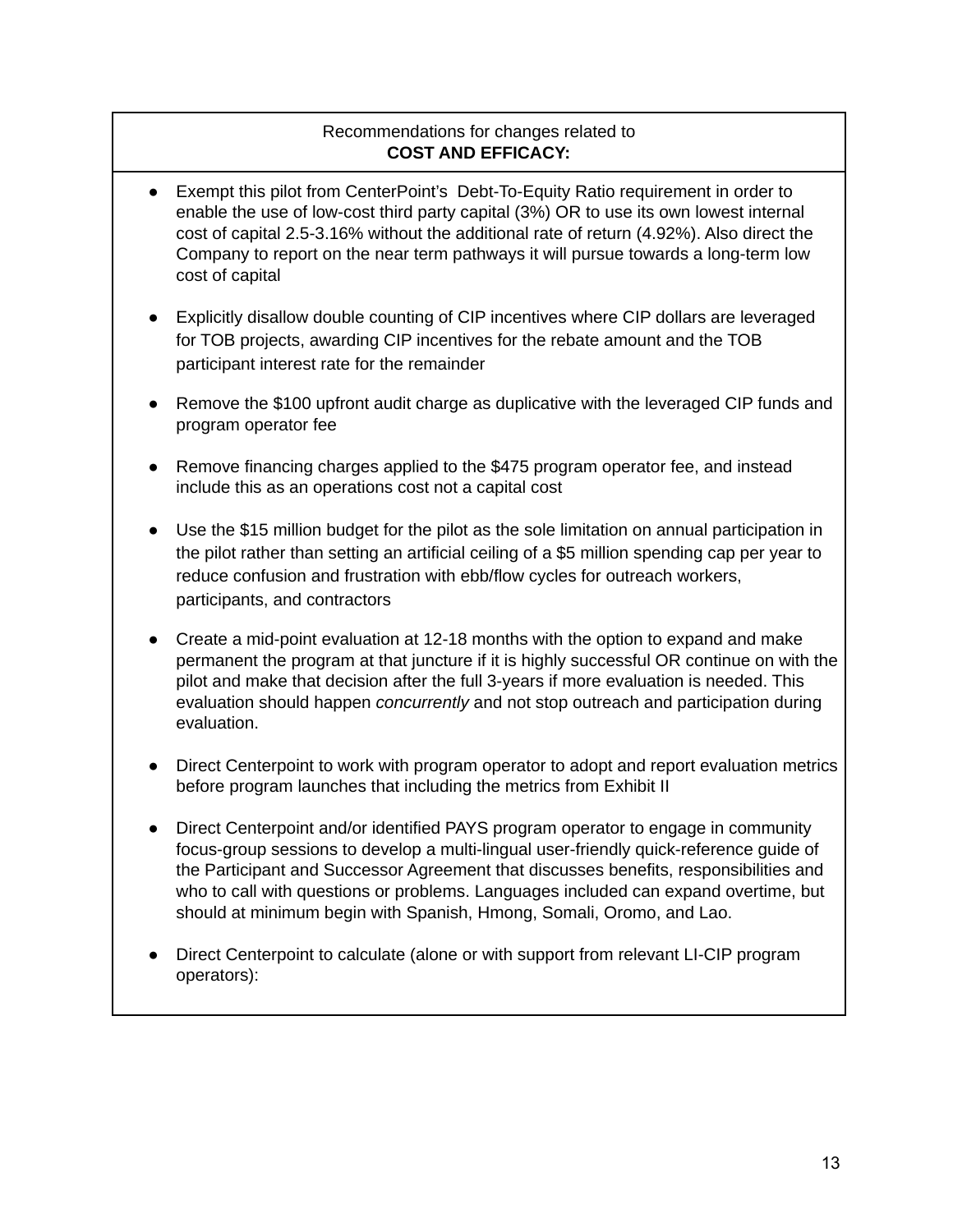- $\circ$  the total funding amount needed to serve 100% of households with at least insulation/air sealing in the auto-qualified jurisdictions (Minneapolis GreenZones, Areas of Concentrated Poverty in Centerpoint Service territory)<sup>16</sup>
- $\circ$  the total additional funding amount needed to resource pre-weatherization up to the 15% spending allowance for GreenZones and all Areas of Concentrated Poverty. This should conservatively assume that WAP can be leveraged but will not continue

# **DISCUSSION OF CIP AS ONE OF MANY TOOLS**

<span id="page-13-0"></span>In general, when evaluating the merits of approving a new/pilot program, it is important to compare opportunities to the conditions faced by the potential participant pool *in the absence* of the program (i.e. maintaining the status quo to the conditions). We find that the design and scale of CIP means that it is not an adequate replacement to address current realities of access and pace.

**LI-CIP AND CIP PROGRAMS ARE NOT FREE -** ECC notes "free" audit and "benefit of lower monthly bills without any financial obligation of any kind"<sup>17</sup> and while we agree with the spirit of that comment mainly for the income-eligible households they are concerned about, we respectfully disagree that they are free to income-eligible customers. $^{18}$  As we have stated before: all of us pay in regardless of eligibility, awareness, or access to programs.

CIP costs are baked into rates - everyone pays the exact same rate per therm except for the customers that are allowed to be CIP exempt as provided by statute - specific large commercial users. This includes those who participate in market-rate rebate or direct install programs, those who participate in "low-income" programs, and those who have never participated in anything. That means the more money we put towards it, the more it impacts rates. Unlike how we understand Gas Affordability Program charges to work, those who use low-income CIP are not

<sup>&</sup>lt;sup>16</sup> To the best of our knowledge this includes 2 programs: Low-Income Weatherization (LIW), Low-Income Rental Efficiency (LIRE)

<sup>17</sup> Energy Cents Initial Comments p. 2

<sup>&</sup>lt;sup>18</sup> We are also cautious about building a discussion or collective attitude towards households with low-incomes that they expect or only want to be recipients of "free" things. We have not only seen this framing lead to stripping of people's agency and choice, but also contributed to politicized perceptions that they are burdens, free-loaders, helpless. This perception also ends weakening political will for public infrastructure and these very assistance programs. This couldn't be further from the truth: "recent surveys have found that not only do the poor donate more per capita than individuals in higher income brackets, but that their generosity tends to remain higher during economic downturns."

[https://philanthropynewsdigest.org/news/poor-americans-are-country-s-most-charitable-demographic#:~:text=The%20latest%20surv](https://philanthropynewsdigest.org/news/poor-americans-are-country-s-most-charitable-demographic#:~:text=The%20latest%20survey%20of%20consumer,2.1%20percent%20of%20their%20income) [ey%20of%20consumer,2.1%20percent%20of%20their%20income.](https://philanthropynewsdigest.org/news/poor-americans-are-country-s-most-charitable-demographic#:~:text=The%20latest%20survey%20of%20consumer,2.1%20percent%20of%20their%20income)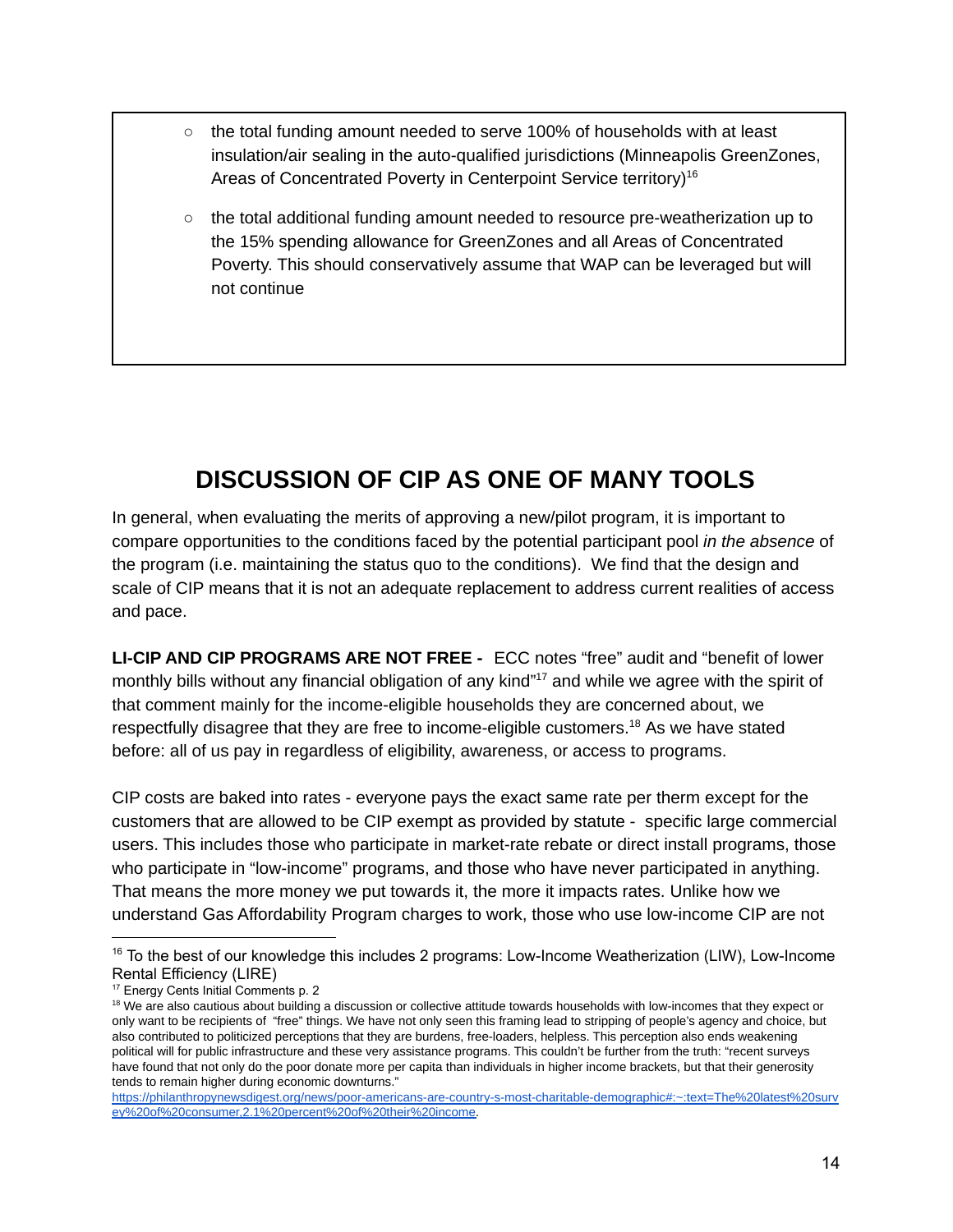exempt from its charges. As of May of 2022, the cost per therm looks to be \$0.03374: $^{19}$  (See Graphic 2 below for the inputs to calculate the most recently approved per therm CIP rate).

### **Graphic 3: Recently approved CIP per therm charge**

Rate: **Adjustment Base Charge** (CCRA) Per Therm (CCRC) \$0.00791905 \$0.02469

In all residential CIP (low-income and market-rate) programs, pooled public money is delivered via rebate or direct grant or direct installation. The *capital costs* for insulation/air-sealing are covered in one of two ways:

- Covered by 25-100% covered publicly-funded grants (leveraged WAP, LI-CIP for programs like LIW, LIRE, Low-Income Multi-Family). This is an entirely or mostly progressive wealth transfer from all energy users to income-eligible residents in single-family homes who are able to access the program, and their landlords.
- Paid out of pocket or via a loan by the property owners (EZ-Pay Loan, Home Insulation Rebates). Rebates are a mostly regressive wealth transfer for those who can pay out of pocket or access personal loans, and disqualifies renters from initiating or directly receiving the rebate.

In addition to this financial cost, there is an enormous time cost pass-through for prospective participants to navigate these programs. We know from experience that this time cost turns many away and dramatically reduces efficiency of effort for outreach workers and contractors. Opening up access to pooled resources by placing the burden of qualification on the draftiness of the home, not the individual's income/credit/status is a core part of deepened access for moderate income and non-income/geography-eligible households.

#### **EXISTING PROGRAMS RELY EXCLUSIVELY ON INDIVIDUAL RISK OR PUBLIC GRANTS:**

Several commenters (ECC, CEE, Commerce) note confidence in the ability for LI-CIP and market-rate CIP offerings to meet either or both the needs of low and moderate income customers, particularly after the increase in spending goals from the EcoAct.

For income-eligible communities, we agree that the new geography-based designations will reduce barriers and generate more access for qualified households. However, we do not see how low-income will be universally served in this pathway alone or on a timeline that matters. The EcoAct expanded funding but not nearly as dramatically as it expanded eligibility and

<sup>&</sup>lt;sup>19</sup> Centerpoint's CIP Triennial Compliance Filing & Status report May 2, 2022.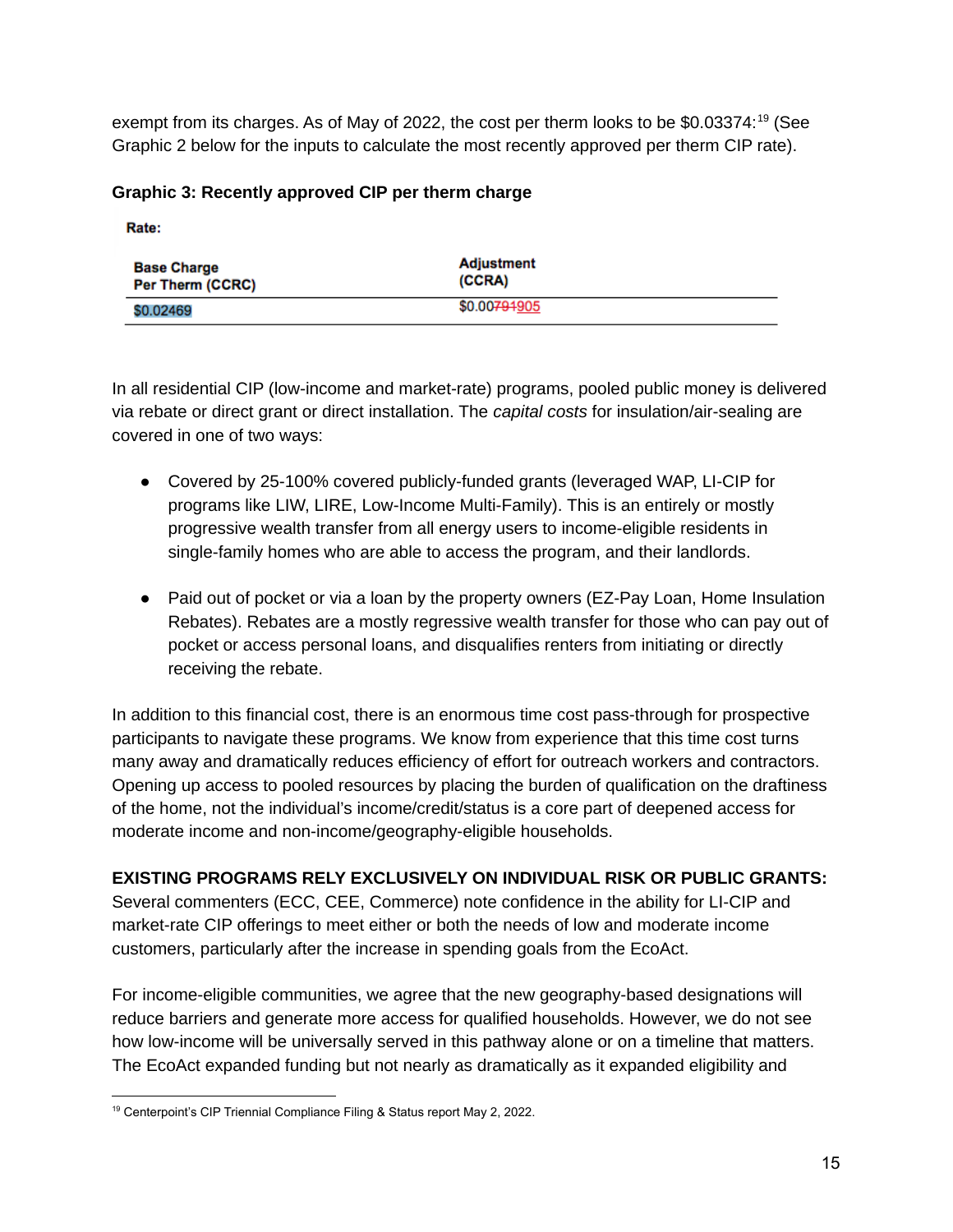acceptable measures (e.g. limited pre-weatherization and electrification). One could interpret this as a strategic step towards scaling eligibility first in preparation for scaling funding to meet total participants second. Given that LI-CIP is funded by the per therm charge mentioned above we do not trust this as a realistic pathway. The pace of the last 40-50 years tells us that we are not pessimistic, but realistic. We are all unfortunately already on borrowed time.

For non-eligible households, these expansions would still not serve low-income households subject to standard income-testing. For both these households and moderate income households, the primary option remains upfront cash or personal-risk loans. We have addressed this issue of the missing middle in depth through our Initial Comments.

#### **RESIDENTIAL CIP PROGRAMS ARE NOT SYSTEMATICALLY INSULATING HOMES -**

Insulation and air sealing appear to be one of the areas most lagging in market-rate CIP, and even LI-CIP. To demonstrate this for the market rate CIP program, we pulled from Centerpoint's 2021 Status Report.<sup>20</sup> Of the 268,973 "participants" in Centerpoint's 2021 CIP programs,  $\sim$ 72% were counted in the "Home Energy Reports," which is an information and energy tips focused program with limited savings impact.<sup>21</sup> Another  $\sim$ 7% (or 19,631) participants were for boilers, furnaces, and water heaters, which have the unique buoy of being present in every residential building and essential to replace when they break. Participation in the two low-cost, install-at-home programs (DIY Efficiency and School Kits) contributed another 5.5% and 4.2% respectively.<sup>22</sup> Only 0.75% (or 2,034, including 21 from the EZ-Pay program) of all market rate residential efficiency participants were for insulation/air sealing largely from the Home Insulation Rebate program. We understand anecdotally from program implementers that a typical conversion rates most recently for Xcel & Centerpoint have been in the 23-25% range and for a long time before that it was in the 16-20% range.

By comparison, PAYS is uniquely situated to, as the Cadmus Study mentions explicitly, move insulation and air sealing projects across the finish line for renters, homeowners, and property owners. . It can also meaningfully bundle measures together to lower the upfront barriers to HVAC and further boost participation in CIP. PAYS programs nationally have high acceptance rates making the cost-effectiveness of any scoping visit higher, and would allow CIP rebates to reach more people. Tariffed On Bill is a complement to CIP and LI-CIP - neither are replacements for one another.

**DEEMED SAVINGS ARE USED IN CIP EXCLUSIVELY** - The OAG sees TOB as a worthy concept but is miscategorized until it is under the umbrella of the CIP program. We disagree on this categorization primarily because CIP programs are obligated to use a deemed savings approach. This approach is not specific enough to the participating dwelling to assure the 80/20

<sup>20</sup> Natural Gas [Conservation](https://efiling.web.commerce.state.mn.us/edockets/searchDocuments.do?method=showPoup&documentId=%7B70E18580-0000-CC1B-BC09-6159A3806397%7D&documentTitle=20225-185424-01) Improvement Program 2021 Status Report, May 2nd 2022. P. 20, Docket # 20-478,

<sup>&</sup>lt;sup>21</sup> Participants are most often "measures" not individuals, households, or buildings though in several multi-family/non-profit programs buildings or units are designated as the "participant".

 $22$ The provision of DIY and School Kits is wonderful, and it should be that these programs do not confirm use let alone achieved savings in the home before counting savings towards utility CIP incentives, and together contributed to over \$800,000 in ratepayer costs, or more than one year o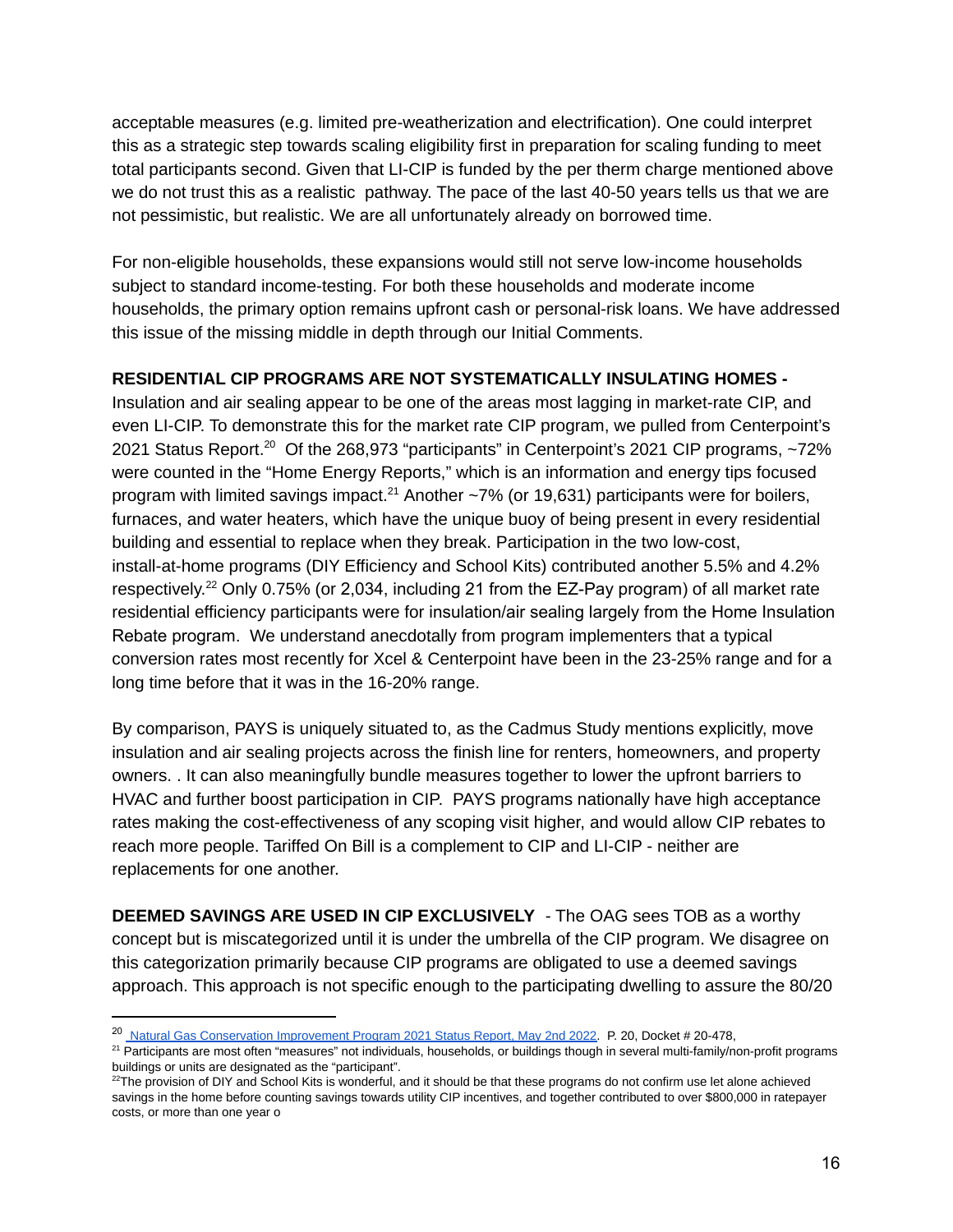savings estimate required in the home-specific modeling conducted in all PAYS programs. Further, this program is designed to expand investment in energy efficiency by leveraging rebate dollars not competing for the limited funds the utility is required to spend each year on CIP.

*"Deemed savings allow regulators and utilities to more easily measure and oversee energy efficiency programs but we need to be aware that using deemed savings trades accuracy and understanding the persistence of savings for ease"* - Dian Grueneich, 23 former CA utilities commissioner

**CIP REACHED A PEAK ENERGY SAVINGS IN 2017.** CIP reached a peak in energy savings and expenditures  $2017.^{24}$  This is confirmed by utility stakeholder interviews in the 2020-2029 Minnesota Energy Efficiency Potential Study found that it would be harder and harder to meet their CIP savings requirements, seeing the most challenge in the residential sector (See Graphic 1). These challenges and the peak don't at all mean that the program is no longer useful, nor does it mean it successfully reached all meaningful investments. Rather it suggests that the strategies prioritized so far have picked most of the low-hanging fruit available to them, and now the volume of those measures are on the decline *for the populations who have interacted so far with the program*. This means deeper investments for those who have received lower-cost measures, and both lower-cost measures and deeper investments may still be possible for people who have not been compelled to participate so far. Innovation beyond what we've tried is essential, and results will likely hinge on adequate resolution of barriers we have yet to address. Our reliance on highly complicated and/or personally risky income & immigration-testing and personal loans are core parts of that.

Minnesota has been counted as having some of the highest utility compensation for efficiency. Rewards must be aimed at supporting deeper retrofits for those who otherwise wouldn't be able to not simply low-cost measures or behavioral changes. We believe TOB allows not only access for participants to CIP funds they pay into, but also deepens CIPs ability to complete deeper retrofits because more people can plausibly participate.

### **Graphic 1: MN Efficiency Study's stakeholder perceptions of how challenging it is to meet CIP savings requirements now and in the future**

 $^{23}$  "Fuzzy Math: Deemed Energy Savings Aren't Sufficient for Making Efficiency a Reliable Grid Resource" <https://www.greentechmedia.com/articles/read/fuzzy-math-deeming-energy-savings>

<sup>24</sup> Minnesota Energy Efficiency Potential Study: 2020–2029 <https://mn.gov/commerce-stat/pdfs/mn-energy-efficiency-potential-study.pdf>. P. 31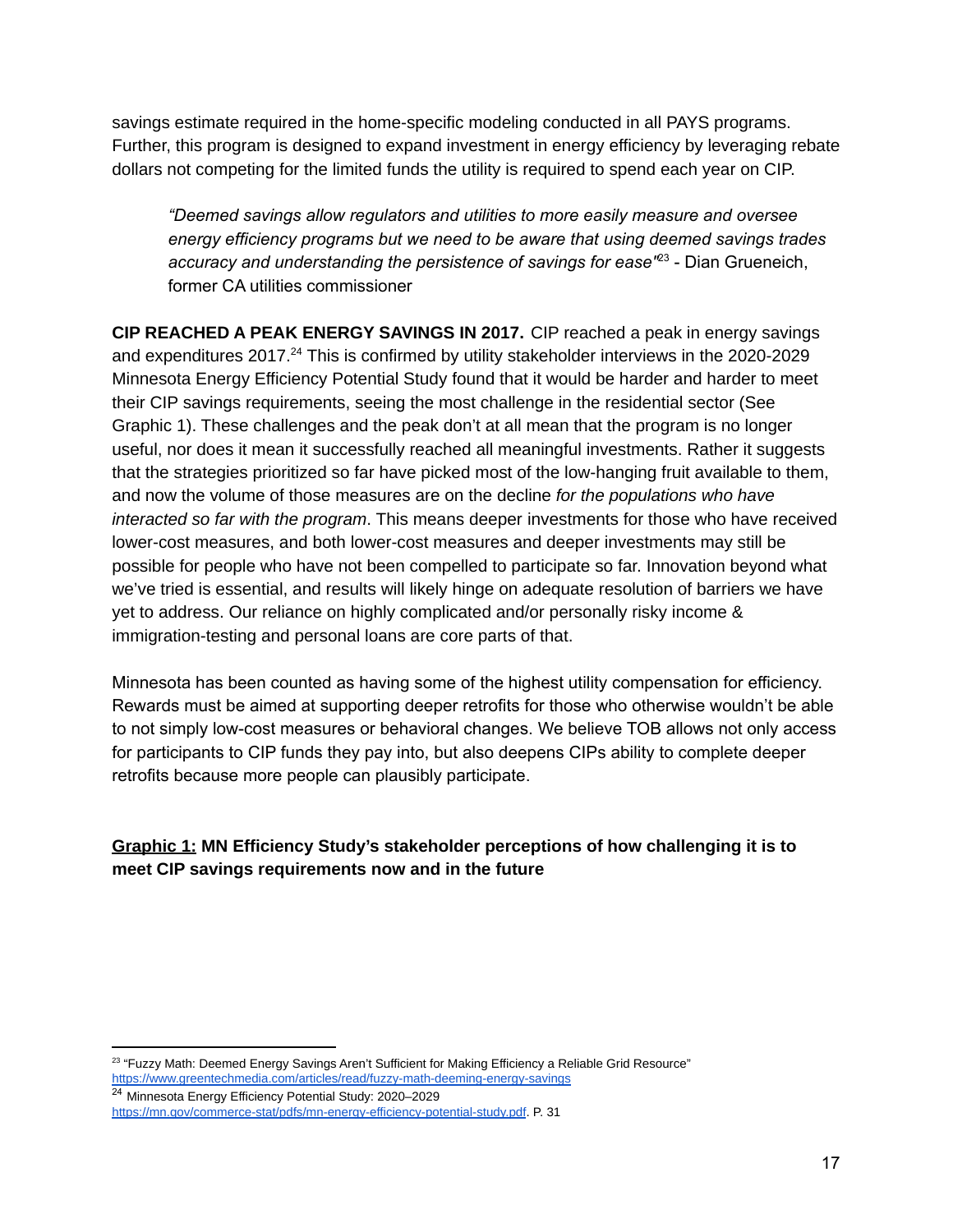However, while stakeholders believe that it has been relatively easy to meet the state goals in recent years, most believe that it will become harder in the coming years (Figure 11).





**WORKFORCE AND EFFECTIVE ENGAGEMENT ARE CRITICAL - BUT ALONE WILL NOT SOLVE EXISTING PROGRAMS' ACCESS ISSUES.** We do not believe the record shows that redoubling CIP efforts alone by addressing workforce and outreach efforts will resolve the access barriers caused by design features. We absolutely must increase trust-based engagement, culturally and linguistically specific information-sharing, and boost pathways for Minnesotans to get jobs in energy efficiency. The lack of sufficient workforce or incoherent/confusing marketing will sabotage even the best program. However, those two elements can never fully address why people can't move forward with a program if the program itself doesn't meet people's economic and time-burden realities. Therefore, these issues must be worked on in tandem while exploring additions like TOB rather than attempting to solve them before attempting a TOB pilot.

# <span id="page-17-0"></span>**DISCUSSION OF OTHER TOPICS THAT CAN BE SET ASIDE AS MISINFORMED / IRRELEVANT**

**SCENARIOS OF 100% FAILURE, AND SCENARIOS UNREASONABLY DISTANT FROM FIELD-TESTING AND CADMUS STUDY -** While these are interesting catastrophic thought experiments offered by the Company and discussed by many stakeholders, the legitimate sticker shock concern of \$5.6 - \$23.9 million can be dismissed once we unpack the assumptions baked in. Judgment of risk by scenarios of 100% unrealized savings or large-scale default rates (~4%) that are many times greater than both the utility's typical rate of default than any field-testing are unhelpful to guide policy priorities for several reasons: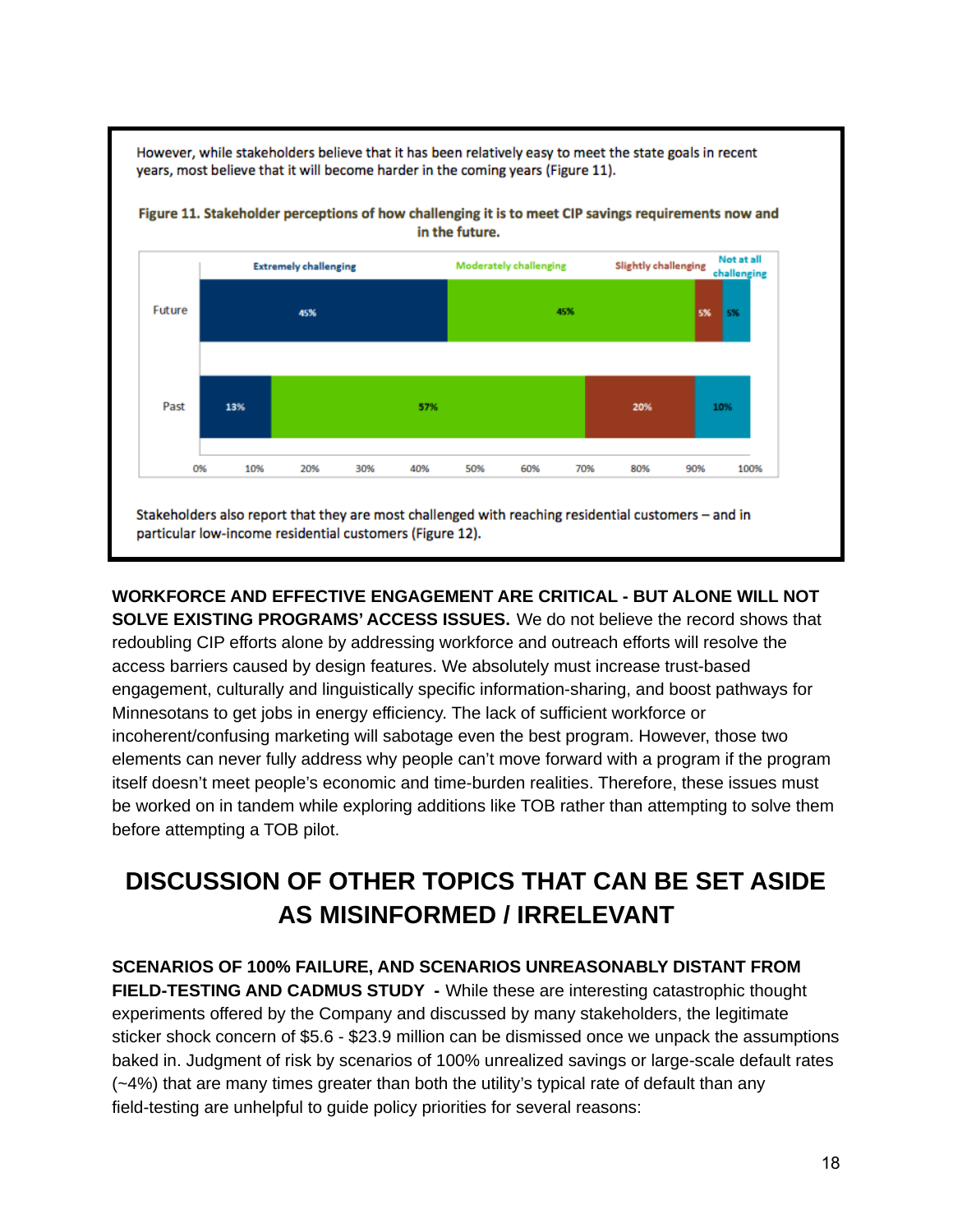This discussion does, however, re-emphasize why it is essential to use a PAYS program following what has been field-tested, has had a Minnesota-specific study, and holds important consumer protections (including the length-of-charges warranty for work, repeated billing analysis, and other evaluation, monitoring, and verification work that comes along with the \$475 program operator charge).

- 1. These two scenarios are unprecedented calculations of risk not applied to any other utility investment nor proven technology. PAYS measures are only using proven technologies like insulation, air sealing, furnaces, boilers, etc. not experimental technologies with wholly unfamiliar results. A hypothesis of this scale of massive equipment failure is never applied when considering the risks in other technologically-familiar energy infrastructure such as power plants, gas pipelines or smaller equipment like EV chargers.
- 2. Instances of failure of modeling, equipment, and installation failure are not charged to ratepayers, but have clear procedures for accountability. In the uncommon events where *measures* fail contractors and equipment warranties are on the hook for repair and replacement, which is orchestrated by the program operator via the flat \$475 fee for monitoring and verification; and where *modeling* fails the program operator is on the hook for program charges.<sup>25</sup> By comparison, for CIP efficiency program costs, ratepayers are *not* held harmless from CIP cost-recovery nor the 10-30% utility incentives paid on them in instances where there is equipment failure for the participant and savings do not materialize. In large part, this is because the failure or success is usually not confirmed post-installation under CIP. Energy savings and cost-effectiveness are based on deemed energy savings - which are engineering studies conducted in lab settings not the specific home itself and are therefore subject to more significant error.<sup>2627</sup> In some cases, even whether the measure/behavior was actually implemented is fully unknown (e.g. Home Energy Reports' to support behavioral and future action, DIY efficiency kits mailed to customers, School Kits distributed via educational partners).
- 3. The field-tested experience for PAYS places "charge-off" rates or "uncollectibles" resulting from people not paying their charges for *any reason* as ~0.1%,<sup>28</sup> so one could fairly assume that the uncollectibles to plan for in a well-functioning program are just this. For a pilot program, a reasonable outer end of a worst case scenario could be even 10x the average of permanent programs to be conservative, which land at 1%. This is still

<https://evo-world.org/en/news-media/m-v-focus/868-m-v-focus-issue-5/1154-evo-deemed-savings-statement>

<https://www.greentechmedia.com/articles/read/fuzzy-math-deeming-energy-savings>

<sup>&</sup>lt;sup>25</sup> Anecdotally, in conversations with program operators, we also learned there have not been reported instances in existing PAYS programs of rate-basing charges due to inexplicable sources of failure, nor refusal of contractor or program operators to offer redress for errors made by those parties.

<sup>&</sup>lt;sup>26</sup> "Deemed savings is not a measurement and verification (M&V) method, and that it should not be relied upon to reflect an energy efficiency (EE) project's achieved savings."

<sup>&</sup>lt;sup>27</sup> "Deemed savings values rely on multiple assumptions and can vary widely from the actual measured savings. [...] A [recent](http://www.energizect.com/sites/default/files/R91%20-%20Review%20of%20Impact%20Evaluation%20Best%20Practices_Final%20Report_3.30.16.pdf) study stated that "static efficiency assumptions are inherently imprecise."

<sup>&</sup>lt;sup>28</sup> [http://www.eeivt.com/wp-content/uploads/2021/12/2021-PAYS-Status-Update\\_12.30.21rev.pdf](http://www.eeivt.com/wp-content/uploads/2021/12/2021-PAYS-Status-Update_12.30.21rev.pdf)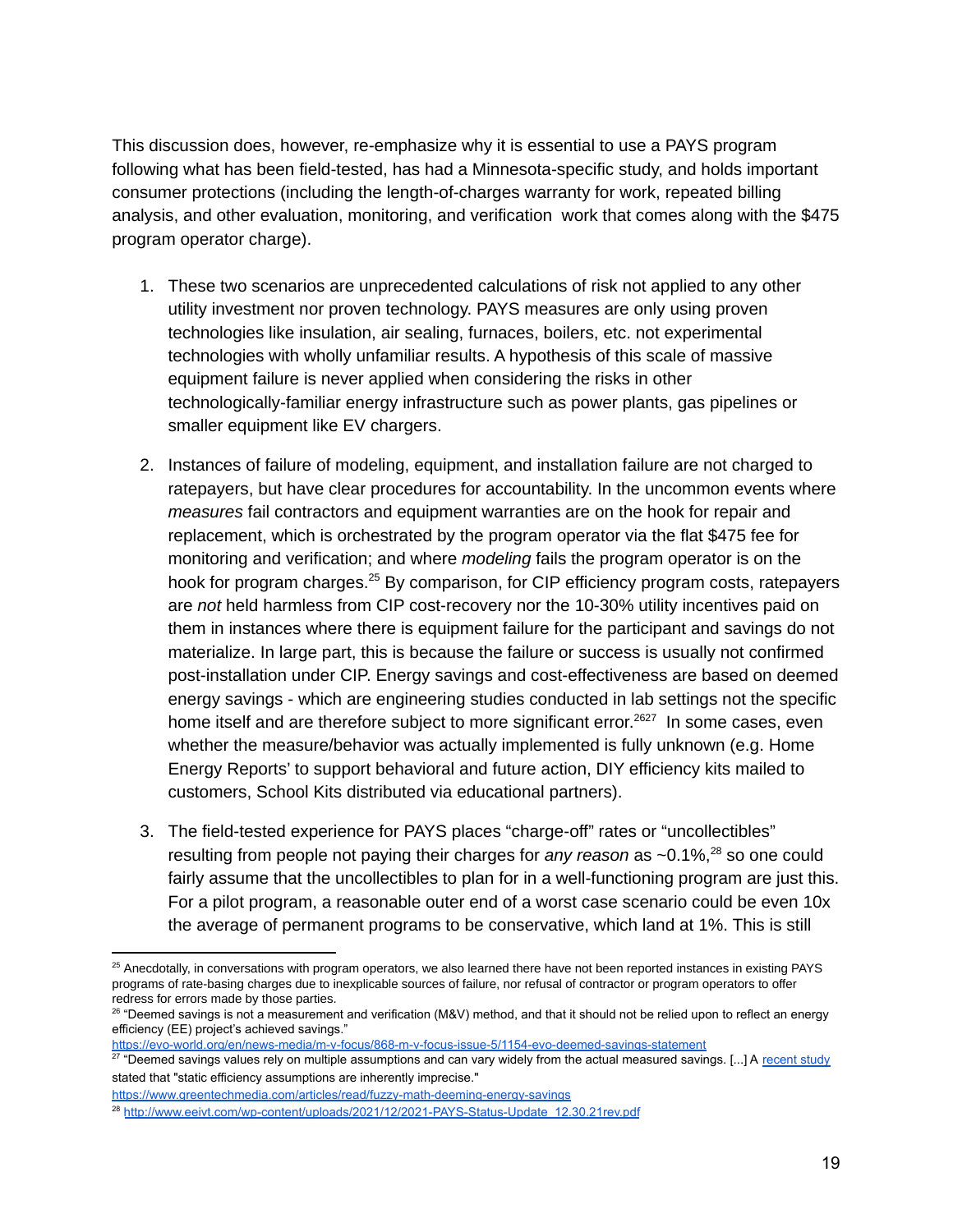1.5x times less than consumer loans, which clock in at  $\sim$ 1.65-2% default rate.<sup>29</sup> We have used a 40x higher rate in the "Discussion of Key Issues  $\rightarrow$  Utility Cost Estimates" section to calculate ratepayer costs. Centerpoint's assumption of an *additional* default rate of 4% as if it were uncollectibles on its own is already exceedingly conservative, and adding the 100% failure rate on top of that is a false guide to effective policy and program planning. The 4% default rate the Company sites as "based on the current default rate," $30$  which without further description must refer to either the Company's uncollectibles for all customers or its uncollectibles for some unnamed program.

**LEGAL AUTHORITY** (OAG, Legal Aid, Commerce, MinnRealtors) - This issue straddles the line of relevance. While it is certainly important to determine Commission authority, that is something the Commission can determine on its own. We understand this program and issue as squarely within the Commission's jurisdiction and most if not all of the arguments raised by several parties can largely be dismissed. We cannot offer a professional legal interpretation in our Reply Comments, we still offer brief analysis. Our own reading of state law and consultations with lawyers practicing in Minnesota, national tariff precedent, and the proceedings in docket 19-524 including the findings of the ALJ all reaffirm this. $^{31}$  PAYS and Tariffed-On-Bill is a tariff not a customer loan, and tariffs are under clear authority of the Commission. We have reattached for the record a legal memo we received that outlines this clearly.

The arguments center around a three different premises bulleted out and discussed here:

● Definitions of utility rates/services - these arguments are a too narrow interpretation of what the Legislature had mandated, which is *systematic and aggressive* pursuit of efficiency. State law provides for multiple avenues, and specifically states this pursuit of energy savings is: [underlines, bold added for emphasis and brackets for annotation]

*"including but limited to:*

*1) cost-effective energy conservation improvement programs and efficient fuel-switching utility programs under sections 216B.2402 to 216B.241;* **[e.g. CIP]**

### *2) rate design;*

*3) energy efficiency achieved by energy consumers without direct utility involvement;*

*4) advancements in statewide energy codes and cost-effective appliance and equipment standards;*

<sup>&</sup>lt;sup>29</sup> This is from the Federal Reserve's consumer loan default averages for personal loans taken out at U.S.-chartered commercial banks. Residential real estate loan defaults are higher averaging 2.33%.

 $30$  Centerpoint Initial Filing, Exhibit L, p. 1 <https://www.federalreserve.gov/releases/chargeoff/delallsa.htm>

<sup>31</sup> Docket #19-524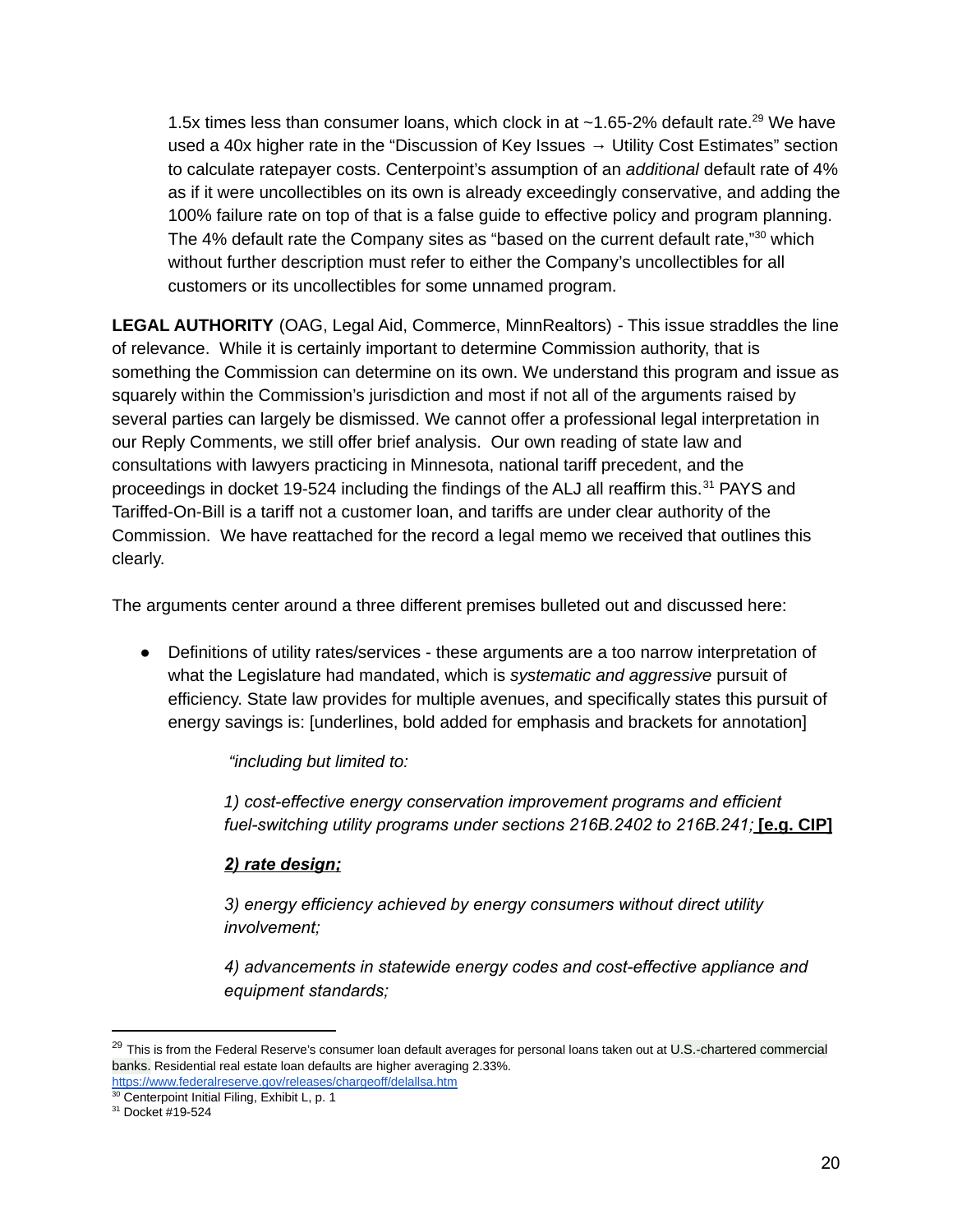# *5) programs designed to transform the market or change consumer behavior;*

*6) energy savings resulting from efficiency improvements to the utility infrastructure and system; and*

### *7) other efforts to promote energy efficiency and energy conservation. 32*

We find that TOB easily fits within the wide and diverse mandate offered by the Legislature on efficiency, in particular in the bold/underlined pieces of this state law.

- Precedents about utility debt from the 1970s and 80s these arguments are not germane because, again, Tariffed On-Bill does not involve consumer debt. Further, the utility bill costs in the precedents are incurred through *consumption* of utilities, which a future occupant wouldn't have been present for nor could benefit from in the future. Tariffed On-Bill cost recovery charges are only assessed to the current user and beneficiary.
- Arguments about jurisdiction / areas of overlap these arguments are based on the idea that Tariffed-On-Bill is or would be treated as a loan. It is neither. The U.S. Department of Energy's Issue Brief on tariffed on-bill programs specifically states that: "The on-bill tariff model differs from on-bill loans and repayment models in that tariffs are not a loan, but rather a utility expenditure for which cost recovery is tied to the utility meter according to terms set forth in a utility tariff."<sup>33</sup> For all PAYS programs, which represent the overwhelming majority of current TOB programs are examples of utility investment, do not involve the core features associated with loans, and have not been considered or treated as falling under Truth In Lending laws or other forms of banking regulation. They do not involve personal debt, loans, liens or contracts between the utility and the participant, only execution of a participant agreement to the tariff terms.

**PARTICIPANT SAVINGS -** (Legal Aid, SRA, CUB, Commerce) - Legal Aid and others raises a concern about assurance of savings, which is a really important topic and is essential to make sure everyone is on the same page before setting it aside.

Legal Aid reframes the argument as if there are generally no savings:

*"Assurance of Savings," the proposed tariff calls the annual audit to determine if there are any savings. In point of fact there is no assurance or guarantee of savings [...]" 34*

<sup>32</sup> Minn. statute 216B.2401: 216B.241

<sup>33</sup>US Department of Energy. "Issue Brief: Low-income Energy Efficiency Financing through On-Bill Tariff Programs" [https://betterbuildingssolutioncenter.energy.gov/sites/default/files/IB%20L-I%20EE%20Financing%20through%20On-Bill%20Tariffs\\_](https://betterbuildingssolutioncenter.energy.gov/sites/default/files/IB%20L-I%20EE%20Financing%20through%20On-Bill%20Tariffs_Final_0.pdf) [Final\\_0.pdf](https://betterbuildingssolutioncenter.energy.gov/sites/default/files/IB%20L-I%20EE%20Financing%20through%20On-Bill%20Tariffs_Final_0.pdf)

<sup>&</sup>lt;sup>34</sup> Legal Aid initial comments, p. 17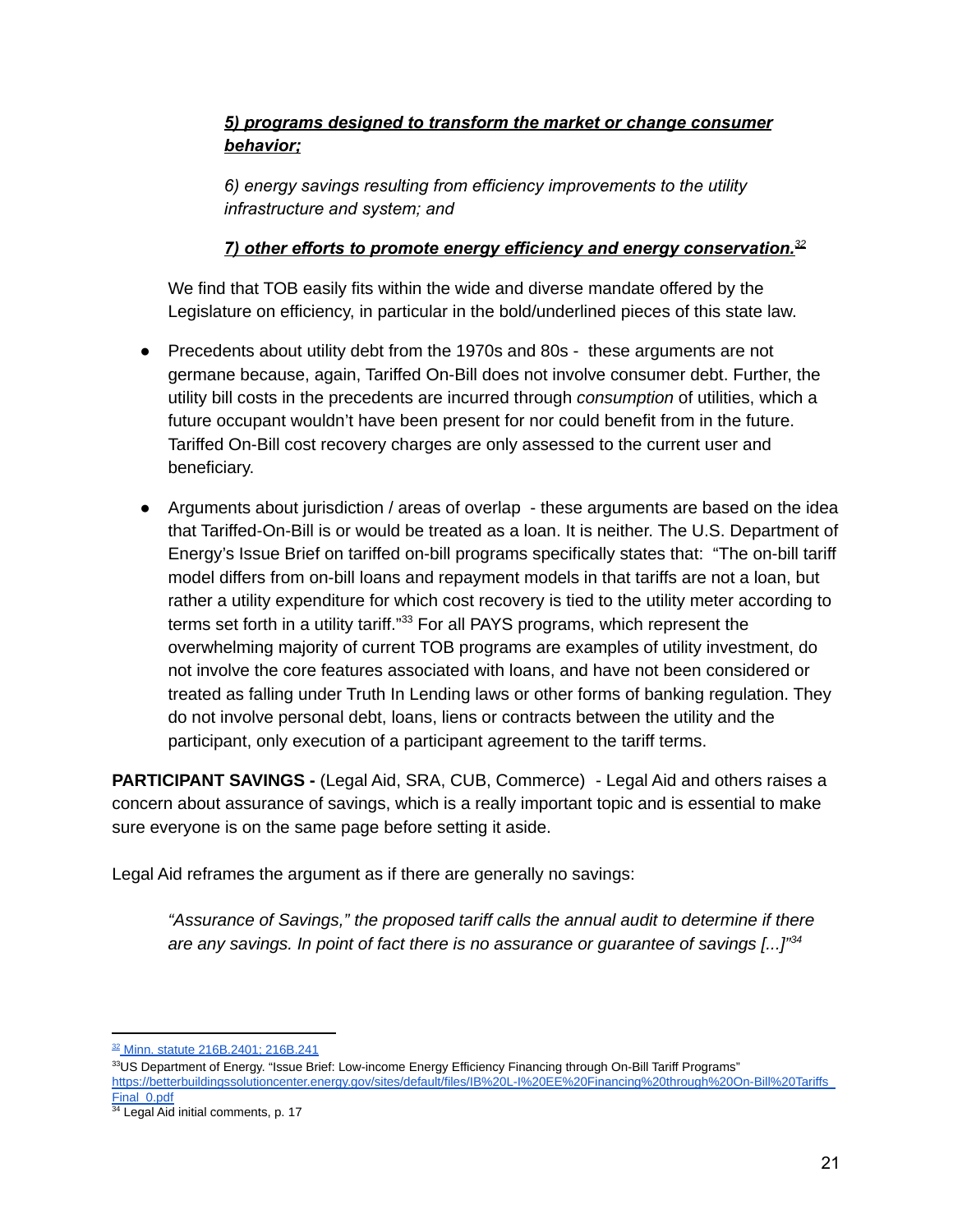The actual language in the petition, and in TOB programs makes clear that the follow up audit is an accountability mechanism to *confirm* that the savings were achieved, and also to lay out the process to explore and make right any instances where that is *not* the case:

*"CenterPoint Energy's TOB program operator will conduct at least one billing audit between one and two years after installation of the Upgrades to confirm that the Upgrades are resulting in at least 80% of the estimated savings, on a weather-normalized basis. A Customer at the location and/or the property owner may request additional billing audits." 35*

This 80/20 buffer already is much more robust than anything required of any other efficiency program for which a person pays upfront or takes out a personal obligation: customers who do not pass the 80/20 rule cannot be enrolled for cost recovery charges without a copay that gets them to the 80/20 buffer. As noted above, in "Other Topics -> Scenario of 100% Failure" the home specific modeling required is also more specific to the deemed savings approach, which offers only general estimates for planning purposes not for evaluation of actual savings. Said another way, this proposal includes more accountability, warranties, and evaluation built in than in many other existing energy upgrade transactions that are far riskier personally to the occupant. In the case of Centerpoint's EZ Pay program, they face higher carrying costs with fewer protections - 5.25% v. 2.5%. 36

Legal Aid further states incorrectly that there are "no provisions to make participants whole when savings fail to materialize." $37$  In fact, those instances are under clear obligation by the program operator and contractor in all instances outside those behavioral ones that the 80/20 buffer is designed to cover (e.g. turn up the heat from 68 to 72; run a business out of their home; add an appliance or person to their household). If the modeling based on home-specific assessment and passed utility bills proves to have been in error, the program operator is liable for charges. If the upgrades are not working, the tariff includes a provision on repair in which the contractor is liable for correction:

*"If CenterPoint Energy's program operator determines that the estimated energy savings are not being realized due to a malfunction of the Upgrades, the program operator will arrange for repair of the Upgrades or CenterPoint Energy shall suspend future Service Charges or take other appropriate action. If CenterPoint Energy's program operator is unable to determine why the estimated energy savings are not being realized, CenterPoint Energy shall suspend future Service Charges or take other appropriate action." 38*

<sup>&</sup>lt;sup>35</sup> Centerpoint initial filing, Exhibit D p. 49

 $36$  Cited in the Department's initial comments as the interest rate in the EZ-Pay program identified through conversations with loan vendor CEE, p. 9

<sup>&</sup>lt;sup>37</sup> Legal Aid initial comments, p. 17

<sup>&</sup>lt;sup>38</sup> Centerpoint initial filing, Exhibit D p. 49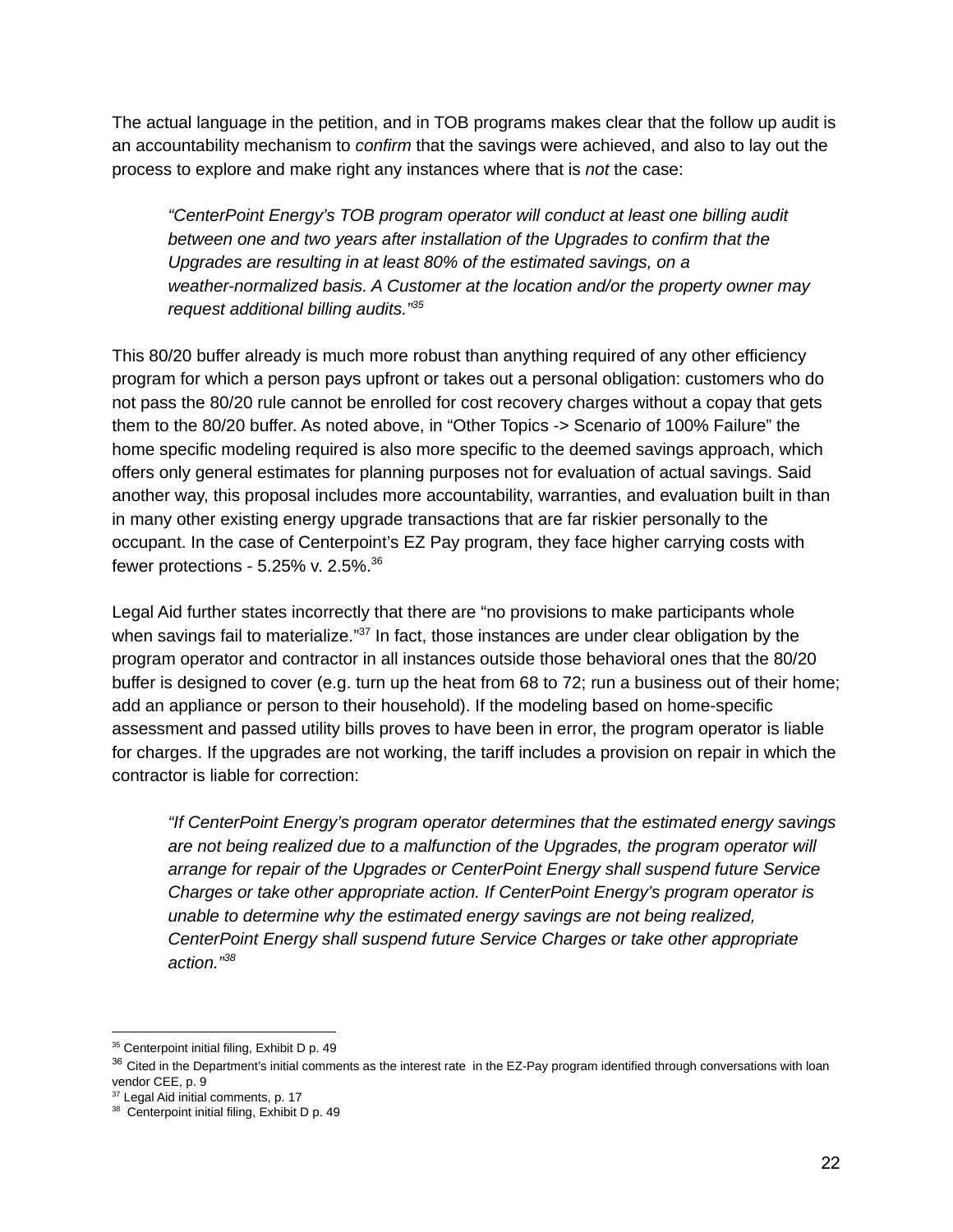Relatedly, OAG seems to have added in a ratepayer cost in confirmation of savings that - from our understanding - is incorrect as well that is worth mentioning. OAG quotes the petition language but changes "program operator" to read "Centerpoint" and also adds "at ratepayer expense" where it was not included in the petition. The underlined text reflects OAG changes and the language in brackets is the language from the petition:

"if Centerpoint [the program operator] determines that savings didn't materialize due to a malfunction of measures installed, it [the program operator] would arrange to have the equipment repaired. at ratepayers' expense"<sup>39</sup>

We did not find any evidence that this would be at ratepayer expense, and in every stakeholder conversation with PAYS experts and program operators this cost is borne by the warranty (equipment), the contractor (installation error), or the program operator (modeling failure). This quality assurance coordination work is covered in the \$475 program operator fee.

**MULTIPLE FOOTNOTES AND CITATIONS REFERENCED BY LEGAL AID** - We found it shocking to see the studies cited by Legal Aid, which when reviewed appear to be a hasty review of energy financing literature with forced, inaccurate conclusions. Of the 11 footnotes referencing 9 studies cited as about Tariffed-On-Bill, 10 were referencing loan products (much like the EZ Pay Program Centerpoint recently adopted), and only one was actually a direct reference to either Tariffed On-Bill programs, and specifically Pay-As-You-Save.

Due to the volume of these citations that are not germane to the record, we have included as an appendix (see Exhibit III) a list of the 10 footnotes along with a brief discussion of the cited study's actual topic for the record. We do wish to pull out and respond to the only reference that uses data from a Tariffed On-Bill program, and Pay-As-You-Save specifically. This citation has identified the correct mechanism (PAYS/TOB) but misquotes the study and so draws an inaccurate conclusion.

Legal Aid's reference and conclusion state on page 18 and footnote 58:

*"An outside evaluation of the Ouachita program, retained by the very same administrator, revealed that 17% of participants failed to realize the promised savings. 58*

*<sup>58</sup> Optimiser LLC, Ouachita HELP PAYS Residential Energy Efficiency Program Evaluation (February 2018), at 4; at https://mplscleanenergypartnership.org/wp-content/uploads/2018/04/Ouachita\_PAYS\_R eport.pdf)"*

We could not locate any 17% figure directly on page 4 as the citation suggests, but we did find three 17% figures on page 11-12. If this is indeed the referenced figure, put back in its context it

<sup>&</sup>lt;sup>39</sup> Original quote from Centerpoint Initial Filing Docket #21-377 (p. 19) and inserted phrase from OAG initial comments p. 7 (p. 7)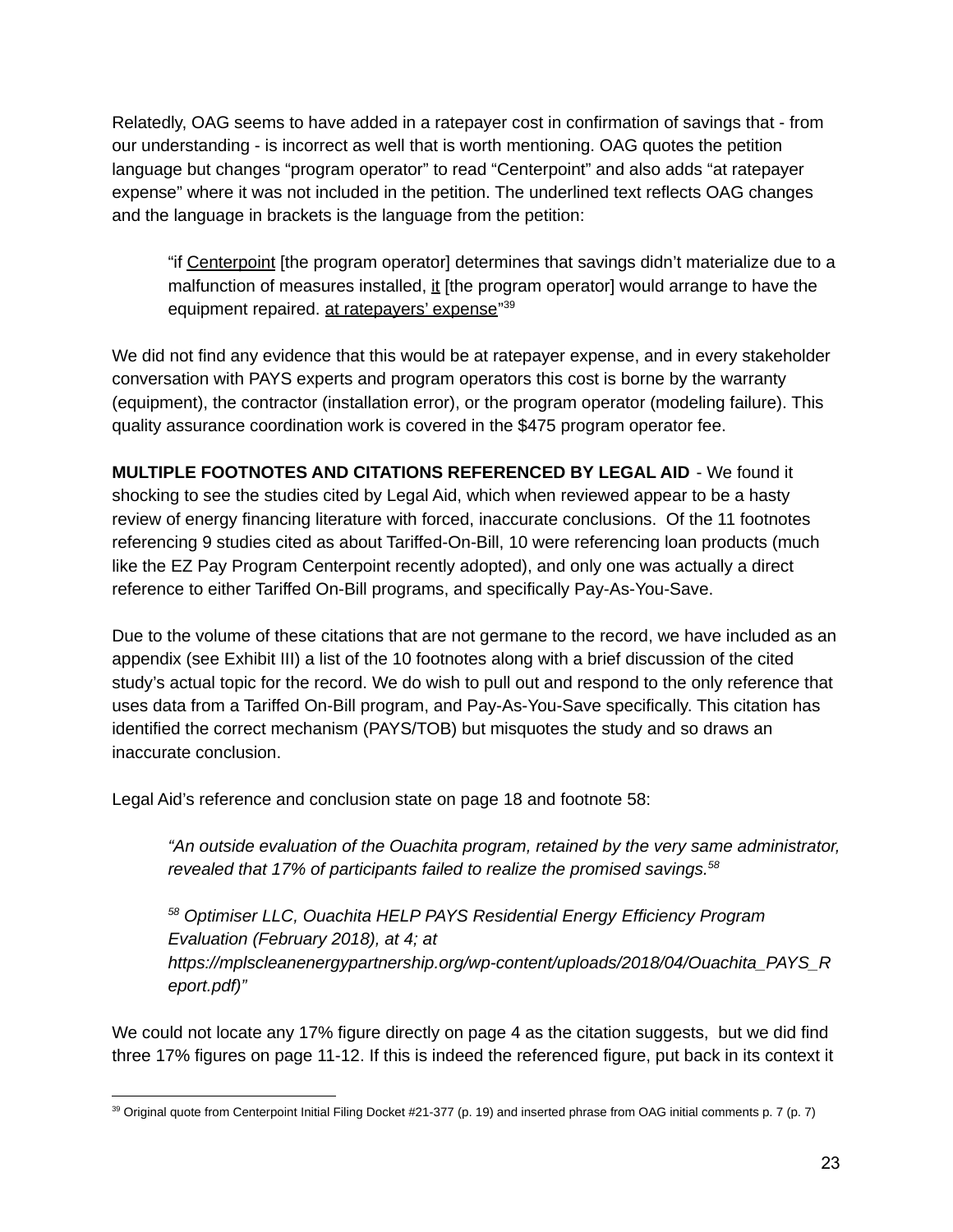does not convey the meaning Legal Aid derived about percentage failing to achieve savings, but rather confirms that the homes referenced saw a 17% savings.

Here is the figure in context:

*"Table 3 shows that the 16 homes with the lowest usages, less than 10,000 kWh per year, saved on average the least: 1,214 kWh, which represented a 17% savings. With one exception, the group of homes with the largest pre-improvement usage, 30,000-35,000 kWh, saved the most, an average of 10,411 kWh per year. 40*

The series of references (outlined in Exhibit III) and this misquotation of PAYS data reinforces our persistent concern that some of the stakeholders who have the most reservations about the tool itself - even those who were a part of the 2019 Cadmus study like Legal Aid - have still not familiarized themselves with the mechanism itself, the literature about PAYS / Tariffed-On-Bill, nor the data on outcomes. We have seen threads of alarm about PAYS that are not actually rooted in analysis of the data of what programs have achieved or how they work in practice, and we wonder to what degree this alarm it is rooted in - very legitimately - past experience of badly structured lien-based programs like PACE. The industry jargon unhelpfully offers similar sounding acronyms, which may further confuse programs and data (PAYS/PACE/OBR /TOB/OBL/OBF) as well as terms like "income-eligible" that can become conflated with the broader term "low-income," which then is stuck conveying both broad meaning and program-specific or government-defined meaning. We also respect very much that there are a litany of issues to engage in and that many stakeholders reasonably do not have the capacity to deeply understand each issue.

But, PAYS is decidedly not those other programs - it is not PACE. It is not an On-Bill-Loan. It has incredibly different data, results, cost-effectiveness modeling, quality-assurance, history, and perhaps most importantly it has higher participation, consistently verified savings rates, and no reports of disconnections. Minnesotans paying into but excluded from existing programs - and Minnesotans who have spoken up in these proceedings about this wide gap in access - deserve our collective attention and specificity. This is critically important for all stakeholders to understand in order to be actually having the same discussion. It also redoubles the need to be using the field-tested version of Tariffed On-Bill: Pay-As-You-Save, to ensure Minnesota benefits from those best practices.

# **OUR FULL RECOMMENDATIONS**

These recommendations reflect our original Initial Comments with updates and additions to capture our analysis on the discussion on the record so far.

<sup>40</sup> [https://mplscleanenergypartnership.org/wp-content/uploads/2018/04/Ouachita\\_PAYS\\_Report.pdf,](https://mplscleanenergypartnership.org/wp-content/uploads/2018/04/Ouachita_PAYS_Report.pdf) p. 11-12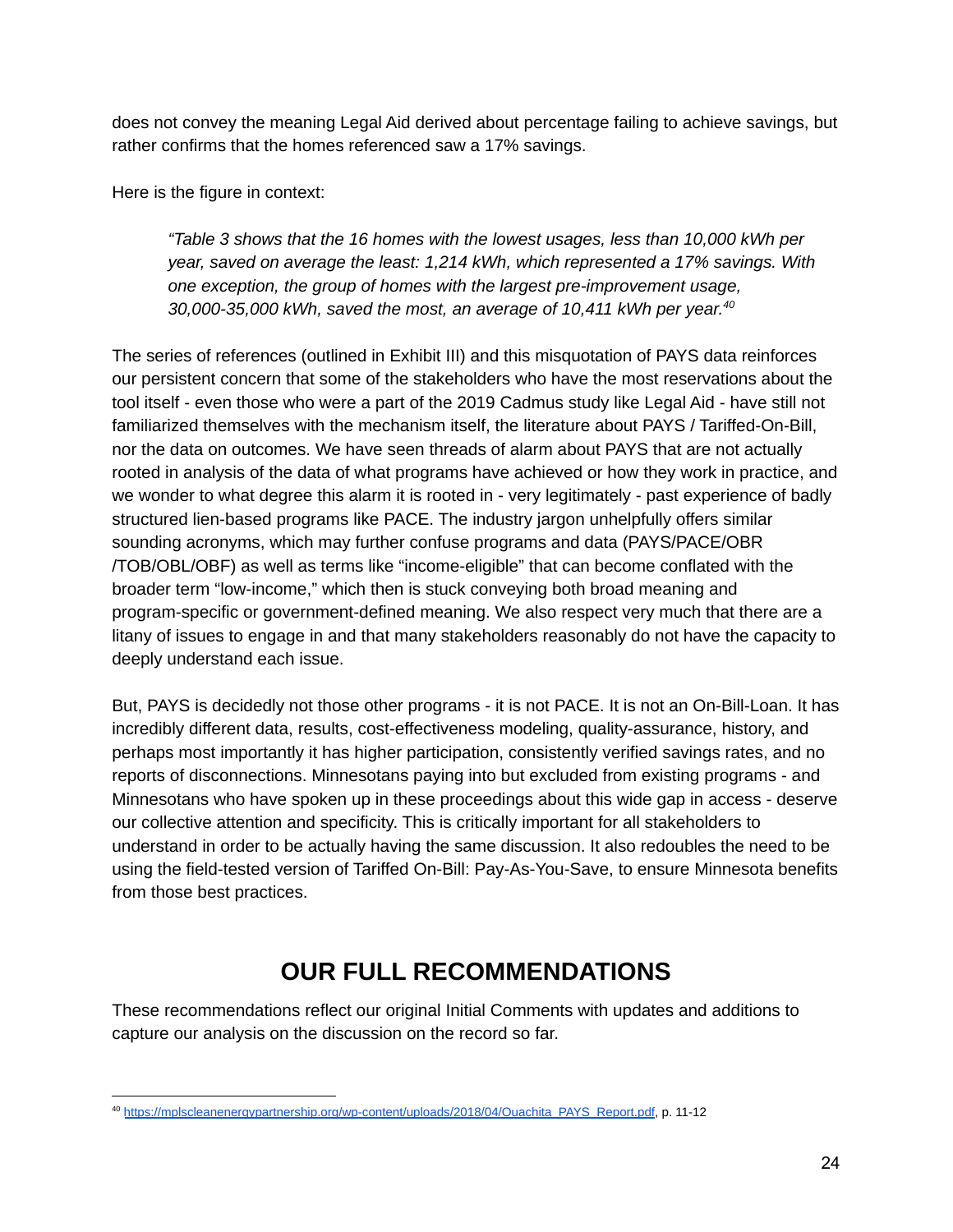### **Approve Centerpoint's petition with the following modifications:**

- Direct Centerpoint to use the PAYS Tariff, User Agreements, and Essential Elements and engage a PAYS-qualified program operator as its next step in program design
- Freeze disconnections for all pilot participants
- Clarify the language about who the pilot is targeting for outreach to be: all residential Centerpoint customers in service territory, but excluding 1-4 unit buildings inside the geographies auto-qualified for LIW & LIRE (e.g. Minneapolis Greenzones and ACPs).
- Exempt this pilot from CenterPoint's Debt-To-Equity Ratio requirement in order to enable the use of low-cost third party capital (3%) OR to use its own lowest internal cost of capital 2.5-3.16% without the additional rate of return (4.92%). Also direct the Company to report on the near term pathways it will pursue towards a long-term low cost of capital
- Explicitly disallow double counting of CIP incentives where CIP dollars are leveraged for TOB projects, awarding CIP incentives for the rebate amount and the TOB participant interest rate for the remainder
- Remove the \$100 upfront charge as duplicative with the program operator fee
- Remove the financing charges on the per participant \$475 program operator charge
- Use the \$15 million budget for the pilot as the sole limitation on annual participation in the pilot rather than setting an artificial ceiling of a \$5 million spending cap per year to reduce confusion and frustration with ebb/flow cycles for outreach workers, participants, and contractors
- Create a mid-point evaluation at 12-18 months with the option to expand and make permanent the program at that juncture if it is highly successful OR continue on with the pilot and make that decision after the full 3-years if more evaluation is needed. This evaluation should happen *concurrently* and not stop outreach and participation during evaluation.
- Direct Centerpoint to work with program operator to adopt and report evaluation metrics before program launches that include all metrics in Exhibit II.
- Direct Centerpoint and/or identified PAYS program operator to engage in community focus-group sessions to develop a multi-lingual user-friendly quick-reference guide of the Participant and Successor Agreement that discusses benefits, responsibilities and who to call with questions or problems. Languages included can expand overtime, but should at minimum begin with Spanish, Hmong, Somali, Oromo, and Lao.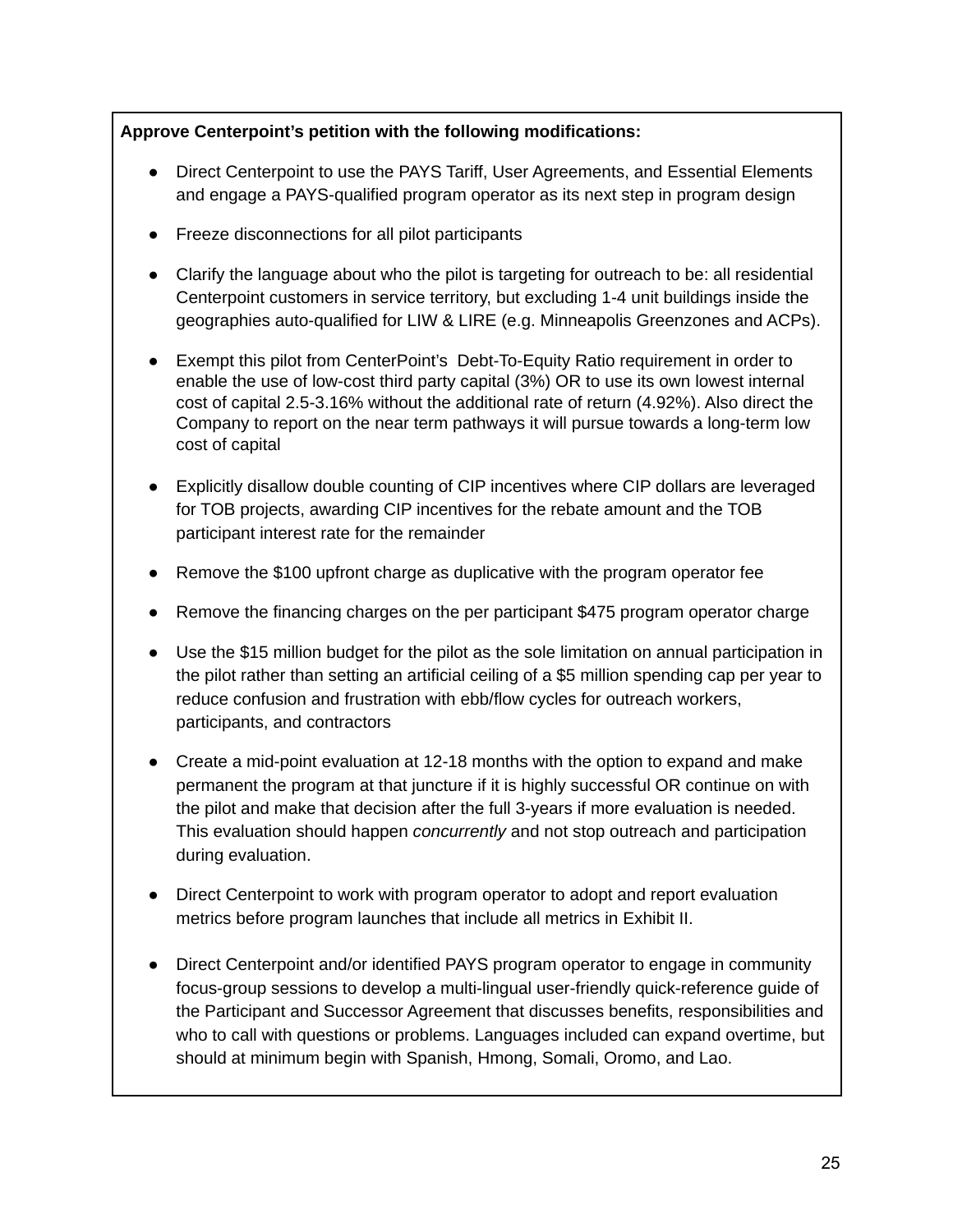- Direct Centerpoint to calculate (alone or with support from relevant LI-CIP program operators):
	- $\circ$  the total funding amount needed to serve 100% of households with at least insulation/air sealing in the auto-qualified jurisdictions (Minneapolis GreenZones, Areas of Concentrated Poverty in Centerpoint Service territory)<sup>41</sup>
	- $\circ$  the total additional funding amount needed to resource pre-weatherization up to the 15% spending allowance for GreenZones and all Areas of Concentrated Poverty. This should conservatively assume that WAP can be leveraged but will not continue

# **CONCLUSION**

We are missing an untenable number of ratepayers who all pay into existing programs and cannot access or choose not to use them both because of *how* we tell people about the programs and the complexity to access them and because of how they are *designed*. We have the tools of grants and loans - all complex and individually navigated. The income-based grants (LI-CIP and WAP) we believe - as do many other stakeholders - must be more deeply funded, and significantly less burdensome in qualifications. Our non-income-eligible tools are incomplete - they have not been made universally accessible and therefore they will not be scalable, meet demand, nor happen on a time frame that matters.

Therefore, we ask that the Commission adopt our original recommendations and some additional recommendations (as outlined above) in order to:

- 1. Match program to field-tested, consumer protected PAYS program
- 2. Rein in utility costs that are inappropriate
- 3. Fully fund existing programs so that they can succeed in both meeting the need and raising awareness in a culturally informed and resonant way

We can and should be incredibly proud of what has been accomplished here in Minnesota. We have made good progress in the last 40 years since we first learned aligned around the shock of the need to act. Technology has improved, programs have expanded, and our understanding of the depth of the problem has grown.

<sup>41</sup> To the best of our knowledge this includes 2 programs: Low-Income Weatherization (LIW), Low-Income Rental Efficiency (LIRE)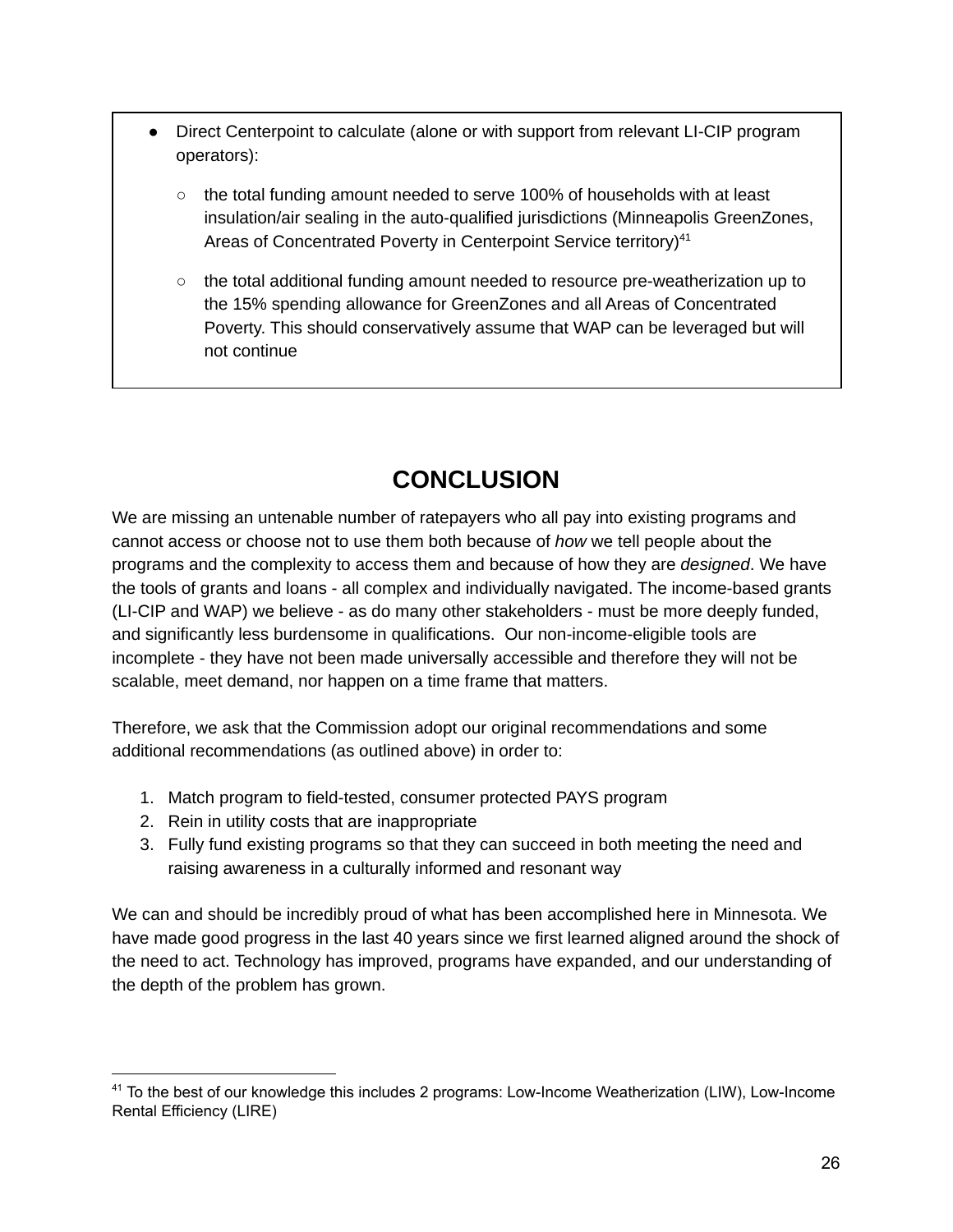Yet there are many who have been excluded from that success. Despite the hundreds of millions of dollars invested a substantial portion of households still remain without even insulation, and a substantial portion have no reasonable tools to fix that even the landlords and property owners. Our laws defining what is reasonable energy efficient household have not changed this.

We must be honest and clear-eyed that there is more we can and must do. We cannot pass up the opportunities to learn from our peers about what we haven't yet tried and are not experts about. Minnesota's view is based on its own history of what we have tried and invested and who has been at the table - that is not the same as what is possible or necessary: "Humility is the surest sign of strength."<sup>42</sup>

The decades of field testing is done, our feasibility study is done. Our lists of fears from past experience, cautions, are out on the table to evaluate. What is left now is to try diligently, with intention, to put study into practice. Inaction (or continued action without attention to the failure of existing options to serve everyone equitably) is something none of us can afford least of all communities at the frontlines of the energy system and climate change: "There are risks and costs to action. But they are far less than the long range risks of comfortable inaction."<sup>43</sup>

We look to your commitment and integrity as public servants to address these issues without bias or preferential treatment, to seek the testimony of the public and community organizations as well as industry professionals; unfamiliar faces as well as longtime colleagues; specific expertise from Minnesota and expertise from peer communities; stakeholders who have been excluded from existing systems and stakeholders who have worked inside them. Most of all we look for your commitment to act, to do so in light of who has been excluded using current tools and the mechanics of *why*.

Thank you very much for your continued consideration,

/s/ Alice Madden

[alice@communitypowermn.org](mailto:alice@communitypowermn.org) On behalf of Community Power

<sup>42</sup> Thomas Merton

<sup>43</sup> John F. Kennedy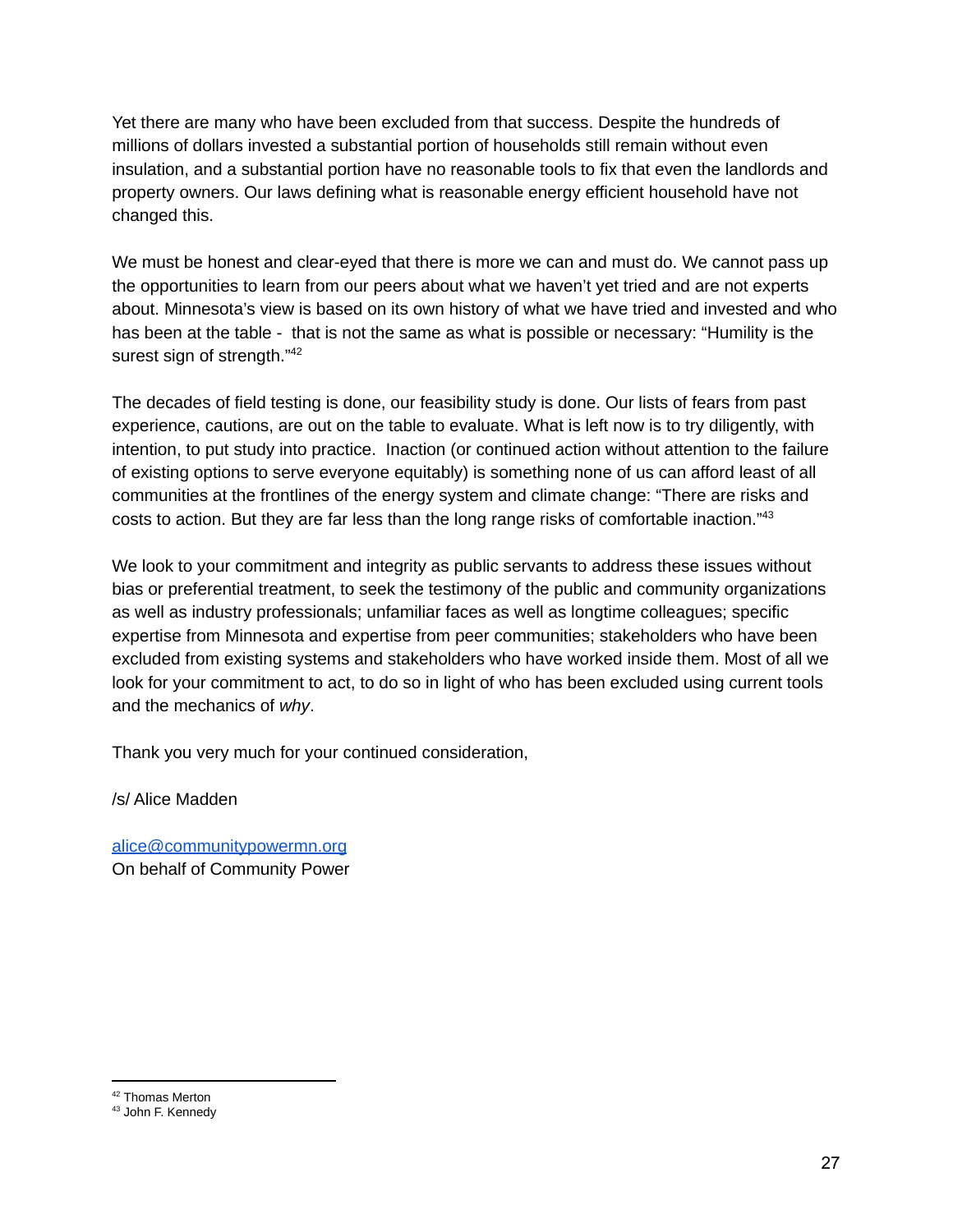# APPENDIX

# EXHIBIT I:

#### **INPUTS & ASSUMPTIONS FOR TABLE #1-3**

|                                      | Spending Estimate Spending Cap |            | SOURCE:                                           |
|--------------------------------------|--------------------------------|------------|---------------------------------------------------|
| 100% of capital                      | 7,500,000                      | 15,000,000 | from Centerpoint initial filing (Exhibit L, p. 1) |
| 4% of capital                        | 300,000                        | 600,000    | spreadsheet calculation                           |
| 1% of capital                        | 75,000                         |            | 150,000 spreadsheet calculation                   |
| 0.1% of capital                      | 7,500                          | 15,000     | spreadsheet calculation                           |
| Start Up Activities                  | 1,756,500                      | 1,756,500  | from Centerpoint initial filing (Exhibit L, p. 2) |
| Pilot Delivery                       | 1,321,500                      | 1,321,500  | from Centerpoint initial filing (Exhibit L, p. 2) |
| Utility Rate of Return               | 2,214,000                      | 4,428,000  | from Centerpoint initial filing (Exhibit L, p. 2) |
| <b>Total Ratepayer Cost with ROR</b> | 5,292,000                      | 7,506,000  | spreadsheet calculation                           |
| Total Ratepayer Cost w/out ROR"      | 3,078,000                      | 3,078,000  | spreadsheet calculation                           |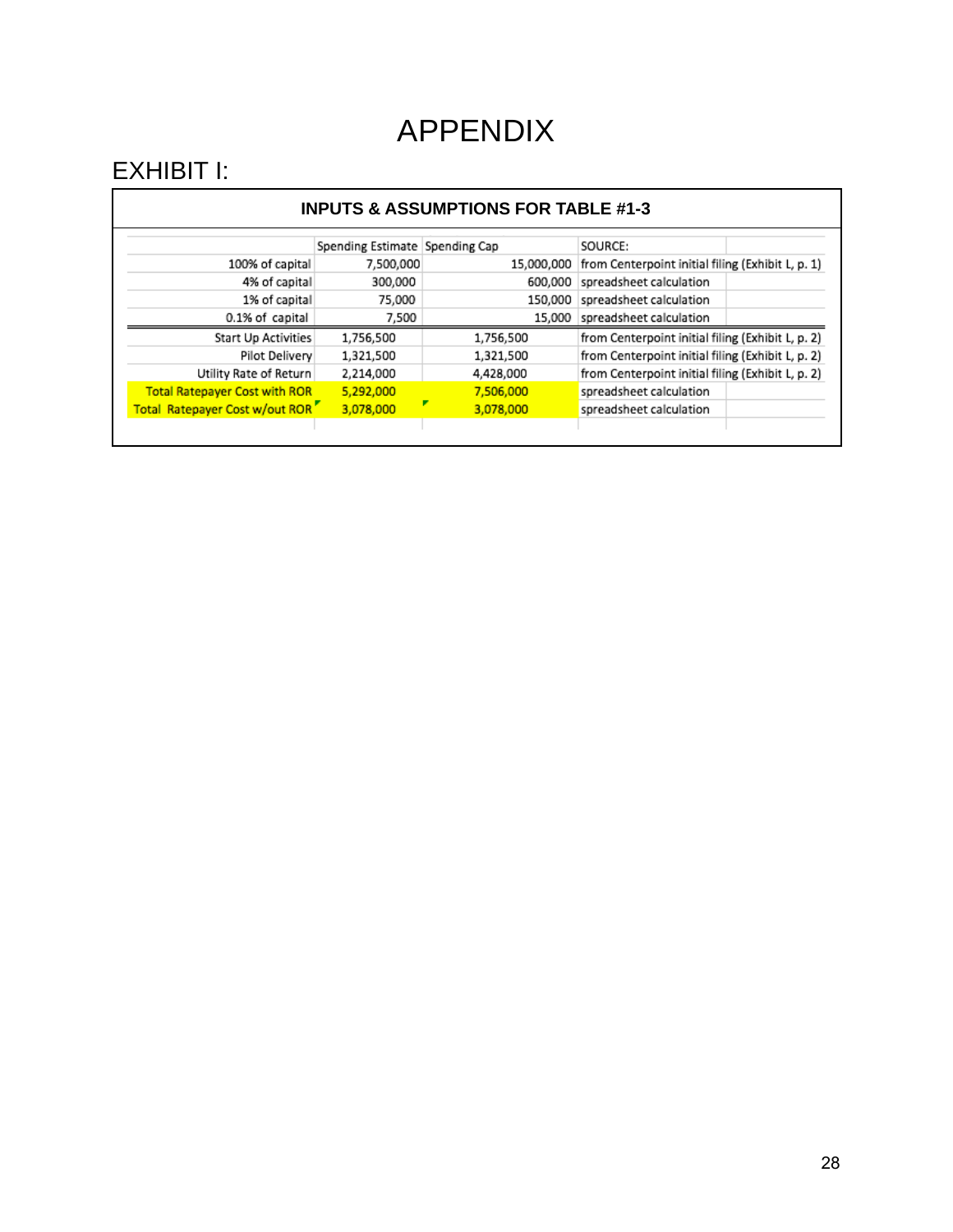# EXHIBIT II:

### **METRICS TO INCLUDE IN PROGRAM EVALUATION**

- The number of participants who would have had service disconnected if not for the pilot's disconnection freeze, AND the number of those participants above the Company's average rate of disconnection for nonpayment to evaluate what is could or could not statistically be attributed to the pilot
- $\bullet$  # of dwellings upgraded made by 9-digit zip-code and/or census tract, and average upgrade investment per dwelling
- # of upgrades made by measure including direct install measures (e.g. wall insulation, LEDs, air sealing, attic insulation, HVAC, etc)
- $\bullet$  # of prospective participants that 1) were referred to another program before or after receiving a TOB assessment based on income eligibility for another program 2) were put on waitlist due to deferred maintenance 2) received an assessment 2) signed up for TOB without a copy 3) signed up for TOB with a copay 4) declined to participate with reason cited if offered and/or didn't respond 5) are on a waitlist due to oversubscription of funds
- In tracking  $#$  of applicants referred to LI-CIP or WAP programs, include two types of referrals 1) anyone receiving referral who chose to accept referral and not continue in the TOB Pilot 2) anyone who explicitly states they are likely qualified but do not chose to participate in LI-specific programs due to waitlist times. Count those as "referred" to ensure that they are counted among the demand for those programs.
- Average duration of time for prospective participants on waitlist due to backlog of interest and/or oversubscribed funds and date at which backlog/oversubscription began
- Total range of copays offered; total range of copays accepted; median copay offered and/or accepted
- The number of participating customers whose bills experienced changes in their bills post-upgrade separated into the following categories:
	- Reduced by 25%
	- Reduced by 15-25%
	- Reduced 5-15%
	- Bill neutral to reduced by 5%
	- $\circ$  Increased by up to 5%
	- Increased by 5-15%
	- Increased by 15-25%
	- Increased over 25%
- Narrative explanation of information shared and methods by which tenants and separately property owners were educated about the benefits and responsibilities of participation
- Narrative explanation of how pilot went from program operator and any outreach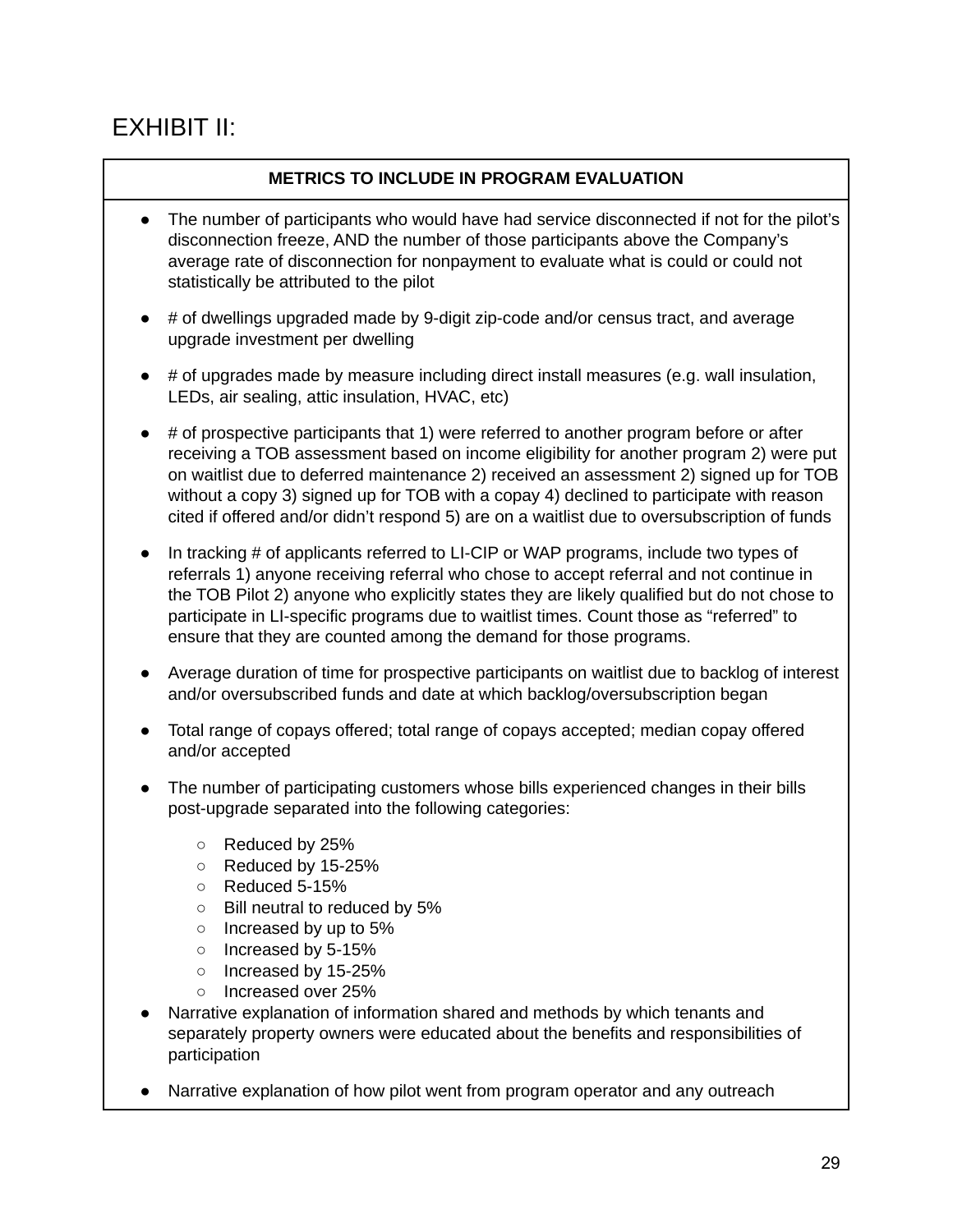partners who wish to comment

- Any feedback from participants positive, negative/constructive offered to outreach partners, program operators, or utility throughout
- Marketing and engagement spending by entity to evaluate methods of information spreading:
	- Utility marketing (materials, ads, labor etc.) if any
	- Program operator (materials, ads, labor, etc) if any
	- Community-based outreach (materials, labor, etc) if any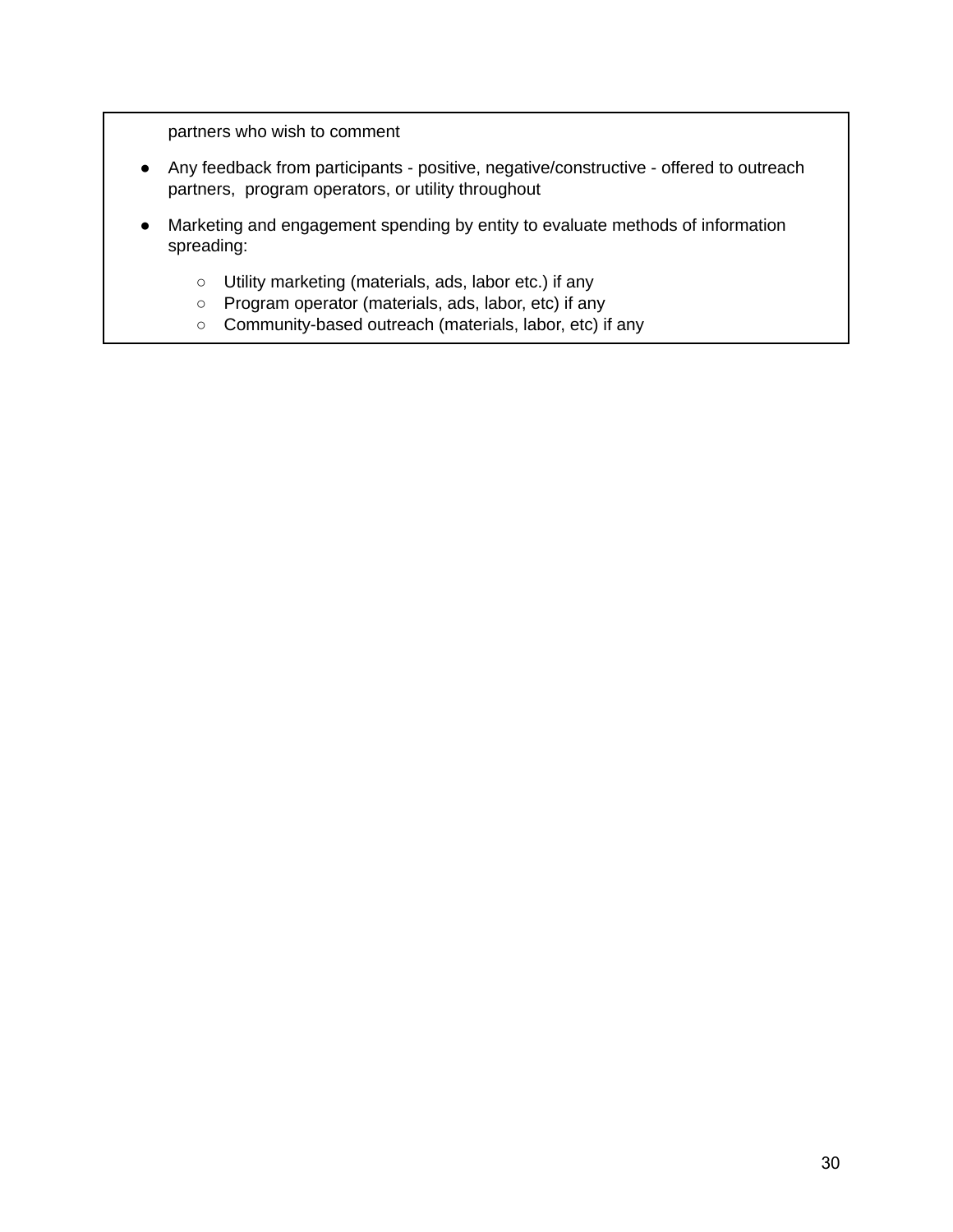### **STUDIES CITED BY LEGAL AID THAT ARE NOT ABOUT TARIFFED ON BILL NOR PAY-AS-YOU-SAVE**

### **Page 14, footnote #33:**

*"As one study concluded, it is "unlikely the frequently-moving population would enjoy long-term benefits from the [TOB] investment." 33*

<sup>33</sup> Leah Burcat and Meg Power, *On-Bill Repayment for Home Energy Efficiency: The Benefits and the Risks, Economic Opportunity Studies*, (February 2013) https://communityactionpartnership.com/wp-content/uploads/2018/11/On-Bill-Repayment-for-Home-Energy-Efficiency-Benefits-and-Risks.pdf)

The quote cited from the study improperly injects with parentheses the acronym "[TOB]" to attribute the study findings to TOB that were actually made based on observations of non-TOB programs - on-bill repayment (OBR) of personal loans made by a non-utility entity, much like Centerpoint's EZ Pay loan programs.

This study analyzes risks to consumers of personal debts incurred in programs for on-bill repayment of loans. "OBF" was the term used in the study as an umbrella to describe any program with a charge on the utility bill for site specific upgrades paid with money borrowed from a third party, which is more specifically called "on-bill repayment" or "OBR", which is the topic of the paper. At the time in 2013, programs that what were later termed "On-Bill Tariff" or "Tariffed On-Bill" and now "Inclusive Financing" were not yet detected or reported by either DOE or ACEEE, both of whom initially categorized "tariffed on-bill programs" as a type of on-bill financing before recognizing and defining tariffed on-bill programs as distinct around 2016. Notably, there is no data in the paper directly relating to the OBR (loan) programs' performance, but rather speculation as to possible impacts based on data about characteristics of potentially impacted low-income populations. The speculation is well-placed identifying one of the hazards of a loan-based program (beyond the barrier of credit-testing, and stacking of personal debt) is the requirement to pay in a lump sum (for comfort/financial benefits that won't be received) before being allowed to move out and/or sell the property. Because personal debts must be fully paid by the borrower at the time of departure from a location, if the customer does not reside at the location until debt repayment is completed in such an on-bill debt repayment program, early departure creates a financial imposition of burden without benefit.

Tariffed on-bill programs are different, and CPE has proposed a tariff in which customers only participate in cost recovery while they are receiving the benefits of the energy upgrades and face no further obligation to pay when they close their account at the upgraded location.

The U.S. Department of Energy's Issue Brief on tariffed on-bill programs specifically states that: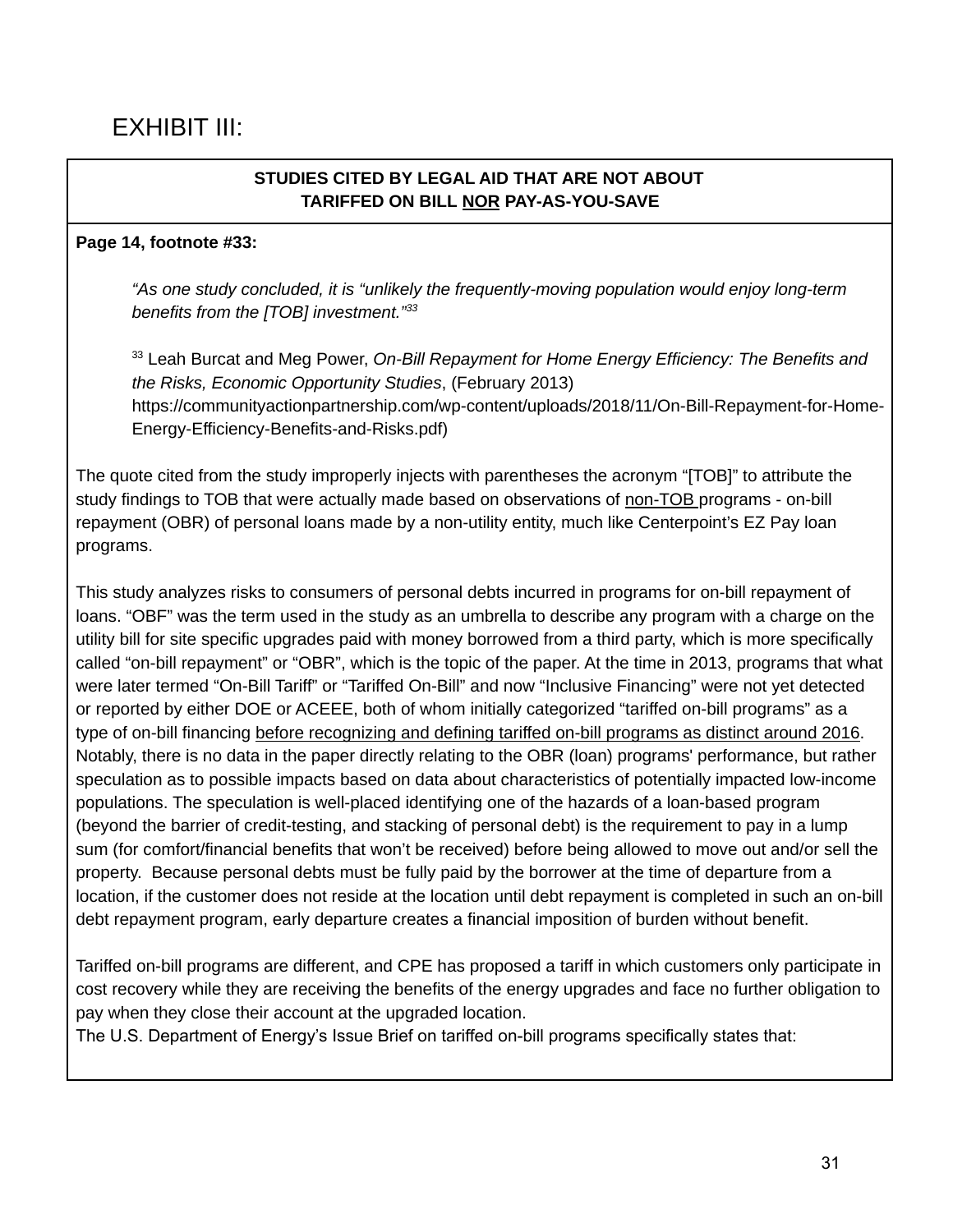"The on-bill tariff model differs from on-bill loans and repayment models in that tariffs are not a loan, but rather a utility expenditure for which cost recovery is tied to the utility meter according to terms set forth in a utility tariff."<sup>44</sup>

For all PAYS programs - which represent the overwhelming majority of current TOB programs - are examples of utility investment and do not involve the core features associated with loans (means-testing, personal attachment, etc.), and have not been considered nor treated as falling under Truth In Lending laws or other forms of banking regulation. They do not involve personal debt, loans, liens or contracts between the utility and the participant but rather an execution of a participant agreement to the tariff terms.

Lastly, this study is about the impacts on income-eligible households. All customers - as noted in the petition - will be notified of the availability of other publicly funded income-eligible direct installation programs such as WAP and LI-CIP. This imprecision is noted in our comments and recommendations and it can and should be clarified/corrected. The program proposed by Centerpoint is not designed to serve income-qualified low-income customers, though this intention is muddied by the Company's imprecise language and confusing targeting given recent program expansions. We wholeheartedly agree, and have recommended above, that this be explicitly clarified and outreach plans reflect that as well.

### **Page 15, footnote #40:**

"lenders are likely to treat [TOB] as an obligation to be cleared before a property is transferred rather than a routine utility bill for electricity or gas service."<sup>40</sup>

<sup>40</sup> The State and Local Energy Efficiency Action Network, *Financing Energy Improvements on Utility Bills: Market Updates and Key Program Design Considerations for Policymakers and Administrators* (May 2014), at 26; at [https://www4.eere.energy.gov/seeaction/system/files/documents/onbill\\_financing.pdf.](https://www4.eere.energy.gov/seeaction/system/files/documents/onbill_financing.pdf))

The referenced study prepared by Lawrence Berkeley National Laboratory for DOE does assess and describe TOB programs as well as loan programs.

This quote, however, is taken out of context, and again Legal Aid improperly injects a parenthesis reference to "[TOB]" into the cited passage that is attributed in the report to a memo from the Natural Resources Defense Council that is specifically about *personal debt obligations* paid to lenders on a utility bill through OBR/OBL programs, like Centerpoint's EZ Pay program. While the statement by the national lab study about OBR/OBL loan programs is correct, the edit by Legal Aid to change its meaning to refer instead to "[TOB]" programs is not correct. Tariffed on-bill programs do not involve personal debt obligations as in OBR/OBL programs. NRDC and the national lab correctly state that in OBR/OBL those obligations must be resolved at the time of sale.

<sup>44</sup>US Department of Energy. "Issue Brief: Low-income Energy Efficiency Financing through On-Bill Tariff Programs" [https://betterbuildingssolutioncenter.energy.gov/sites/default/files/IB%20L-I%20EE%20Financing%20through%20On-Bill%20Tariffs\\_](https://betterbuildingssolutioncenter.energy.gov/sites/default/files/IB%20L-I%20EE%20Financing%20through%20On-Bill%20Tariffs_Final_0.pdf) [Final\\_0.pdf](https://betterbuildingssolutioncenter.energy.gov/sites/default/files/IB%20L-I%20EE%20Financing%20through%20On-Bill%20Tariffs_Final_0.pdf)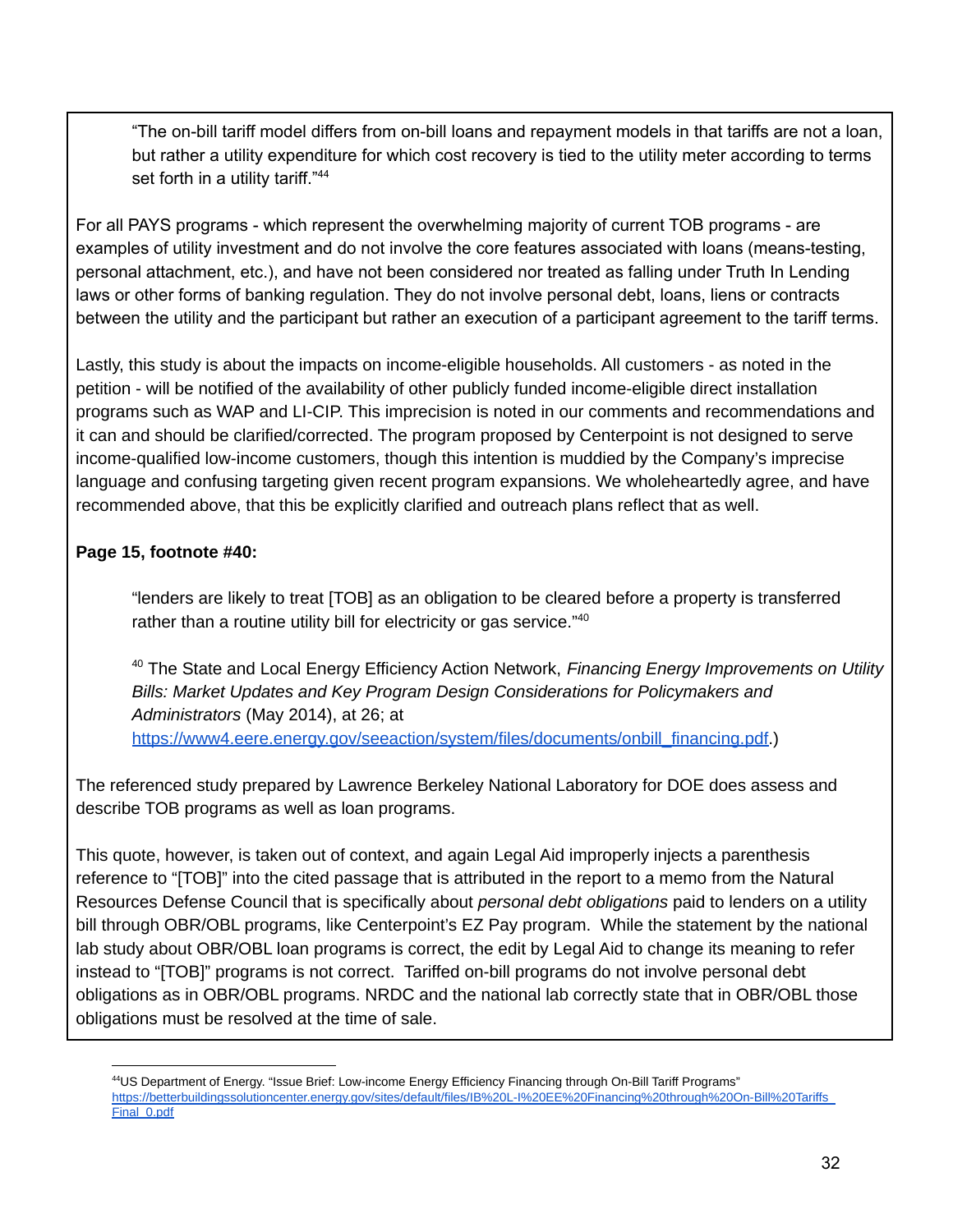For full context, the excerpt of the sentence in the national lab report attributes to NRDC this argument about treatment of personal debts to mortgage lenders for home upgrades:

*"In fact, it has been argued that in transactions financed by a conventional residential mortgage, lenders are likely to treat outstanding on-bill obligations as an obligation to be cleared before a property is transferred rather than a routine utility bill for electricity or gas service (Henderson 2013)."*

This paper does contain data on PAYS programs, and the section referenced is discussing the possibility of TOB as a "game changer" for reasons that include the automatic application of a tariff for a tariffed on-bill program to successor customers at an upgraded site. The report recommends data collection on tariffed on-bill programs in order to assess the value of this attribute. Utilities with experience applying the notification protocols of the PAYS system have reported that the tariff applies automatically to successor customers, which protects customers from facing a lump sum payment for all future charges at that site upon departure as would be the case in the mortgage lender example attributed to NRDC.

### **Page 15, footnote #41:**

*"Another analyst observes: 'In the typical home sale transaction, the buyer obtains the property 'free and clear' of prior obligations. The buyer's mortgage lender typically makes paying-off and clearing all prior obligations a condition of closing. It is not clear whether a home buyer (and mortgage borrower) would be permitted by the mortgage lender to purchase a property subject to an open [TOB] loan obligation, or what effect the ongoing obligation would have on the purchase price, appraised value, or title insurance' .41*

*<sup>41</sup> Philip Henderson, On-Bill Financing: Overview and Key Considerations for Program Design, NRDC Issue Brief, 4 (2013); at https://www.nrdc.org/sites/default/files/on-bill-financing-IB.pdf.*

The referenced publication is an issue brief prepared by NRDC that does not discuss or refer to tariffed on-bill programs.

The insertion by Legal Aid of a parentheses of "[TOB]" changes the meaning of the author's statement by equating a tariffed on-bill investment by a utility to a personal loan, much like Centerpoint's EZ Pay program. The cited section of the NRDC issue brief on loans is considering features of the NYSERDA On-Bill Recovery Financing Program, which is a loan program that a statute granted select features of TOB by linking the loan to the location with automatic transfer to successor owners. The quoted statement is the analyst's speculation about whether the statute in New York regarding debt obligations tied to a property would be automatically transferable. Notably, the loan-based program did not build in any further consumer protections (such as the 80/20 rule, work and program modeling warranty and evaluation/monitoring, etc).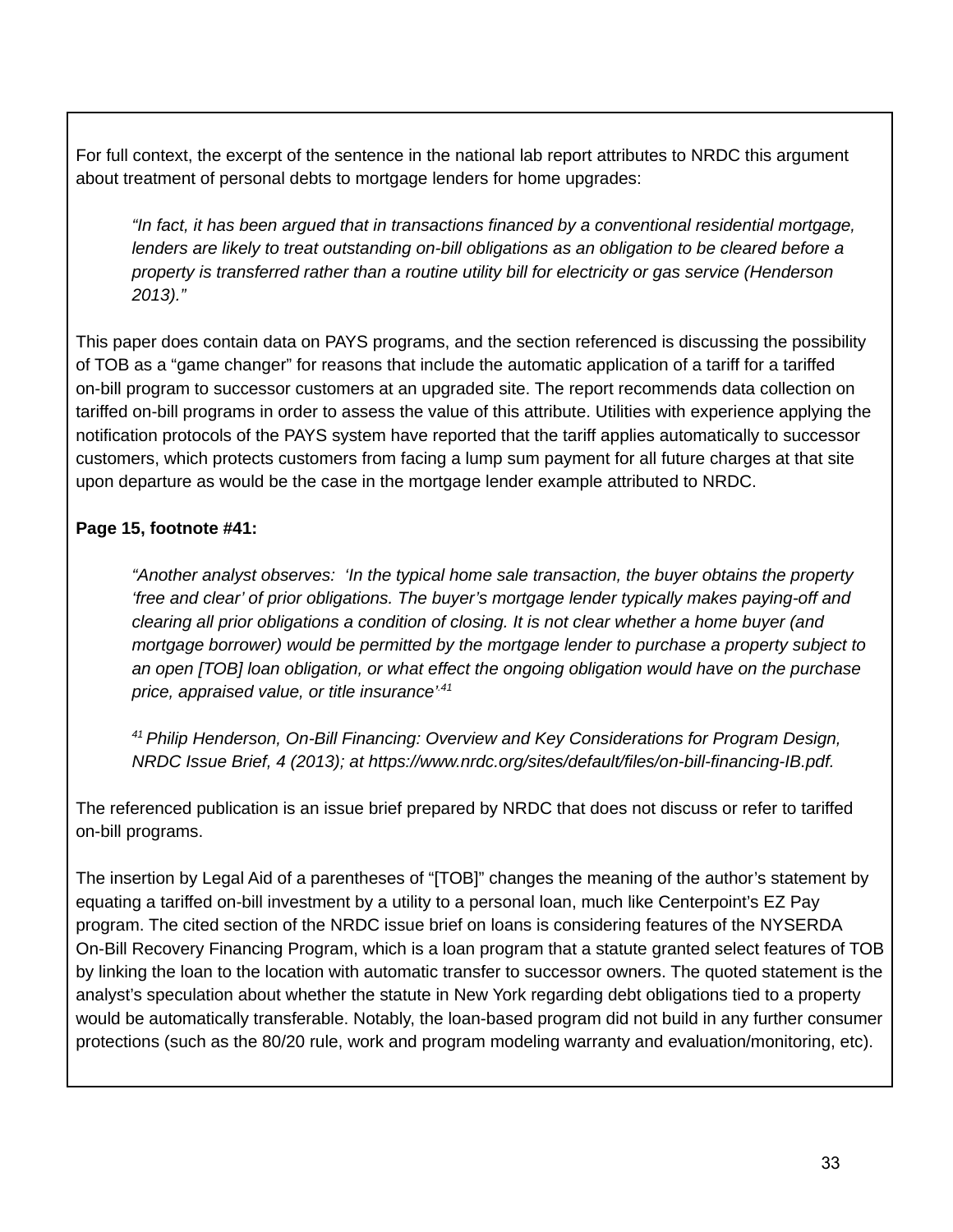There are no field reports of a home buyer being denied mortgage financing for homes upgraded through a Tariffed On-Bill investment by a utility, which is not a loan nor a lien on the property.

# **Page 17, footnote #53**

*"The lower the household's income, "the greater its risk regarding loan affordability, given the lack* of budget flexibility and the margin of error that is necessarily a part of bill neutrality calculations."53 *<sup>53</sup> Chris Kramer, Consultant to the Connecticut Energy Efficiency Board, Disconnection and On‐Bill Repayment (2014), at 16; at http://utilityproject.org/wp-content/uploads/2014/04/OBR-Report-for-CT-EEB-4-2-14.pdf.*

The 2014 paper cited is also, again, not describing Tariffed On Bill or Pay-As-You-Save programs, but rather is a very thorough analysis of the potential implications of an on-bill loan (OBL/OBR) program, which had been authorized to issue *personal loans* where debt payments would be *equal* to savings (i.e. bill neutral) rather than with a deeper buffer or 20% or greater as in PAYS programs.

The paper draws on well conducted research to support the assertions quoted by Legal Aid. The statement that Legal Aid is quoting is about the vulnerability of *low income households in loan programs in which debt payments are calculated to equal estimated savings on an annual basis*, and the observations of the author are correct. It is important to note, of course, that performance of energy efficiency savings estimates is a function of many factors. Estimates improve *significantly* when estimation models are calibrated with historical billing data, as is proposed if Centerpoint commits to using the Pay As You Save system.

# **Page 19, footnote #59 and #60-62, (same as footnote #40, 41)**

*"Findings from similar TOB programs in Delaware and Oregon, which showed success rates of only 34% and 47%, respectively, also cast doubt on any claim that actual results will meet estimates and predictions with regularity. <sup>59</sup> Another study sums up the problem: "[h]istorically, the variance in actual [TOB] energy savings versus estimates across individual participants has been substantial." <sup>60</sup> Thus, as one study noted, banking on "energy savings to repay financing [when] those savings fail to materialize...may actually increase risk." 61 In fact, some TOB participants could experience "higher total bills after [installation of the] efficiency improvements." 62*

*<sup>59</sup> Mitchell Rosenberg, The Resource Value of Whole House Retrofit Evaluated Experience of Established Programs, presented at 2013 ACEEE Energy Efficiency as a Resource Conference, Nashville (Sept. 23, 2013), at 9; at*

*https://www.aceee.org/files/pdf/conferences/eer/2013/1A-rosenberg.pdf. The paper also showed savings in a New Hampshire program were only 53% of estimated savings and, in New York, ranged from as little as 35% to 67% of estimates. Id.*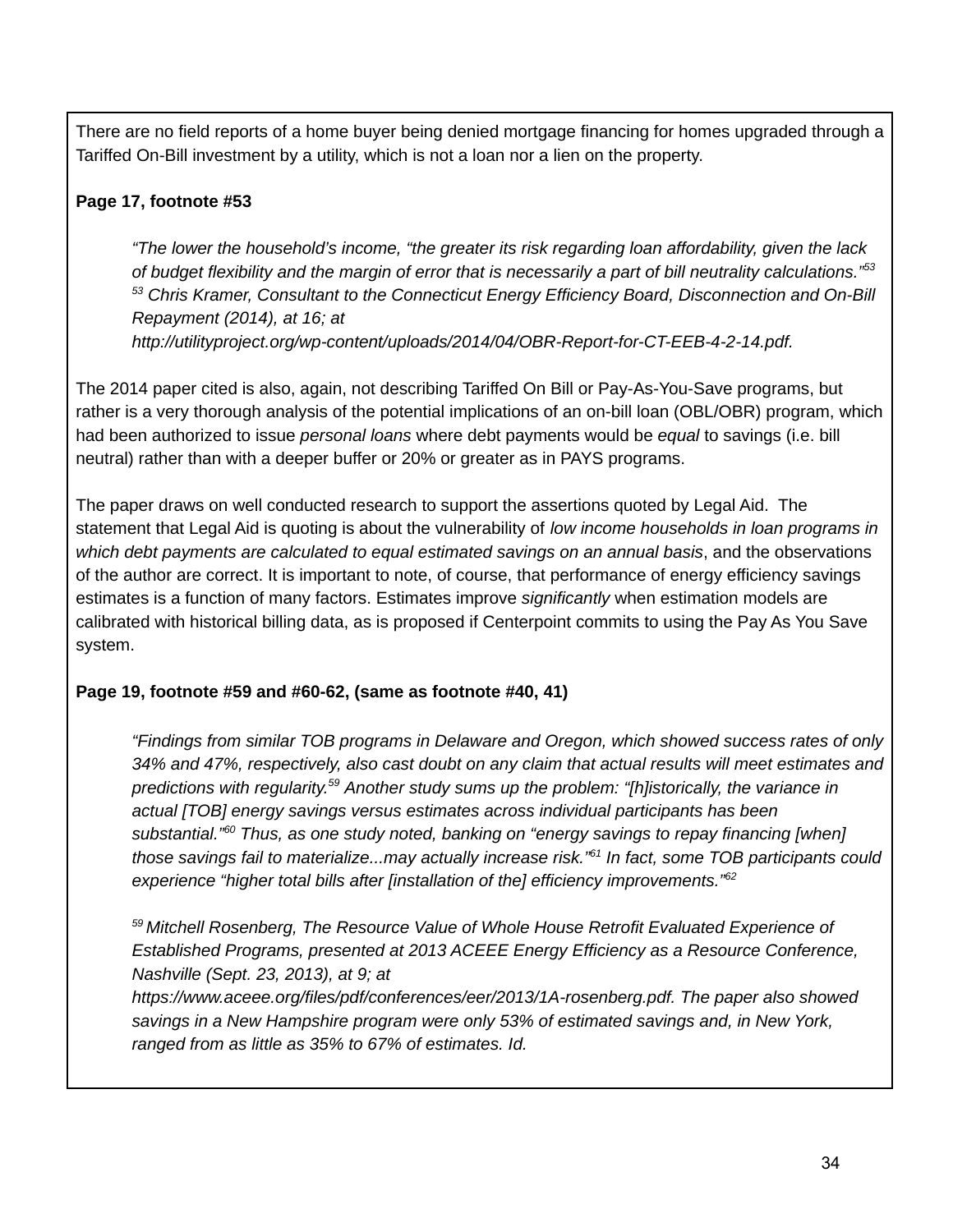*<sup>60</sup> The State and Local Energy Efficiency Action Network, Financing Energy Improvements on Utility Bills: Market Updates and Key Program Design Considerations for Policymakers and Administrators (May 2014), at 26; at*

*https://www4.eere.energy.gov/seeaction/system/files/documents/onbill\_financing.pdf.*

*61 Id.*

*<sup>62</sup> Philip Henderson, On-Bill Financing: Overview and Key Considerations for Program Design, NRDC Issue Brief, 4 (2013); at https://www.nrdc.org/sites/default/files/on-bill-financing-IB.pdf.*

The papers Legal Aid is referencing and the programs on which they are reporting are again *not* TOB programs nor the specific Pay-As-You-Save programs, so the instances cannot, with any accuracy, be described as "similar TOB programs," as Legal Aid has done here. The programs are on-bill, personal loan-funded whole-home energy efficiency upgrade programs with debt payments set at 100% of estimated savings in order to aim for bill neutrality.

Legal Aid's citation of these program performance values implies that all energy upgrade programs are equivalent, when in fact they differ in specific important dimensions that are typically the drivers of markedly differing results and consumer protections.

Here are two examples of these seemingly small nuances that drive very different outcomes in savings and consumer protections:

- In the cited cases, many of the programs were *contractor* driven and therefore have that embedded conflict of interest ( i.e. the installation contractor who is pricing and benefiting from the job is also *scoping* and *selling* it to the participant). It is obvious, in these cases, that a contractor would have an incentive to overestimate.
- In PAYS and TOB programs, contractors are not involved in signing up participants in TOB programs. The program operator role in PAYS programs is almost the same as Home Energy Squad/CEE's role in energy auditing, but is perhaps even one step more removed from self-interest as the program operator does not offer the financing, and receive no interest payments.
- In these cited cases, even if there was no intentional or unconscious distortions in pricing and estimates by the contractor, contractors are also often not an expert in initial data gathering as well as the job of installation itself, nor an expert user of the modeling software, which introduces errors which the papers highlight as the cause of the underperformance. The papers also underline that some programs used deemed savings estimates and that these are the programs with the lowest realization rates.
- In PAYS programs, deemed savings are not used for the major energy savings equipment estimation, but rather a home-specific analysis is performed. In addition, the program operator handles all of the on-site data gathering, develops the scope of work and applies rigorous geocoded, timestamped photographic QA/QC to all upgrades to prevent contractor distortion and error. The underlying point that having accurate energy estimation software is important for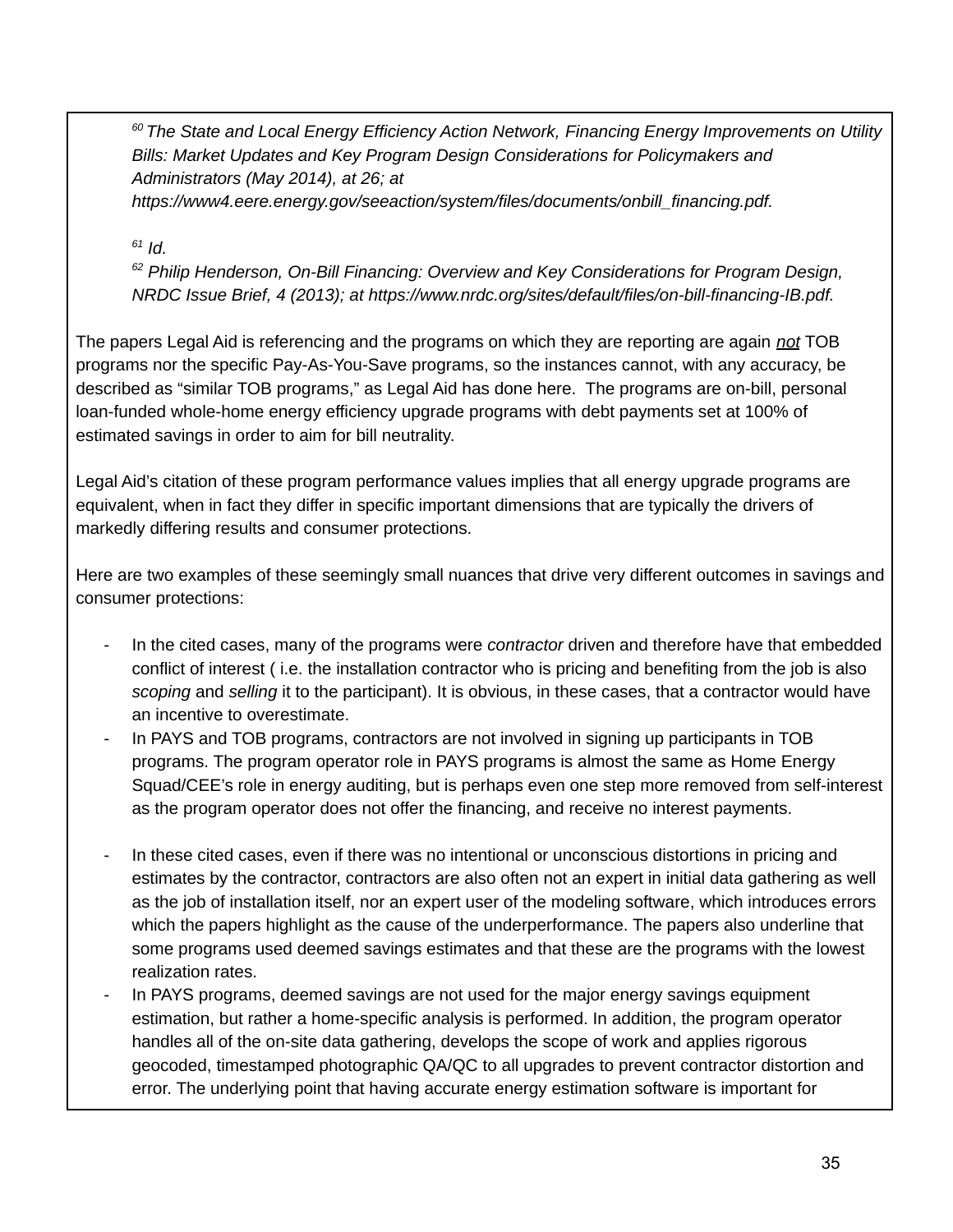ensuring good program outcomes is absolutely valid, which is why calibrating energy estimates with historical billing data has been an operational priority program operator role in PAYS programs in the U.S, rather than using a static deemed savings approach.

#### **Page 21, footnote #66 and #67**

*"In sum, as one national low-income energy expert concludes, TOB 'is not a good residential choice.' 66 "*

*"The following Philadelphia Gas Works analysis of TOB sums it up: '[A] building's energy usage may increase (or decrease) due to changes that have nothing to do with efficiency...There are innumerable extraneous factors, not related to the efficiency investment, that can and will affect whether a customer's energy efficiency investment will yield bill neutrality. The factors that will impede achieving bill neutrality are frequently associated with household characteristics. Household factors such as household composition, household behavior and household appliances will all affect whether the household experiences bill neutrality as a result of any given energy efficiency investment [and] change in household size, subsequent changes to the structure [and the], addition of energy-using household equipment. 67"*

*<sup>66</sup> Roger Colton, On-Bill Financing of Energy Efficiency: Not a Good Residential Choice, FSC'S LAW & ECONOMICS INSIGHTS, Issue 15-04 (July-August 2015), at 2. 67 Id.*

The quoted section is another critique of *bill neutrality* and *On-Bill Loans* (OBR/OBL), neither of which are features or functions of the Pay As You Save system. Further, the hypothetical cases described mixed scenarios - ones where the participant would have higher energy consumption in the absence of the program and those where the participant might face higher bills because of a loan program that set debt payments to be 100% of estimated savings.

For example, take the household that adds an appliance. If they were enjoying a savings net of the cost-recovery charge or even a genuinely bill neutral situation before adding the appliance, then their costs with the appliance will still be lower or unchanged despite being a program participant than if they had never participated. Thus in this case the participant's circumstance is better or indistinguishable from a non-participant, rather than worse as implied by the Legal Aid. This is also the case for increases in occupancy.

It is true that a *significant* reduction in occupancy *could* create a circumstance where the customer is paying marginally higher bills than they would otherwise. In general the TOB charges average about \$30-50/mo (20-30% of the total monthly bill). Should savings fall short by 20% it would amount to \$6-10/mo. Balance this with the improved health, comfort, and increased protection from high bill spikes that occur in extreme weather that are the most frequent cause of customers being in jeopardy of non-payment of their utility bills. These customers are more insulated against the quite regular instances of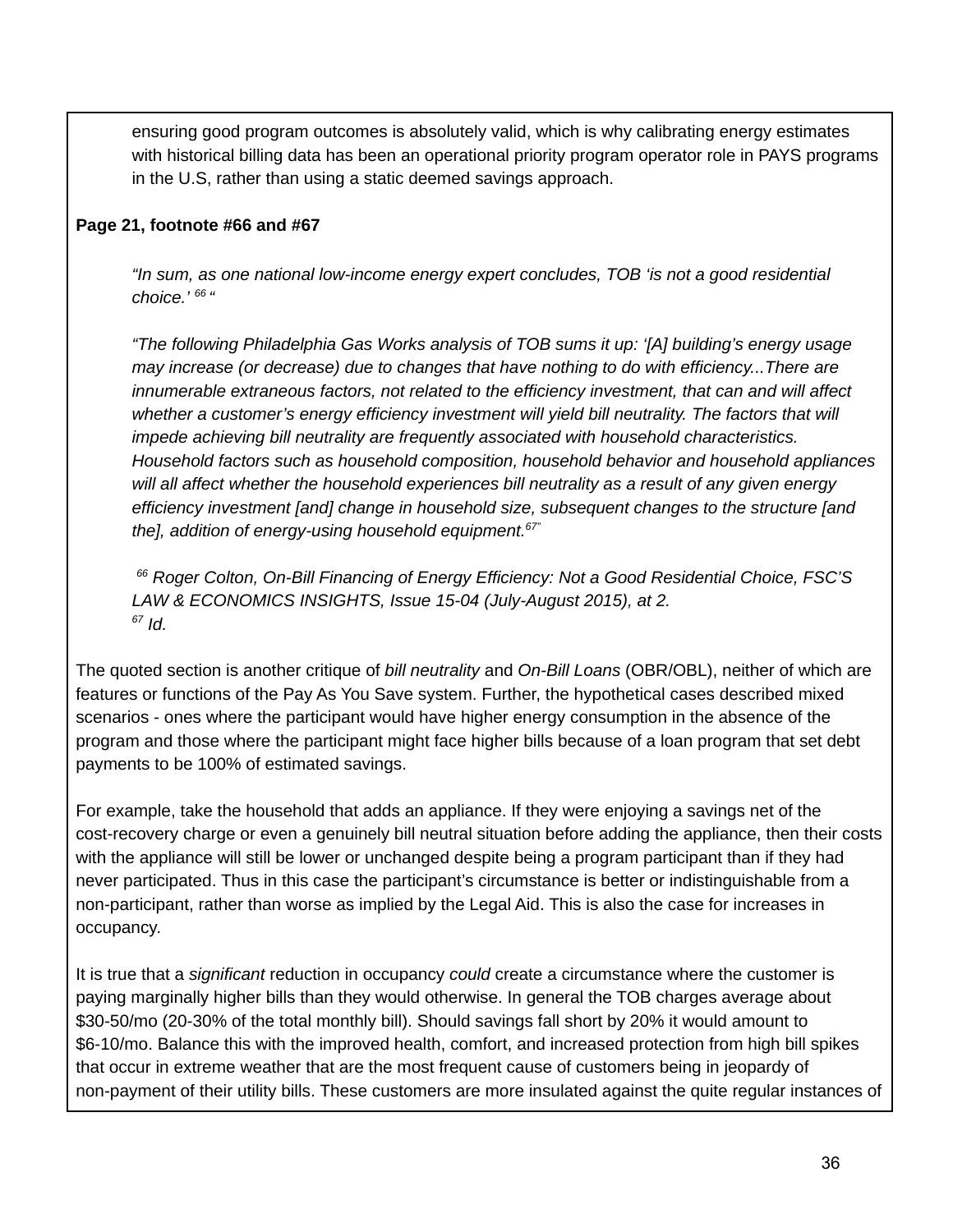6-10% utility increases in overall rates, which makes the cost-effectiveness greater and greater as years go on. Because the participants are also not income-eligible participants, this unlikely circumstance should also be balanced against these households having no other accessible option to reduce their bills at all (i.e. can't qualify for low-income programs, can't pay upfront with cash or a loan).

Proponents of bill neutrality rely on extreme weather events, but there is still at least a 50-50 chance that the participant is saving more than they pay. The attack by Colton on bill neutrality is sound - particularly for personally attached loans. This reality of variation is precisely the purpose of the 80% rule in the Pay As You Save system that other loan-based programs do not have. Lots of scenarios do happen - a substantial buffer and rigorous, home-specific testing effectively guards against those scenarios while expanding access to those who currently have no options that acknowledge or meet their circumstances.

### **Page 30, footnote #95**

*"Both the United States Department of Energy and the Natural Resources Defense Council describe TOB as a "loan." 95*

*<sup>95</sup> United States Department of Energy, Office of Energy Efficiency & Renewable Energy, On-Bill Financing and Repayment Programs (characterizing TOB as "a loan [that is] transferable to the next owner of the home or building"); at*

*https://www.energy.gov/eere/slsc/bill-financing-and-repayment-programs; and Henderson, supra* note 41, at 1 (including TOBF in the umbrella term "on-bill financing" and asserting that this type of *program "refers to a loan made to a utility customer…the proceeds of which would pay for energy efficiency improvements.").*

The issue brief by NRDC cited by Legal Aid does not discuss tariffed on-bill programs nor describe them as a loan. It does describe a loan program run by the state of New York as a "tariff-based" loan program because a change in state statute permitted the debt obligations to be tied to the property with debt service for the lender being conducted by the utility. This loan program is not a tariffed on-bill program, and it is not similar to the program being proposed by CPE. The citation for the U.S. Department of Energy quoted by Legal Aid is in a sentence that is, again, taken out of context and mislabeled as a description of a Tariffed On-bill Program. The full statement says:

"In some on-bill repayment programs, the loan is transferable to the next owner of the home or building."

The U.S. Department of Energy's Issue Brief on tariffed on-bill programs specifically states that: